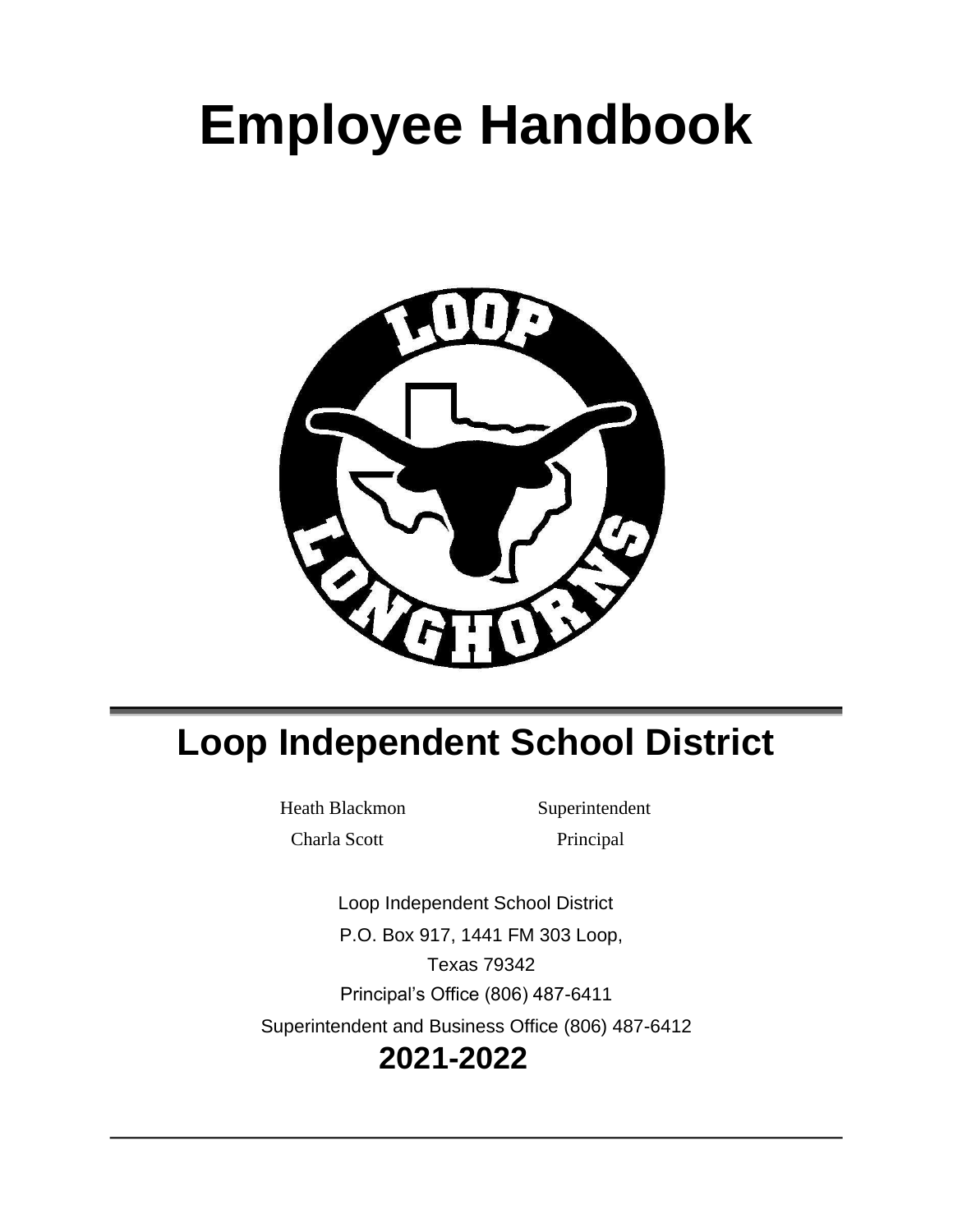# **Table of Contents**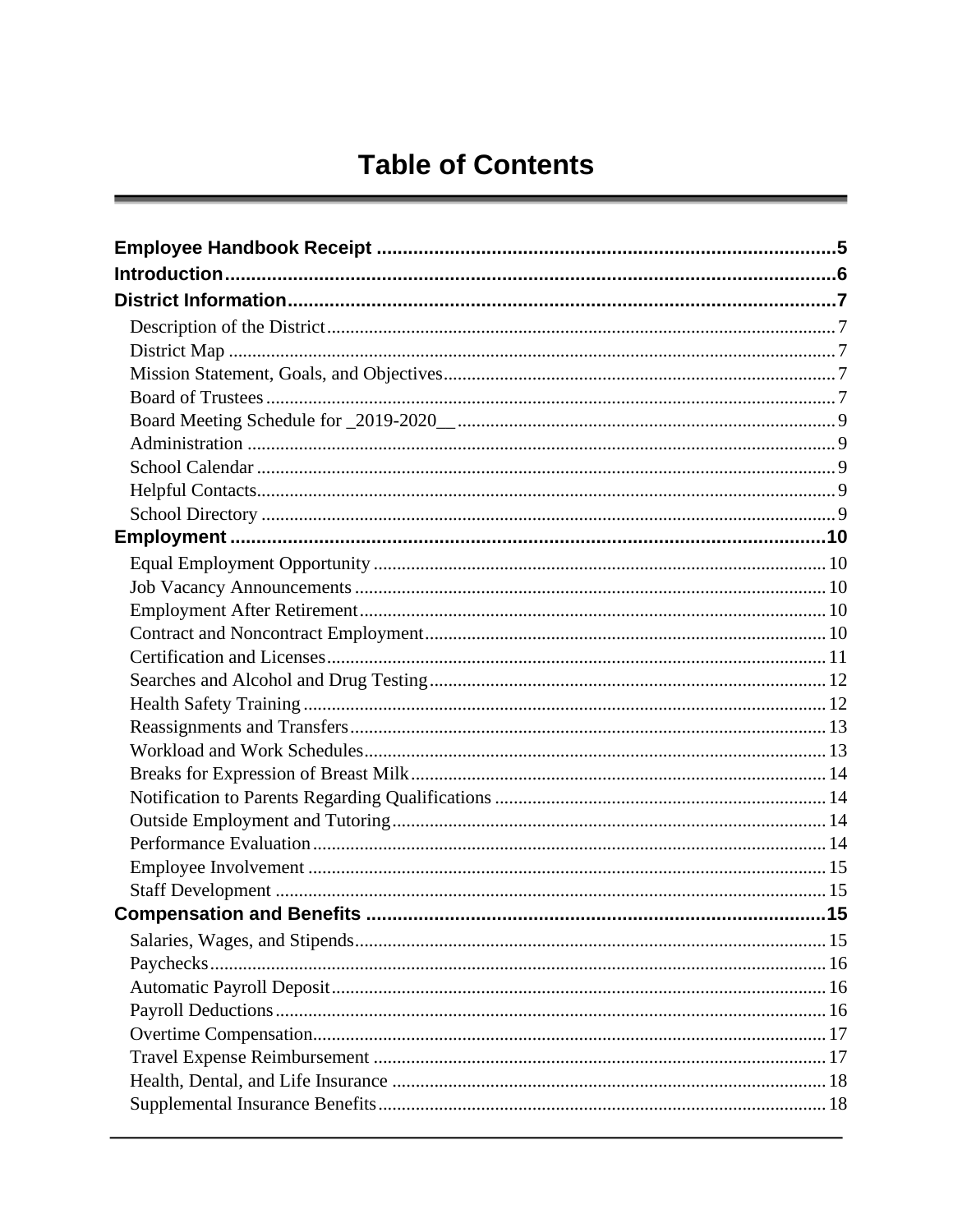$\mathfrak{Z}$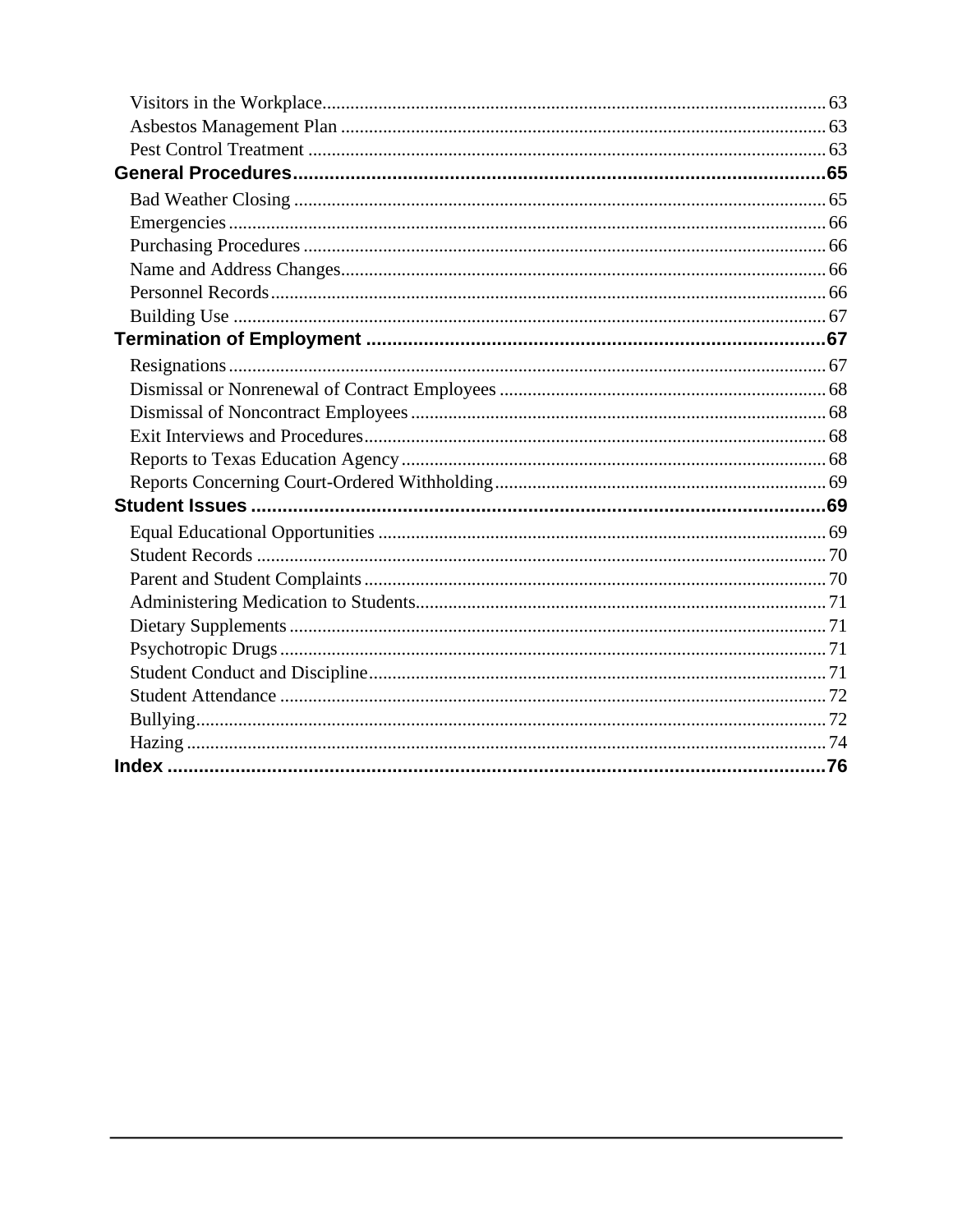# <span id="page-4-0"></span>**Employee Handbook Receipt**

Name

Campus/Department

I hereby acknowledge receipt of a copy of the \_\_\_\_\_\_\_\_\_\_\_\_\_\_ISD Employee Handbook. I agree to read the handbook and abide by the standards, policies, and procedures defined or referenced in this document.

Employees have the option of receiving the handbook in electronic format or hard copy.

#### *Electronic format can be accessed online at www.loopisd.net*

Please indicate your choice by checking the appropriate box below:

- $\Box$  I choose to receive the employee handbook in electronic format and accept responsibility for accessing it according to the instructions provided.
- $\Box$  I choose to receive a hard copy of the employee handbook.

The information in this handbook is subject to change. I understand that changes in district policies may supersede, modify, or render obsolete the information summarized in this book. As the district provides updated policy information, I accept responsibility for reading and abiding by the changes.

I understand that no modifications to contractual relationships or alterations of at-will employment relationships are intended by this handbook.

I understand that I have an obligation to inform my supervisor or department head of any changes in personal information such as phone number, address, etc. I also accept responsibility for contacting my supervisor or the \_\_\_\_\_\_\_\_\_\_\_\_\_\_ if I have questions or concerns or need further explanation.

Please sign and date this receipt and forward it to  $\blacksquare$ 

\_\_\_\_\_\_\_\_\_\_\_\_\_\_\_\_\_\_\_\_\_\_\_\_\_\_\_\_\_\_\_\_ \_\_\_\_\_\_\_\_\_\_\_\_\_\_\_\_\_\_\_\_\_\_\_\_\_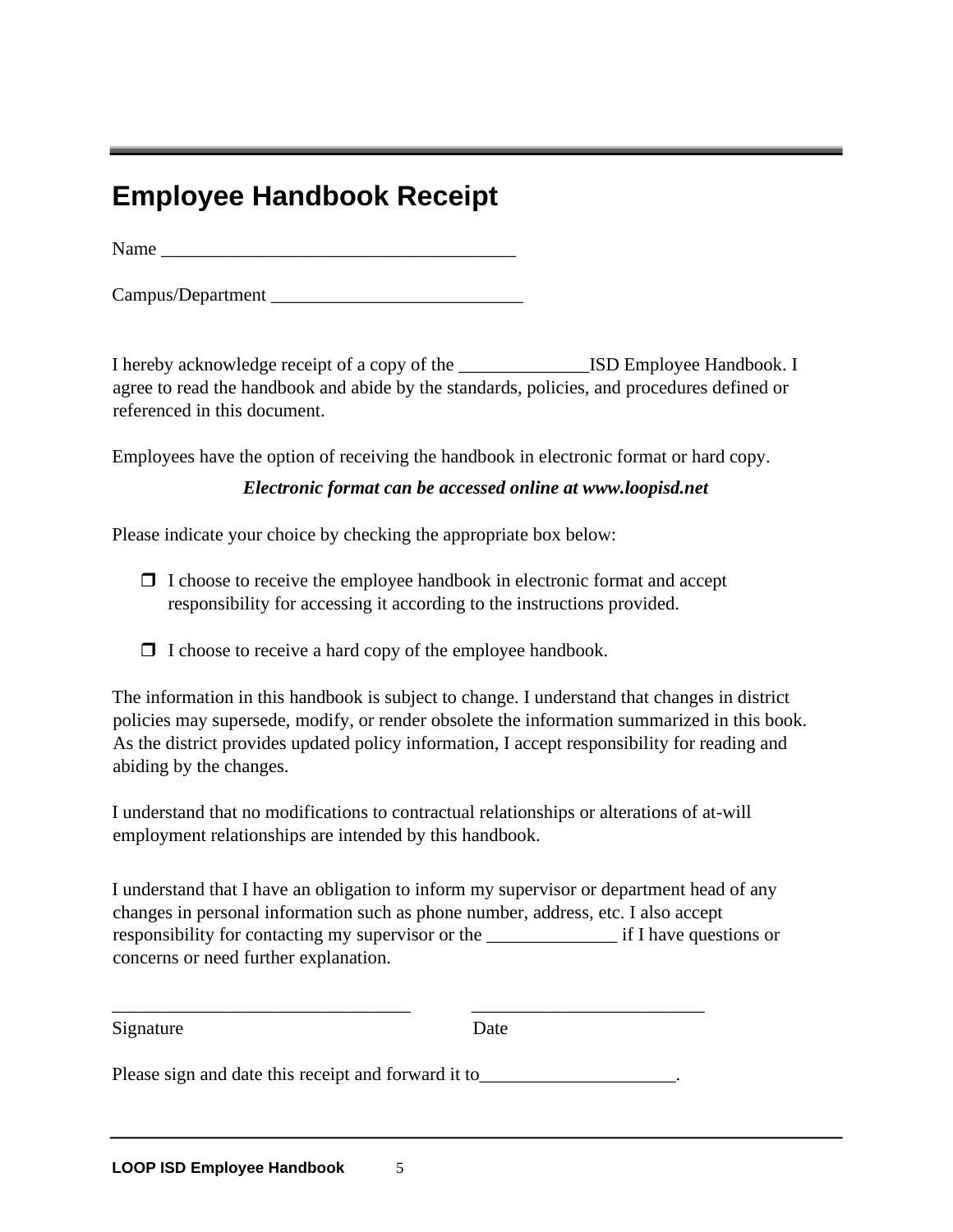# <span id="page-5-0"></span>**Introduction**

The purpose of this handbook is to provide information that will help with questions and pave the way for a successful year. Not all district policies and procedures are included. Those that are have been summarized. Suggestions for additions and improvements to this handbook are welcome and may be sent to Superintendent.

This handbook is neither a contract nor a substitute for the official district policy manual. Nor is it intended to alter the at-will status of noncontract employees in any way. Rather, it is a guide to and a brief explanation of district policies and procedures related to employment. These policies and procedures can change at any time; these changes shall supersede any handbook provisions that are not compatible with the change. For more information, employees may refer to the policy codes that are associated with handbook topics, confer with their supervisor, or call the appropriate district office. District policies can be accessed on line at [Loop ISD/Policy/.](http://pol.tasb.org/Policy/Code/494?filter=DH)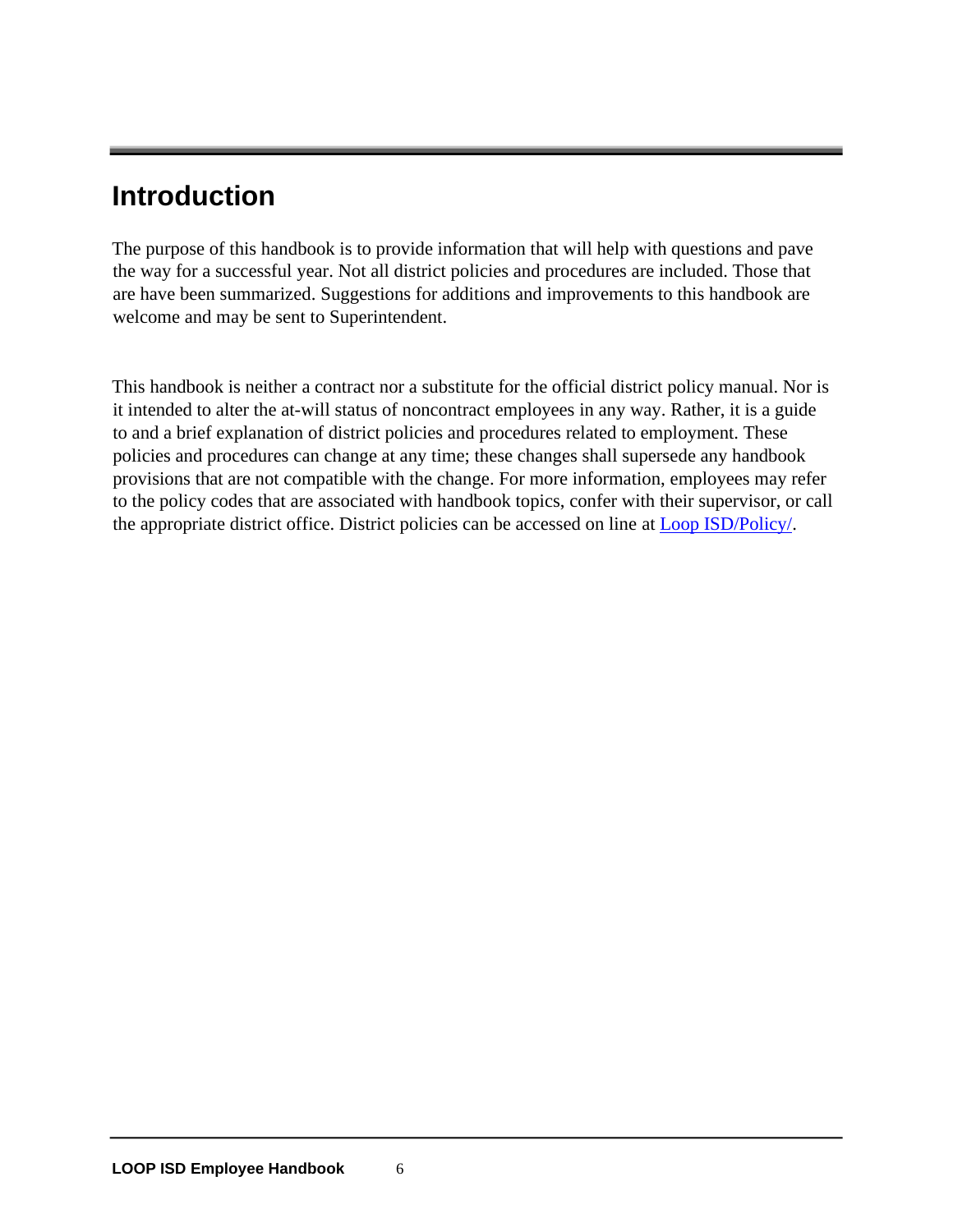# <span id="page-6-0"></span>**District Information**

<span id="page-6-1"></span>**Description of the District** 

#### <span id="page-6-2"></span>**District Map**

#### <span id="page-6-3"></span>**Mission Statement, Goals, and Objectives**

*Policy AE* 

"Loop ISD Promotes an inviting and welcoming atmosphere of educational innovation where students, employees, and community work together in a caring and safe environment to develop productive citizens."

#### <span id="page-6-4"></span>**Board of Trustees**

*Policies BA, BB series, BD series, and BE series* 

Texas law grants the board of trustees the power to govern and oversee the management of the district's schools. The board is the policy-making body within the district and has overall responsibility for the curriculum, school taxes, annual budget, employment of the superintendent and other professional staff, and facilities. The board has completed and final control over school matters within limits established by state and federal laws and regulations.

The board of trustees is elected by the citizens of the district to represent the community's commitment to a strong educational program for the district's children. Board members are elected every two years and serve 4-year terms. Board members serve without compensation, must be qualified voters, and must reside in the district.

Current board members include:

- Norman Crow President
- Carla Young Vice President
- Pam Young Secretary
- Henry Froese Member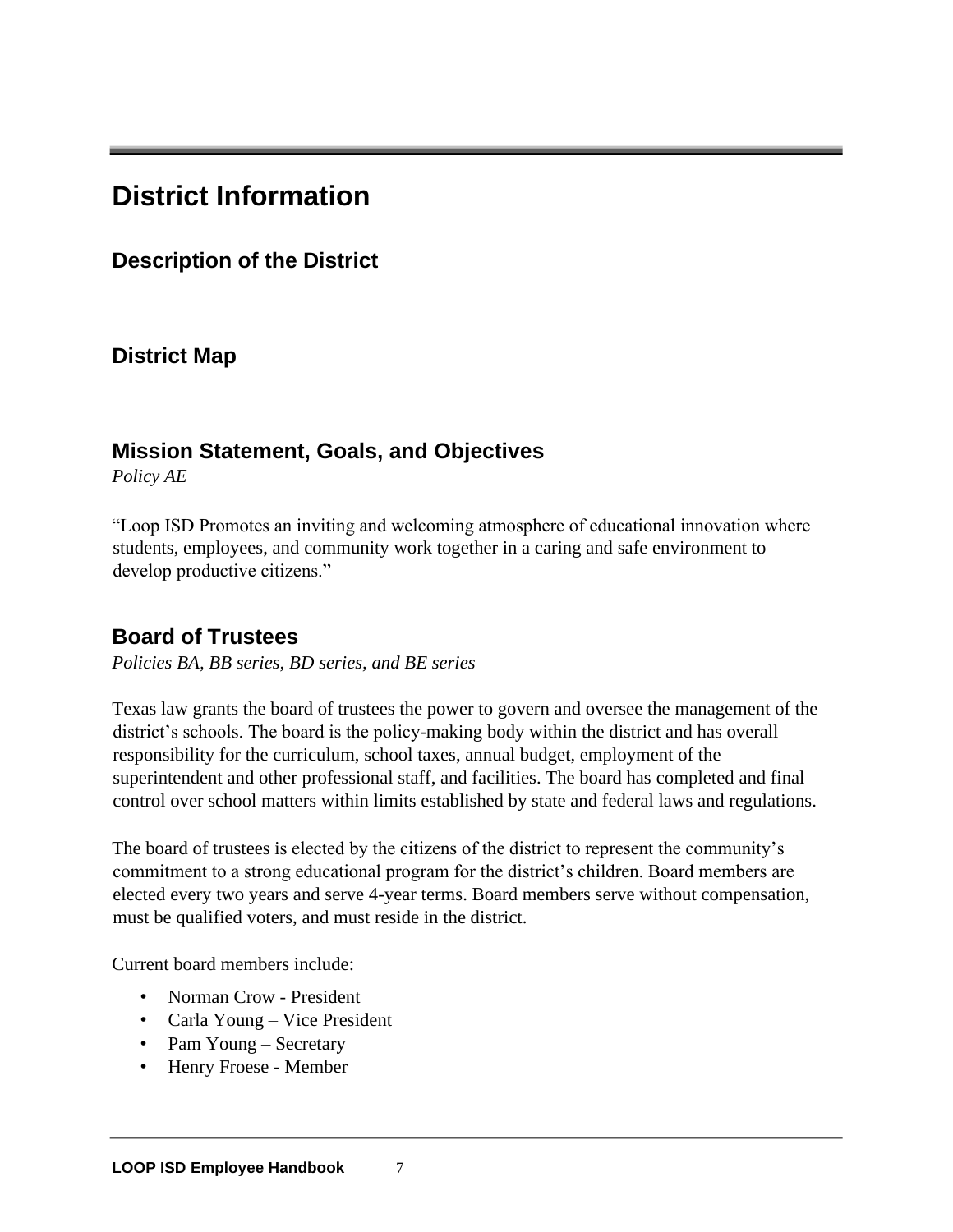- Jerry Bingham Member
- Jim Owens Member
- Brady McConal Member

The board usually meets 3rd Monday of each month in the board room at Loop ISD. In the event that large attendance is anticipated, the board may meet in the Loop ISD Cafeteria. Special meetings may be called when necessary. A written notice of regular and special meetings will be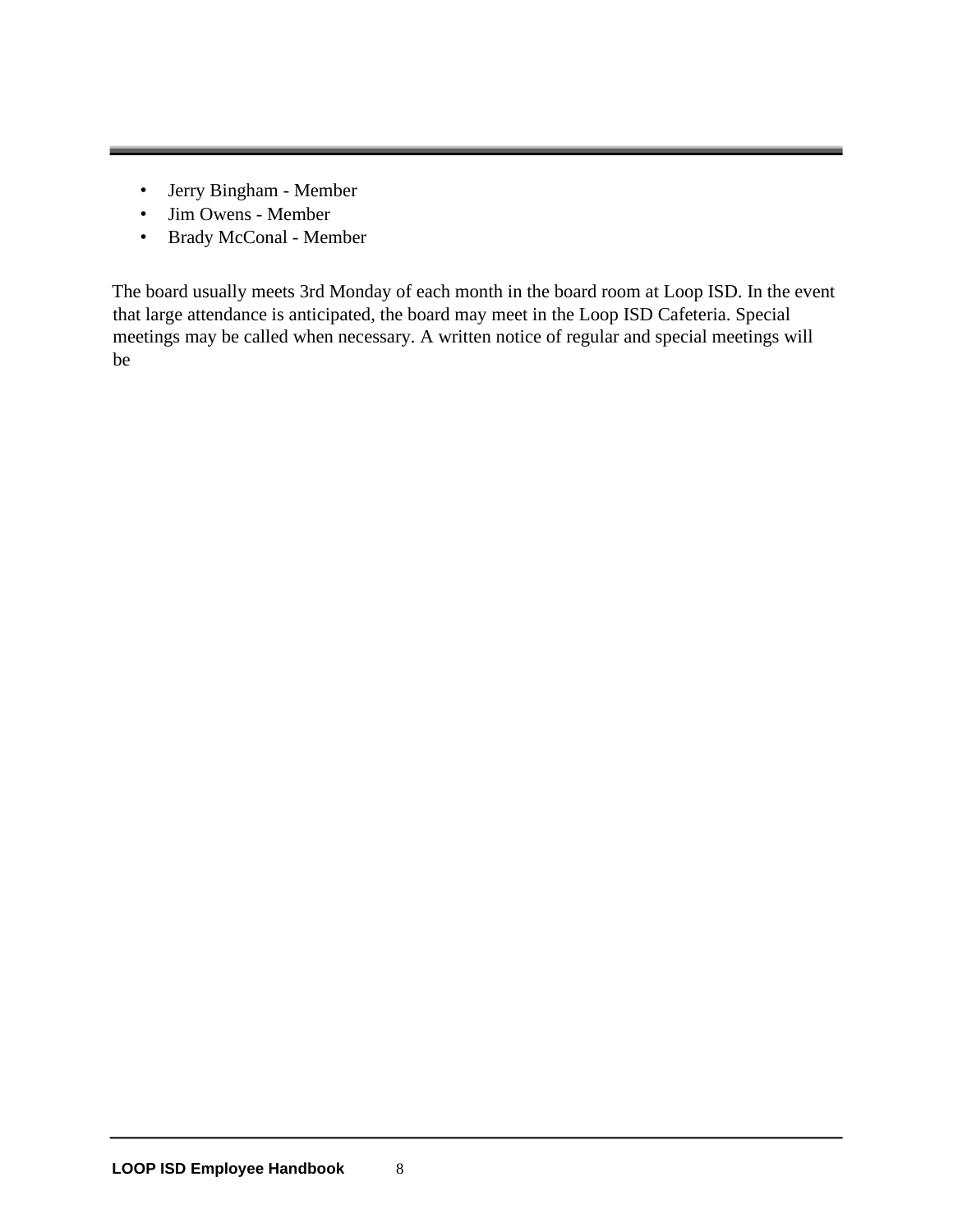posted on the district website and on the school's front door window at least 72 hours before the scheduled meeting time. The written notice will show the date, time, place, and subjects of each meeting. In emergencies, a meeting may be held with a two-hour notice.

All meetings are open to the public. In certain circumstances, Texas law permits the board to go into a closed session from which the public and others are excluded. Closed session may occur for such things as discussing prospective gifts or donations, real-property acquisition, certain personnel matters including employee complaints, security matters, student discipline, or consulting with attorneys regarding pending litigation.

#### <span id="page-8-0"></span>**Board Meeting Schedule for 2021-2022**

August 23rd February 21st September 20th March 21st October 18th April 18th November 15th May 23rd December 13th June 20th January 24th July 18th

#### <span id="page-8-1"></span>**Administration**

Heath Blackmon – Superintendent Charla Scott – Principal 806-487-6412 806-487-6411 cjscott@loopisd.net hblackmon@loopisd.net

### <span id="page-8-2"></span>**School Calendar**

A copy of the school calendar can be found on the district's website: [www.loopisd.net](http://www.loopisd.net/) 

#### <span id="page-8-3"></span>**Helpful Contacts**

From time to time, employees have questions or concerns. If those questions or concerns cannot be answered by supervisors or at the campus or department level, the employee is encouraged to contact the superintendent as listed below.

Heath Blackmon – Superintendent 806-487-6412 hblackmon@loopisd.met

#### <span id="page-8-4"></span>**School Directory:**

**A complete staff directory can be found on the district's website: [www.loopisd.net](http://www.loopisd.net/)**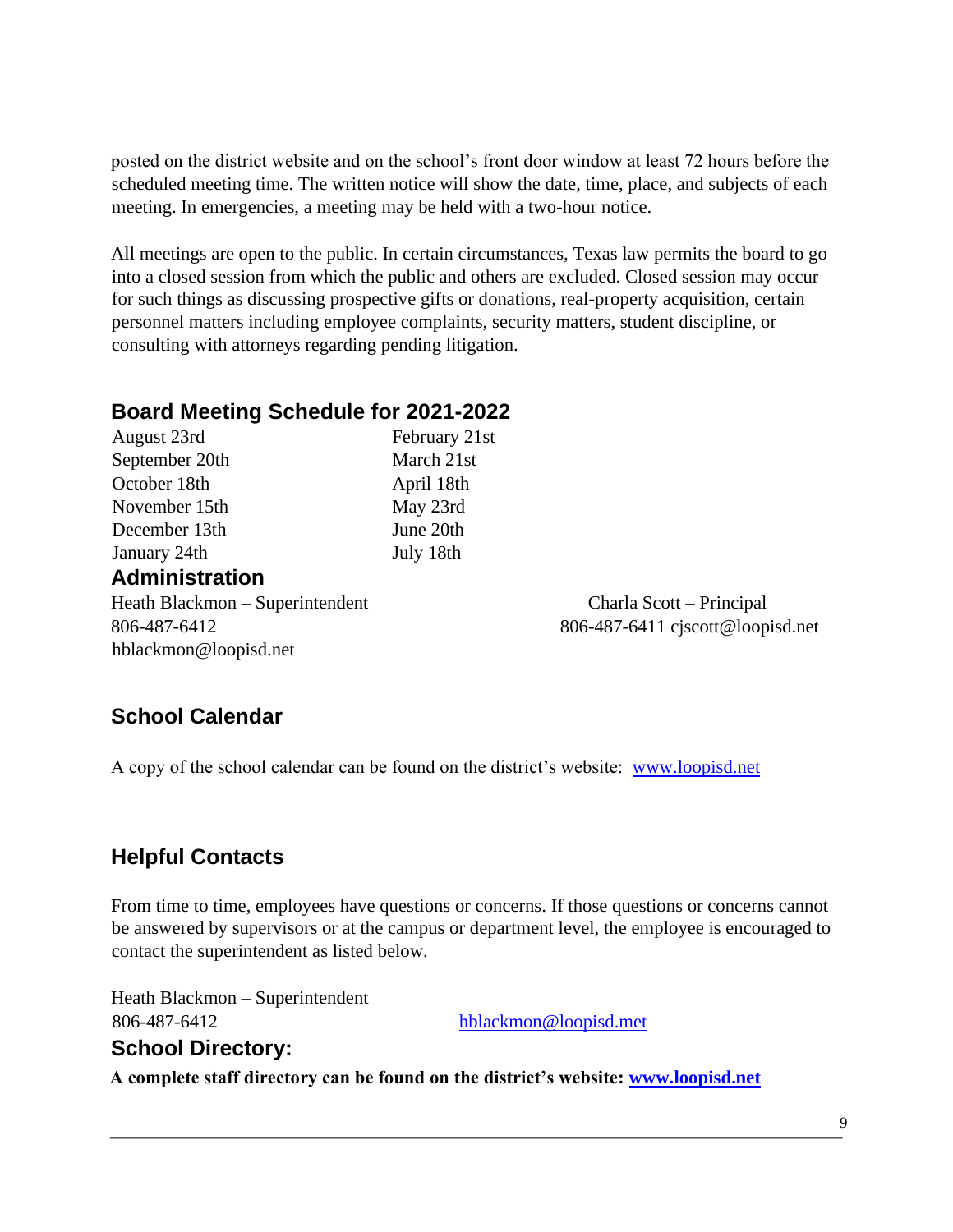#### <span id="page-9-1"></span><span id="page-9-0"></span>**Equal Employment Opportunity**

*Policies DAA, DIA* 

Loop ISD does not discriminate against any employee or applicant for employment because of race, color, religion, gender, national origin, age, disability, military status, genetic information, or on any other basis prohibited by law. Additionally, the district does not discriminate against an employee or applicant who acts to oppose such discrimination or participates in the investigation of a complaint related to a discriminatory employment practice. Employment decisions will be made on the basis of each applicant's job qualifications, experience, and abilities.

Employees with questions or concerns relating to discrimination for any of the reasons listed above should contact the superintendent.

#### <span id="page-9-2"></span>**Job Vacancy Announcements**

*Policy DC* 

Announcements of job vacancies by position and location are posted on a regular basis to the district's website.

### <span id="page-9-3"></span>**Employment After Retirement**

*Policy DC* 

Individuals receiving retirement benefits from the Teacher Retirement System (TRS) may be employed in limited circumstances on a full- or part-time basis without affecting their benefits, according to TRS rules and state law. Detailed information about employment after retirement is available in the TRS publication Employment After Retirement. Employees can contact TRS for additional information by calling 800-223-8778 or 512-542-6400. Information is also available on the TRS Website (www.trs.state.tx.us).

#### <span id="page-9-4"></span>**Contract and Noncontract Employment**

#### *Policy DC series*

State law requires the district to employ all full-time professional employees in positions requiring a certificate from the State Board for Educator Certification (SBEC) and nurses under probationary, term, or continuing contracts. Employees in all other positions are employed atwill or by a contract that is not subject to the procedures for nonrenewal or termination under Chapter 21 of the Texas Education Code. The paragraphs that follow provide a general description of the employment arrangements used by the district.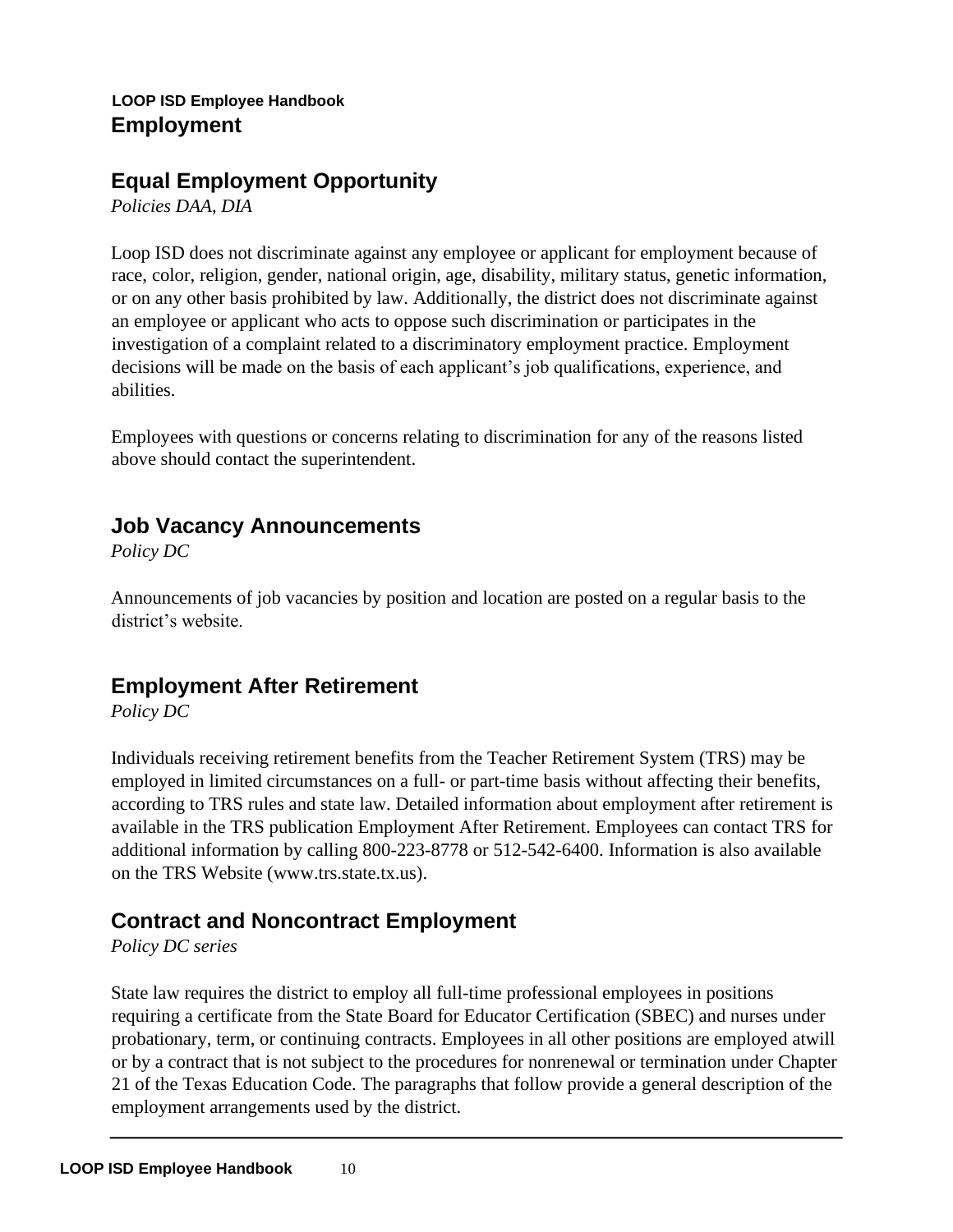**Probationary Contracts.** Nurses and full-time professional employees new to the district and employed in positions requiring SBEC certification must receive a probationary contract during their first year of employment. Former employees who are hired after a two-year lapse in district employment or employees who move to a position requiring a new class of certification may also be employed by probationary contract. Probationary contracts are one-year contracts. The probationary period for those who have been employed as a teacher in public education for at least five of the eight years preceding employment with the district may not exceed one school year.

For those with less experience, the probationary period will be three school years (i.e., three oneyear contracts) with an optional fourth school year if the board determines it is doubtful whether a term or continuing contract should be given.

**Term Contracts.** Full-time professionals employed in positions requiring certification and nurses will be employed by term contracts after they have successfully completed the probationary period. The terms and conditions of employment are detailed in the contract and employment policies. All employees will receive a copy of their contract. Employment policies can be accessed on line or copies will be provided upon request.

**Noncertified Professional and Administrative Employees.** Employees in professional and administrative positions that do not require SBEC certification (such as noninstructional administrators) are employed by a one-year contract that is not subject to the provisions for nonrenewal or termination under the Texas Education Code.

**Paraprofessional and Auxiliary Employees.** All paraprofessional and auxiliary employees, regardless of certification, are employed at will and not by contract. Employment is not for any specified term and may be terminated at any time by either the employee or the district.

#### <span id="page-10-0"></span>**Certification and Licenses**

*Policies DBA, DF* 

Professional employees whose positions require SBEC certification or professional license are responsible for taking actions to ensure their credentials do not lapse. Employees must submit documentation that they have passed the required certification exam and/or obtained or renewed their credentials to superintendent in a timely manner.

A certified employee's contract may be voided without due process and employment terminated if the individual does not hold a valid certificate or fails to fulfill the requirements necessary to renew or extend a temporary certificate, emergency certificate, probationary certificate, or permit. A contract may also be voided if SBEC suspends or revokes certification because of an individual's failure to comply with criminal history background checks. Contact the superintendent if you have any questions regarding certification or licensure requirements.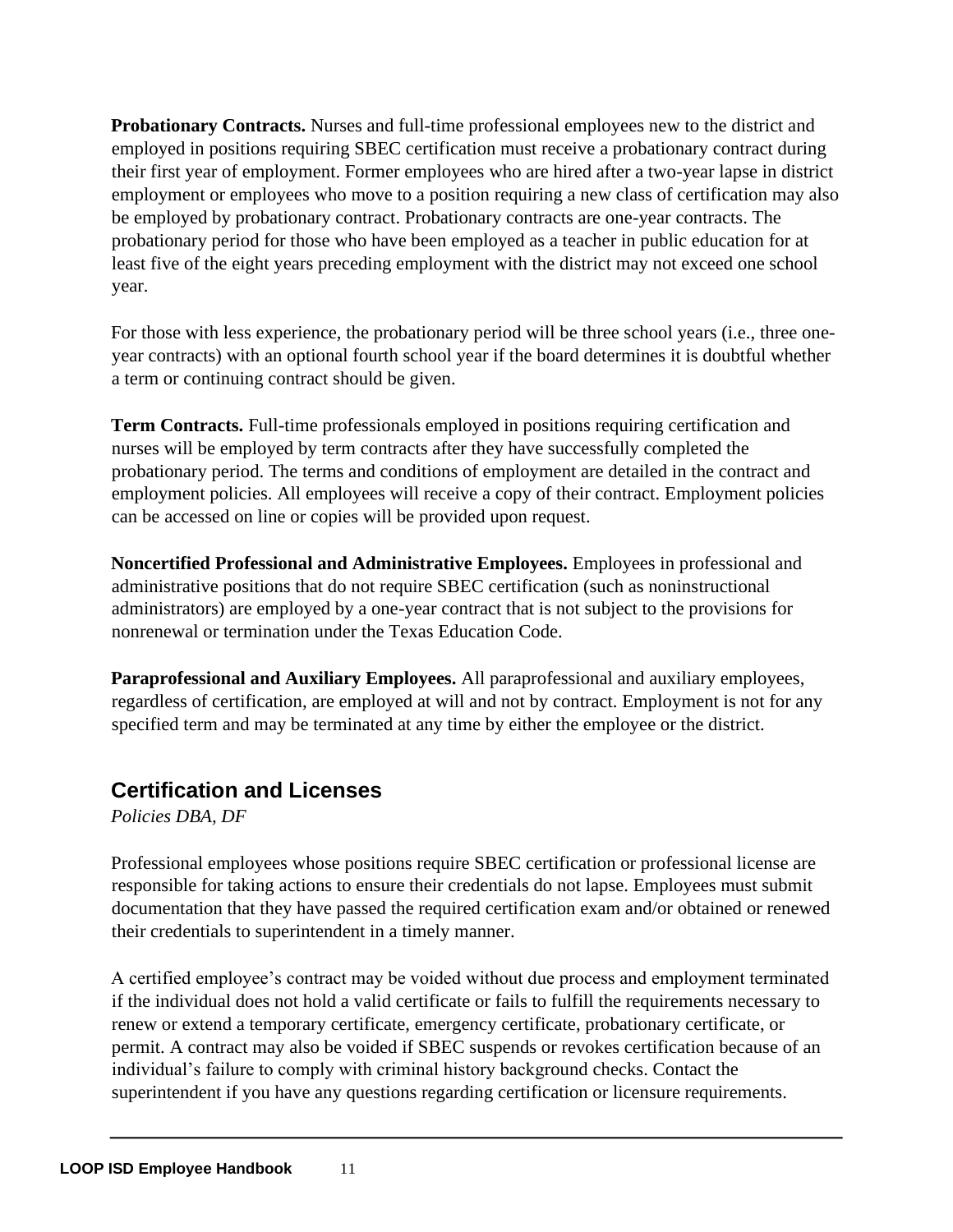#### <span id="page-11-0"></span>**Searches and Alcohol and Drug Testing**

*Policy CQ, DHE* 

No investigatory searches in the workplace including accessing an employee's desk, file cabinets, or work area to obtain information needed for usual business purposes may occur when an employee is unavailable. Therefore, employees are hereby notified that they have no legitimate expectation of privacy in those places. In addition, the district reserves the right to conduct searches when there is reasonable cause to believe a search will uncover evidence of work-related misconduct. Such an investigatory search may include drug and alcohol testing if the suspected violation relates to drug or alcohol use. The district may search the employee, the employee's personal items, and work areas including district-owned computers, lockers, and private vehicles parked on district premises or work sites or used in district business.

**Employees Required to Have a Commercial Driver's License.** Any employee whose duties require a commercial driver's license (CDL) is subject to drug and alcohol testing. This includes all drivers who operate a motor vehicle designed to transport 16 or more people counting the driver, drivers of large vehicles, or drivers of vehicles used in the transportation of hazardous materials. Teachers, coaches, or other employees who primarily perform duties other than driving are subject to testing requirements if their duties include driving a commercial motor vehicle.

Drug testing will be conducted before an individual assumes driving responsibilities. Alcohol and drug tests will be conducted when reasonable suspicion exists, at random, when an employee returns to duty after engaging in prohibited conduct, and as a follow-up measure. Testing may be conducted following accidents. Return-to-duty and follow-up testing will be conducted if an employee who has violated the prohibited alcohol conduct standards or tested positive for alcohol or drugs is allowed to return to duty.

All employees required to have a CDL or who otherwise are subject to alcohol and drug testing will receive a copy of the district's policy, the testing requirements, and detailed information on alcohol and drug abuse and the availability of assistance programs.

Employees with questions or concerns relating to alcohol and drug policies and related educational material should contact the superintendent.

### <span id="page-11-1"></span>**Health Safety Training**

*Policies DBA, DMA* 

Certain employees who are involved in physical activities for students must maintain and submit to the district proof of current certification or training in first aid, cardiopulmonary resuscitation (CPR), the use of an automated external defibrillator (AED), concussion, and extracurricular athletic activity safety. Certification or documentation of training must be issued by the American Red Cross, the American Heart Association, University Interscholastic League, or another organization that provides equivalent training and certification. Employees subject to this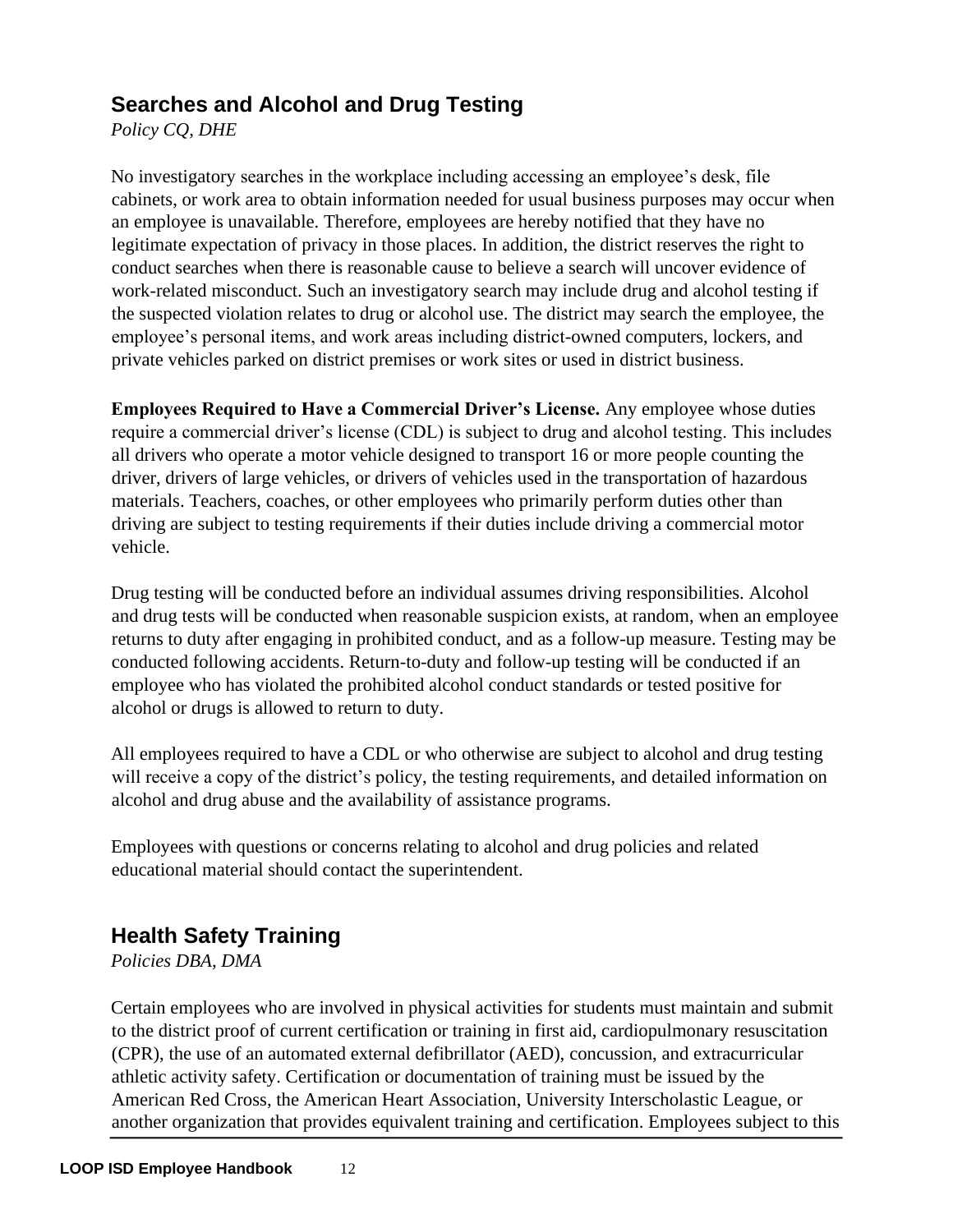requirement must submit their certification or documentation to the superintendent by September  $16^{th}$  2020.

#### <span id="page-12-0"></span>**Reassignments and Transfers**

*Policy DK* 

All personnel are subject to assignment and reassignment by the superintendent or designee when the superintendent or designee determines that the assignment or reassignment is in the best interest of the district. Reassignment is a transfer to another position, department, or facility that does not necessitate a change in the employment contract. Campus reassignments must be approved by the principal at the receiving campus except when reassignments are due to enrollment shifts or program changes. Extracurricular or supplemental duty assignments may be reassigned at any time unless an extracurricular or supplemental duty assignment is part of a dual-assignment contract. Employees who object to a reassignment may follow the district process for employee complaints as outlined in this handbook and district policy DGBA (Local).

An employee with the required qualifications for a position may request a transfer to another campus or department. A written request for transfer must be completed and signed by the employee and the employee's supervisor. A teacher requesting a transfer to another campus before the school year begins must submit his or her request by April  $1<sup>st</sup>$ . Requests for transfer during the school year will be considered only when the change will not adversely affect students and after a replacement has been found. All transfer requests will be coordinated by the superintendent office and must be approved by the receiving supervisor.

### <span id="page-12-1"></span>**Workload and Work Schedules**

*Policies DEA, DEAB, DK, DL* 

**Professional Employees.** Professional employees and academic administrators are exempt from overtime pay and are employed on a 10-, 11-, or 12-month basis, according to the work schedules set by the district. A school calendar is adopted each year designating the work schedule for teachers and all school holidays. Notice of work schedules including start and end dates and scheduled holidays will be distributed each school year.

Classroom teachers will have planning periods for instructional preparation including conferences. The schedule of planning periods is set at the campus level but must provide at least 450 minutes within each two-week period in blocks not less than 45 minutes within the instructional day. Teachers and librarians are entitled to a duty-free lunch period of at least 30 minutes. The district may require teachers to supervise students during lunch one day a week when no other personnel are available.

**Paraprofessional and Auxiliary Employees.** Support employees are employed at will and receive notification of the required duty days, holidays, and hours of work for their position on an annual basis. Paraprofessional and auxiliary employees must be compensated for overtime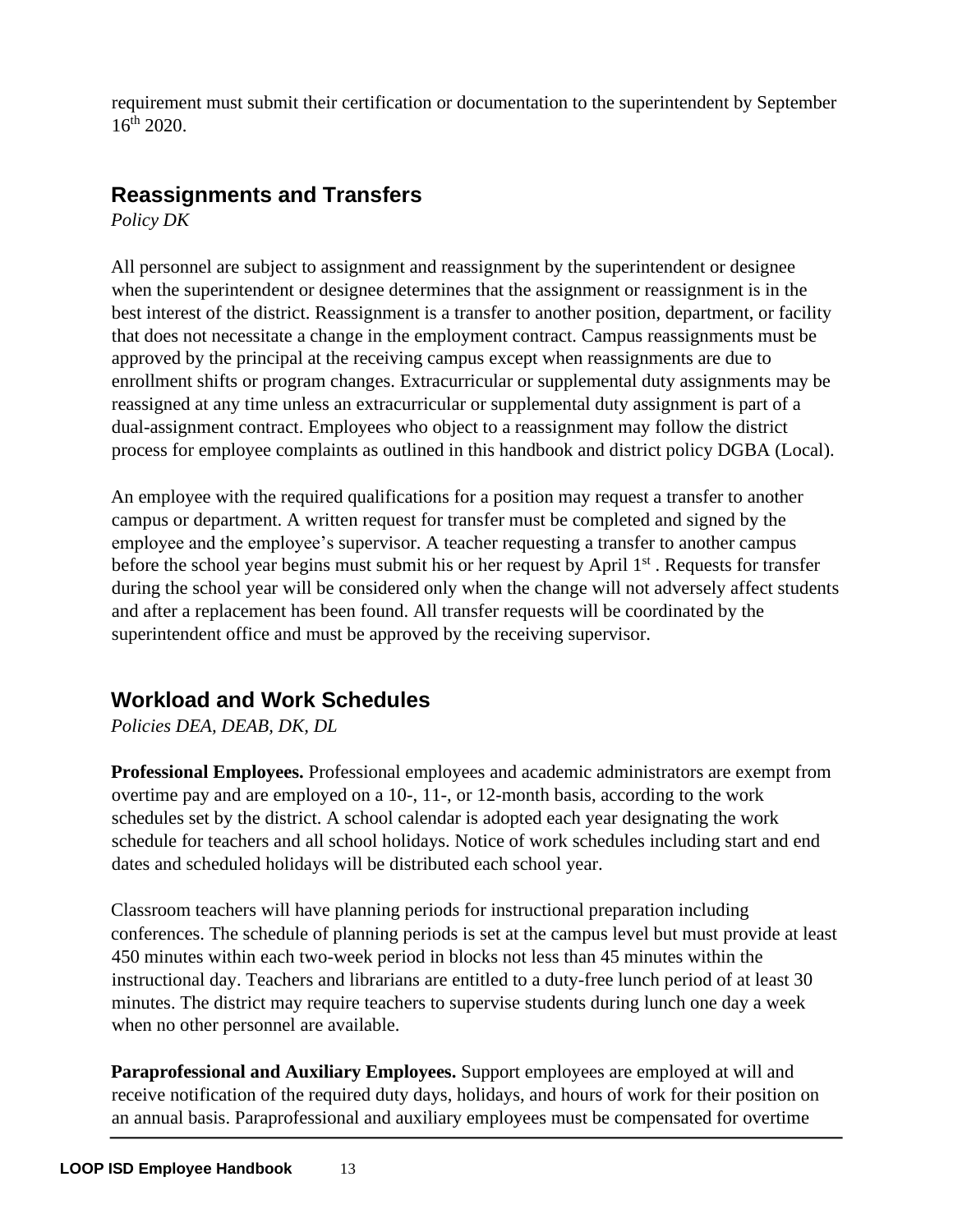and are not authorized to work in excess of their assigned schedule without prior approval from their supervisor. See *Overtime Compensation* on page *16* for additional information.

#### <span id="page-13-0"></span>**Breaks for Expression of Breast Milk**

*Policies DEA, DEAB, DG* 

The district supports the practice of expressing breast milk and makes reasonable accommodations for the needs of employees who express breast milk. A place, other than a multiple user bathroom, that is shielded from view and free from intrusion from other employees and the public where the employee can express breast milk will be provided.

A reasonable amount of break time will be provided when the employee has a need to express milk. For nonexempt employees, these breaks are unpaid and are not counted as hours worked. Employees should meet with their supervisor to discuss their needs and arrange break times.

### <span id="page-13-1"></span>**Notification to Parents Regarding Qualifications**

*Policies DK, DBA* 

In schools receiving Title I funds, the district is required by the, Every Student Succeeds Act (ESSA) to notify parents at the beginning of each school year that they may request information regarding the professional qualifications of their child's teacher. NCLB also requires that parents be notified if their child has been assigned or taught for four or more consecutive weeks by a teacher who is not highly qualified.

Texas law requires that parents be notified if their child is assigned for more than 30 consecutive instructional days to a teacher who does not hold an appropriate teaching certificate. This notice is not required if parental notification under ESSA is sent. Inappropriately certified or uncertified teachers include individuals on an emergency permit (including individuals waiting to take a certification exam) and individuals who do not hold any certificate or permit. Information relating to teacher certification will be made available to the public upon request. Employees who have questions about their certification status can call the superintendent.

### <span id="page-13-2"></span>**Outside Employment and Tutoring**

*Policy DBD* 

Employees are required to disclose in writing to their immediate supervisor any outside employment that may create a potential conflict of interest with their assigned duties and responsibilities or the best interest of the district. Supervisors will consider outside employment on a case-by-case basis and determine whether it should be prohibited because of a conflict of interest.

#### <span id="page-13-3"></span>**Performance Evaluation**

*Policy DN series*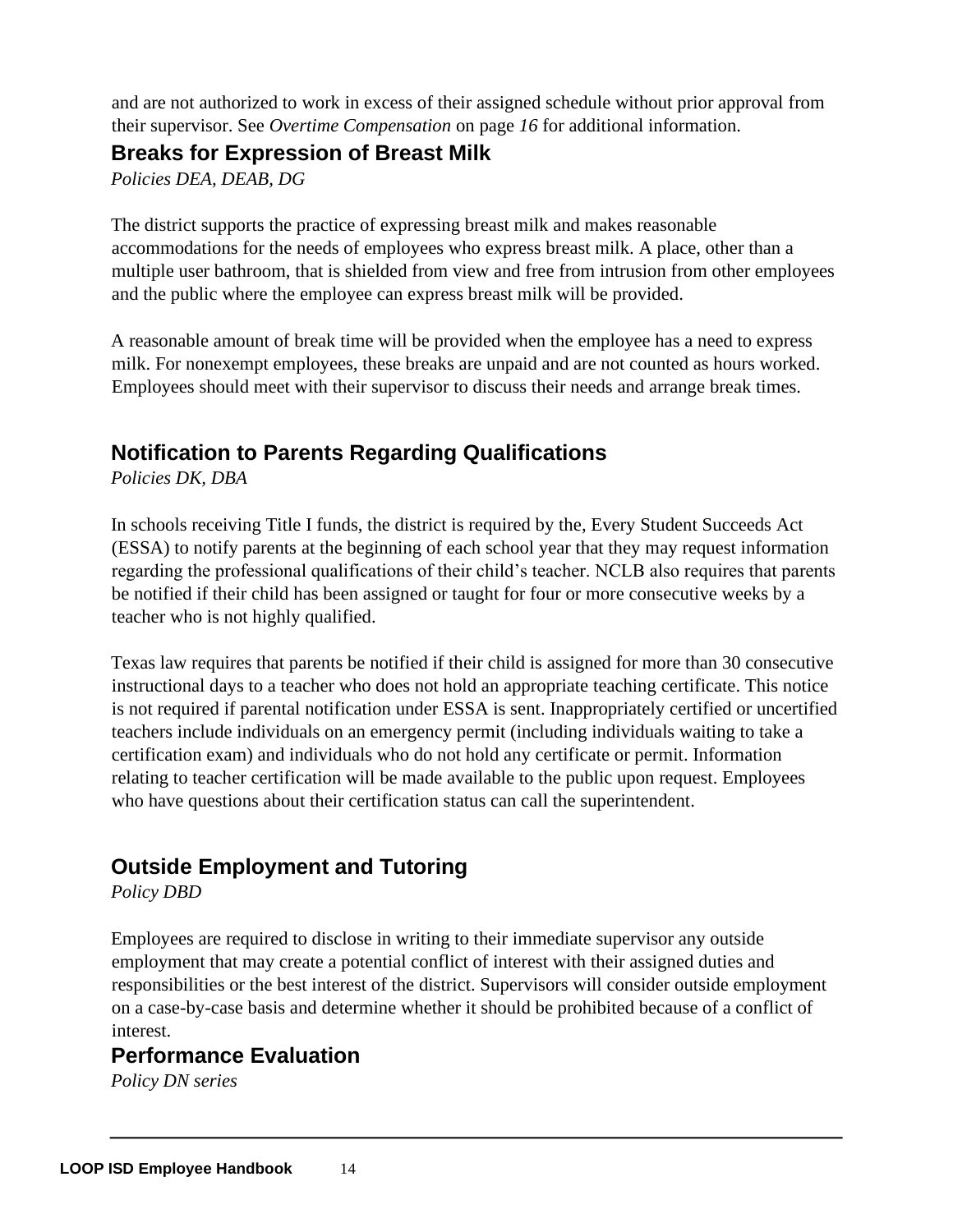Evaluation of an employee's job performance is a continuous process that focuses on improvement. Performance evaluation is based on an employee's assigned job duties and other job-related criteria. All employees will participate in the evaluation process with their assigned supervisor at least annually. Written evaluations will be completed on forms approved by the district. Reports, correspondence, and memoranda also can be used to document performance information. All employees will receive a copy of their written evaluation, participate in a performance conference with their supervisor, and have the opportunity to respond to the evaluation.

#### <span id="page-14-0"></span>**Employee Involvement**

*Policies BQA, BQB* 

At both the campus and district levels, Loop ISD offers opportunities for input in matters that affect employees and influence the instructional effectiveness of the district. As part of the district's planning and decision-making process, employees are elected to serve on district- or campus-level advisory committees. Plans and detailed information about the shared decisionmaking process are available in each campus office or from the superintendent.

#### <span id="page-14-1"></span>**Staff Development**

*Policy DMA* 

Staff development activities are organized to meet the needs of employees and the district. Staff development for instructional personnel is predominantly campus-based, related to achieving campus performance objectives, addressed in the campus improvement plan, and approved by a campus-level advisory committee. Staff development for noninstructional personnel is designed to meet specific licensing requirements (e.g., bus drivers) and continued employee skill development.

Individuals holding renewable SBEC certificates are responsible for obtaining the required training hours and maintaining appropriate documentation.

# <span id="page-14-2"></span>**Compensation and Benefits**

#### <span id="page-14-3"></span>**Salaries, Wages, and Stipends**

*Policies DEA, DEAA, DEAB* 

Employees are paid in accordance with administrative guidelines and an established pay structure. The district's pay plans are reviewed by the administration each year and adjusted as needed. All district positions are classified as exempt or nonexempt according to federal law. Professional employees and academic administrators are generally classified as exempt and are paid monthly salaries. They are not entitled to overtime compensation. Other employees are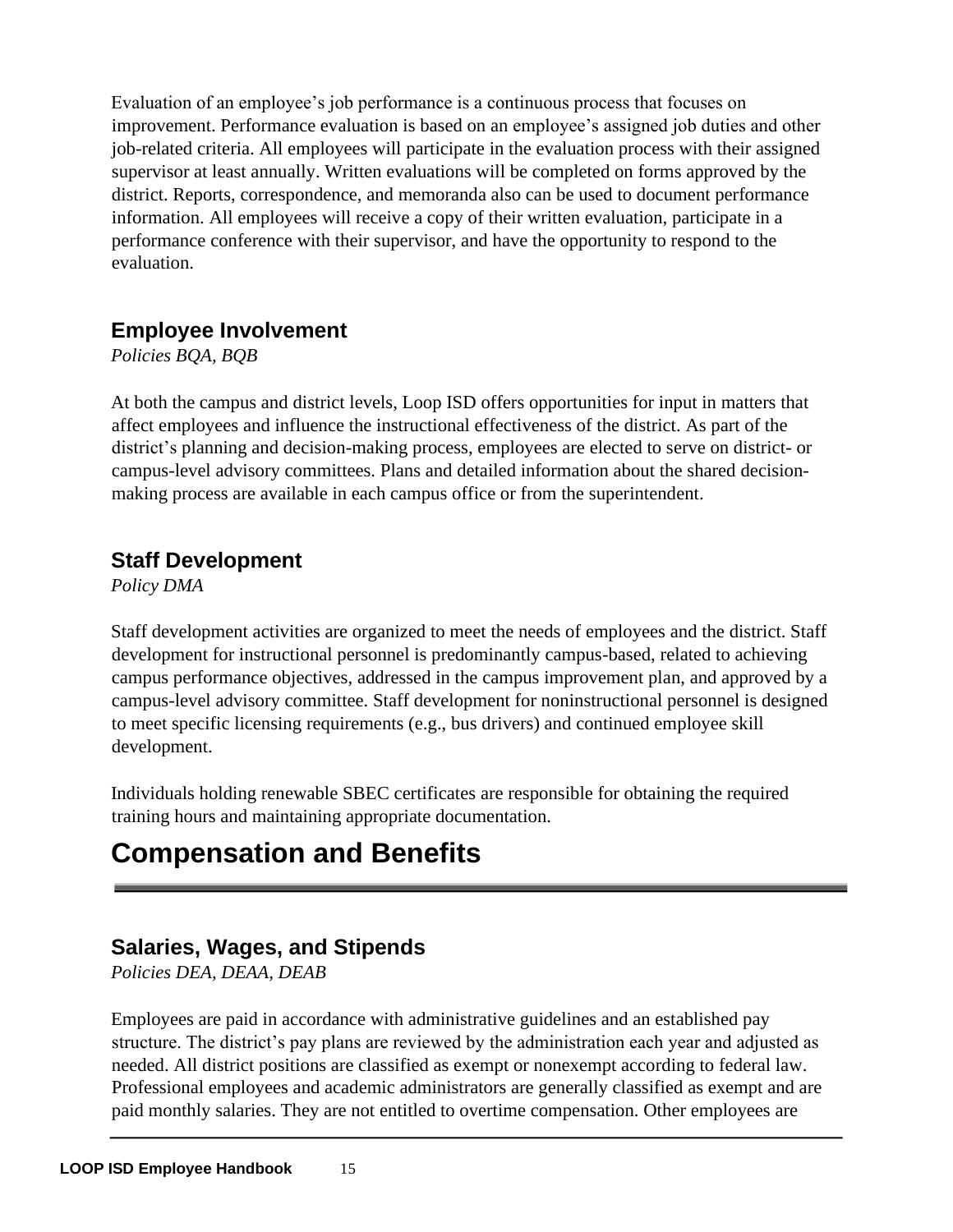generally classified as non-exempt and are paid an hourly wage or salary and receive compensatory time or overtime pay for each hour worked beyond 40 in a workweek. (See *Overtime Compensation*, page 16.)

All employees will receive written notice of their pay and work schedules before the start of each school year. Classroom teachers, full-time librarians, full-time nurses, and full-time counselors will be paid no less than the minimum state salary schedule. Contract employees who perform extracurricular or supplemental duties may be paid a stipend in addition to their salary according to the district's extra-duty pay schedule.

Employees should contact the business office for more information about the district's pay schedules or their own pay.

#### <span id="page-15-0"></span>**Paychecks**

All professional and salaried employees are paid monthly. Paychecks will not be released to any person other than the district employee named on the check without the employee's written authorization.

An employee's payroll statement contains detailed information including deductions, withholding information, and the amount of leave accumulated.

The schedule of pay dates for the 2021-2022 school year follows:

| September 15th, 2021      | <b>March 10th, 2022</b> |
|---------------------------|-------------------------|
| October 15th, 2021        | April 14th, 2022        |
| November 15th, 2021       | May 13th, 2022          |
| December 15th, 2021       | <b>June 15th, 2022</b>  |
| <b>January 14th, 2022</b> | July 15, 2022           |
| February 15th, 2022       | <b>August 15, 2022</b>  |

#### <span id="page-15-1"></span>**Automatic Payroll Deposit**

Employees can have their paychecks electronically deposited into a designated account. A notification period of 30 days is necessary to activate this service. Contact business office for more information about the automatic payroll deposit service.

#### <span id="page-15-2"></span>**Payroll Deductions**

*Policy CFEA*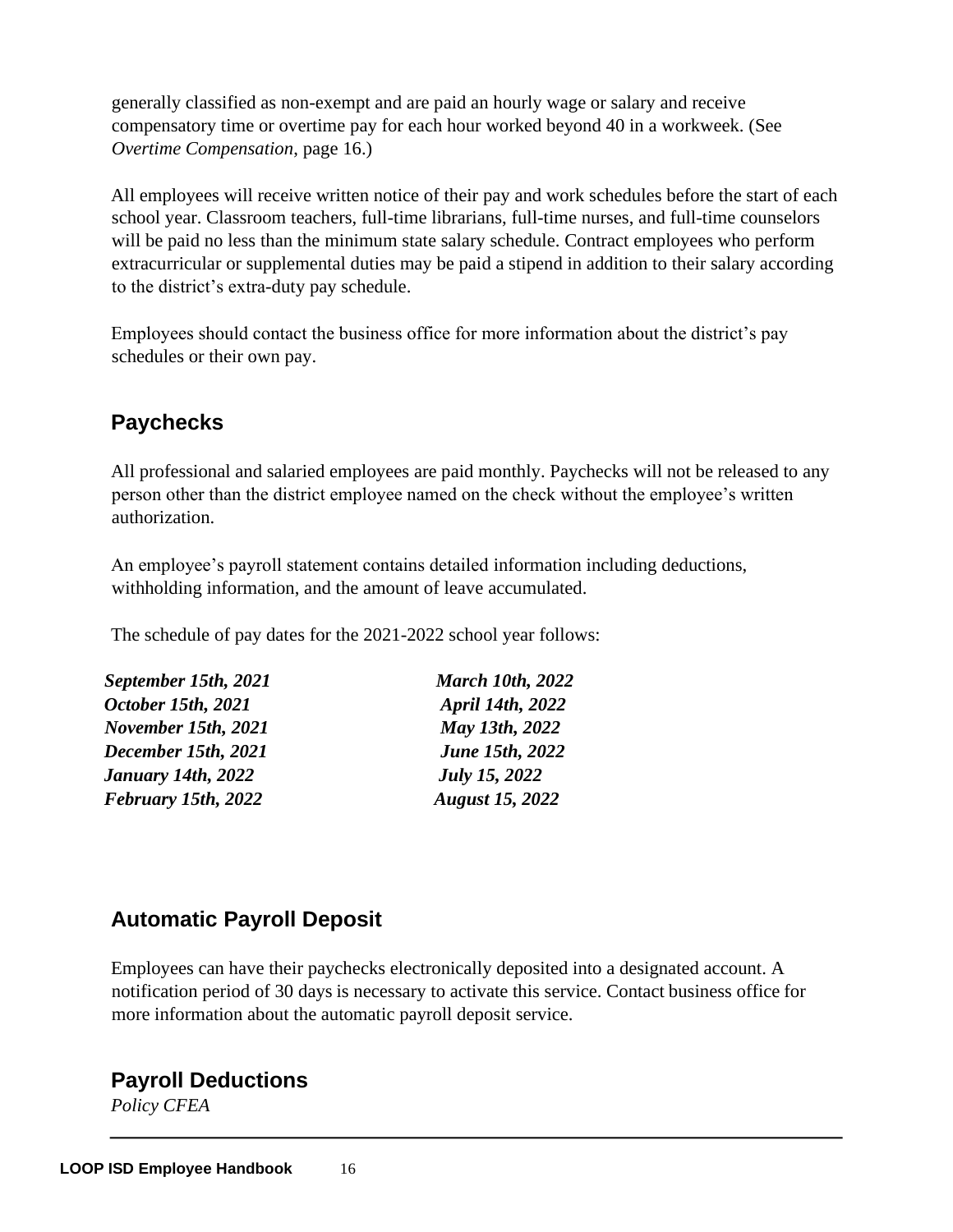The district is required to make the following automatic payroll deductions:

- Teacher Retirement System of Texas (TRS) or Social Security employee contributions
- Federal income tax required for all full-time employees
- Medicare tax (applicable only to employees hired after March 31, 1986)

Other payroll deductions employees may elect include deductions for the employee's share of premiums for health, dental, life, and vision insurance; annuities; and higher education savings plans. Employees also may request payroll deduction for payment of membership dues to professional organizations. Salary deductions are automatically made for unauthorized or unpaid leave.

### <span id="page-16-0"></span>**Overtime Compensation**

*Policy DEAB* 

The district compensates overtime for nonexempt employees in accordance with federal wage and hour laws. Only nonexempt employees (hourly employees and paraprofessional employees) are entitled to overtime compensation. Nonexempt employees are not authorized to work beyond their normal work schedule without advance approval from their supervisor.

Overtime is legally defined as all hours worked in excess of 40 hours in a workweek and is not measured by the day or by the employee's regular work schedule. Nonexempt employees that are paid on a salary basis are paid for a 40-hour workweek and do not earn additional pay unless they work more than 40 hours. For the purpose of calculating overtime, a workweek begins at Sunday @ 12 AM and ends at Saturday @ 11:59 PM.

Employees may be compensated for overtime at time-and-a-half rate with compensatory time off (comp time) or direct pay. The following applies to all nonexempt employees:

- Employees can accumulate up to 60 hours of comp time.
- Comp time must be used in the duty year that it is earned.
- Use of comp time may be at the employee's request with supervisor approval, as workload permits, or at the supervisor's direction.
- An employee may be required to use comp time before using available paid leave (e.g., sick, personal, vacation).
- Weekly time records will be maintained on all nonexempt employees for the purpose of wage and salary administration.

#### <span id="page-16-1"></span>**Travel Expense Reimbursement**

*Policy DEE* 

Before any travel expenses are incurred by an employee, the employee's supervisor and superintendent must give approval. For approved travel, employees will be reimbursed for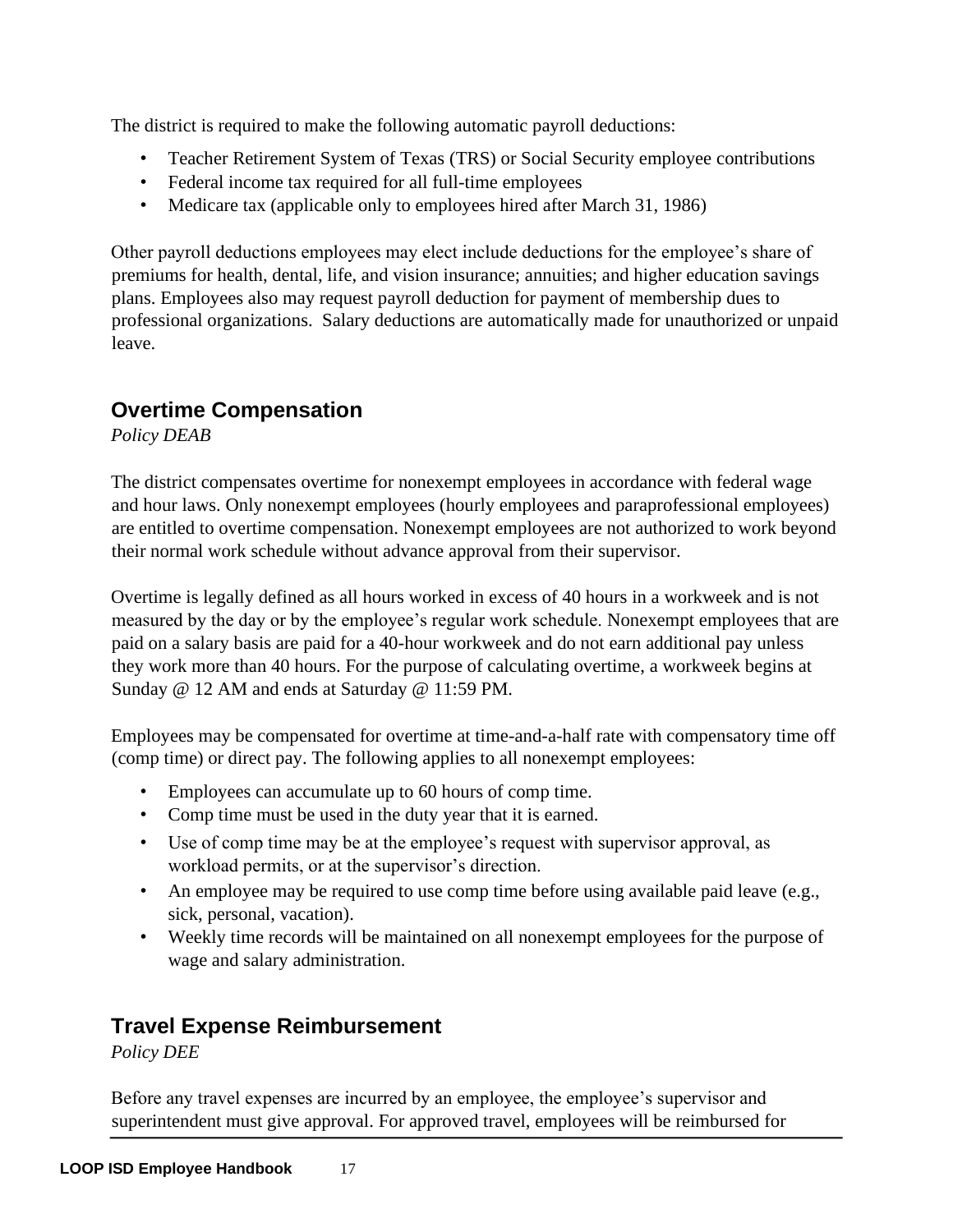mileage and other travel expenditures according to the current rate schedule established by the district. Employees must submit receipts, to the extent possible, to be reimbursed for expenses other than mileage.

### <span id="page-17-0"></span>**Health, Dental, and Life Insurance**

*Policy CRD* 

Group health insurance coverage is provided through TRS-Active Care, the statewide publicschool employee health insurance program. The district's contribution to employee insurance premiums is determined annually by the board of trustees. Employees eligible for health insurance coverage include the following:

- Employees who are active, contributing TRS members
- Employees who are not contributing TRS members and who are employed for 10 or more regularly scheduled hours per week

TRS retirees who are enrolled in TRS-Care (retiree health insurance program) are not eligible to participate in TRS-Active Care.

The insurance plan year is from September 1 through August 31. Current employees can make changes in their insurance coverage during open enrollment each year. Detailed descriptions of insurance coverage, employee cost, and eligibility requirements are provided to all employees in a separate booklet. Employees should contact Business office for more information.

### <span id="page-17-1"></span>**Supplemental Insurance Benefits**

*Policy CRD* 

At their own expense, employees may enroll in supplemental insurance programs for Dental, Vision, Disability, Cancer and additional term life. Premiums for these programs can be paid by payroll deduction. Employees should contact Business Office for more information.

### <span id="page-17-2"></span>**Cafeteria Plan Benefits (Section 125)**

Employees may be eligible to participate in the Cafeteria Plan (Section 125) and, under IRS regulations, must either accept or reject this benefit. This plan enables eligible employees to pay certain insurance premiums on a pretax basis (i.e., disability, accidental death and dismemberment, cancer and dread disease, dental, and additional term life insurance). A thirdparty administrator handles employee claims made on these accounts.

New employees must accept or reject this benefit during their first month of employment. All employees must accept or reject this benefit on an annual basis and during the specified time period.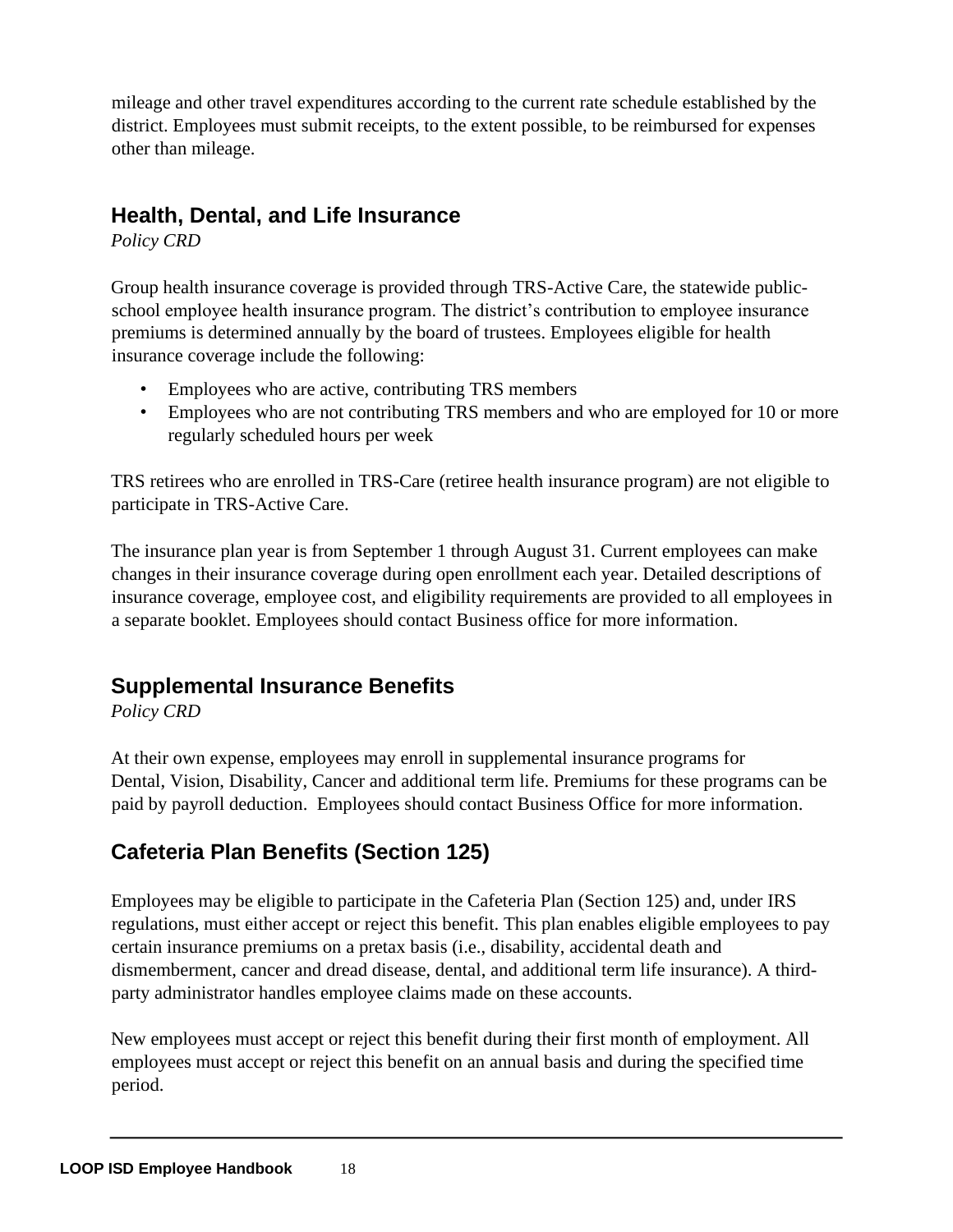#### <span id="page-18-0"></span>**Workers' Compensation Insurance**

*Policy CRE* 

The district, in accordance with state law, provides workers' compensation benefits to employees who suffer a work-related illness or are injured on the job. The district has workers' compensation coverage from TASB, effective September 4, 2021.

Benefits help pay for medical treatment and make up for part of the income lost while recovering. Specific benefits are prescribed by law depending on the circumstances of each case.

All work-related accidents or injuries should be reported immediately to Superintendent. Employees who are unable to work because of a work-related injury will be notified of their rights and responsibilities under the Texas Labor Code. See *Workers' Compensation Benefits,*  page 25 for information on use of paid leave for such absences.

### <span id="page-18-1"></span>**Unemployment Compensation Insurance**

*Policy CRF* 

Employees who have been laid off or terminated through no fault of their own may be eligible for unemployment compensation benefits. Employees are not eligible to collect unemployment benefits during regularly scheduled breaks in the school year or the summer months if they have employment contracts or reasonable assurance of returning to service. Employees with questions about unemployment benefits should contact Business Office.

### <span id="page-18-2"></span>**Teacher Retirement**

*Policy DEG* 

All personnel employed on a regular basis for at least four and one-half months are members of the Teacher Retirement System of Texas (TRS). Substitutes not receiving TRS service retirement benefits who work at least 90 days a year are eligible to purchase a year of creditable service in TRS. TRS provides members with an annual statement of their account showing all deposits and the total account balance for the year ending August 31, as well as an estimate of their retirement benefits.

Employees who plan to retire under TRS should notify Business Office as soon as possible. Information on the application procedures for TRS benefits is available from TRS at Teacher Retirement System of Texas, 1000 Red River Street, Austin, TX 78701-2698, or call 8002238778 or 512-542-6400. TRS information is also available on the web (www.trs.state.tx.us).

See page 48 for information on restrictions of employment of retirees in Texas public schools.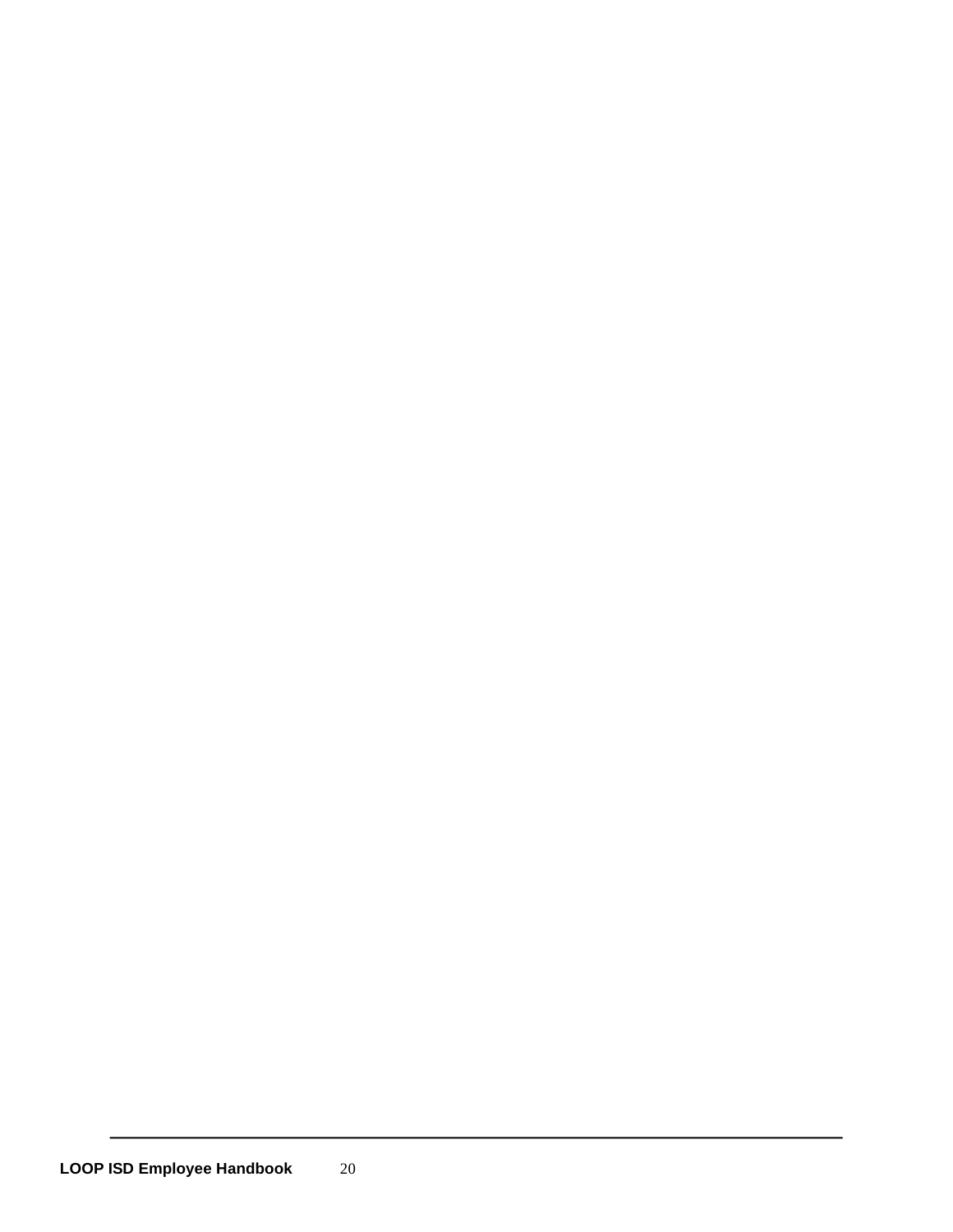# <span id="page-20-0"></span>**Leaves and Absences**

#### *Policies DEC, DECA, DECB*

The district offers employees paid and unpaid leaves of absence in times of personal need. This handbook describes the basic types of leave available and restrictions on leaves of absence. Employees who expect to be absent for an extended period of more than five days should call Superintendent for information about applicable leave benefits, payment of insurance premiums, and requirements for communicating with the district.

Leave must be used in half-day increments. However, if an employee is taking intermittent family and medical leave, leave shall be recorded in one-hour increments. Earned comp time must be used before any available paid state and local leave. Unless an employee requests a different order, available paid state and local leave will be used in the following order:

- State Sick Leave (Accumulated before 95-96 school year)
- State Personal Leave
- Local Leave (Employees will be charged for the cost of substitute)

Employees must follow district and department or campus procedures to report or request any leave of absence and complete the appropriate form or certification.

**Medical Certification.** Any employee who is absent more than 3 days because of a personal or family illness must submit a medical certification from a qualified health care provider confirming the specific dates of the illness, the reason for the illness, and—in the case of personal illness—the employee's fitness to return to work.

The Genetic Information Nondiscrimination Act of 2008 (GINA) prohibits covered employers from requesting or requiring genetic information of an individual or family member of the individual, except as specifically allowed by this law. To comply with this law, we ask that employees and health care providers do not provide any genetic information in any medical certification. 'Genetic information,' as defined by GINA, includes an individual's family medical history, the results of an individual's or family member's genetic tests, the fact that an individual or an individual's family member sought or received genetic services, and genetic information of a fetus carried by an individual or an individual's family member or an embryo lawfully held by an individual or family member receiving assistive reproductive services.

**Continuation of Health Insurance.** Employees on an approved leave of absence other than family and medical leave may continue their insurance benefits at their own expense. Health insurance benefits for employees on paid leave and leave designated under the Family and Medical Leave Act will be paid by the district as they were prior to the leave. Otherwise, the district does not pay any portion of insurance premiums for employees who are on unpaid leave. Under TRS-Active Care rules, an employee is no longer eligible for insurance through the district after six months of unpaid leave other than FML. If an employee's unpaid leave extends for more than six months, the district will provide the employee with notice of COBRA rights.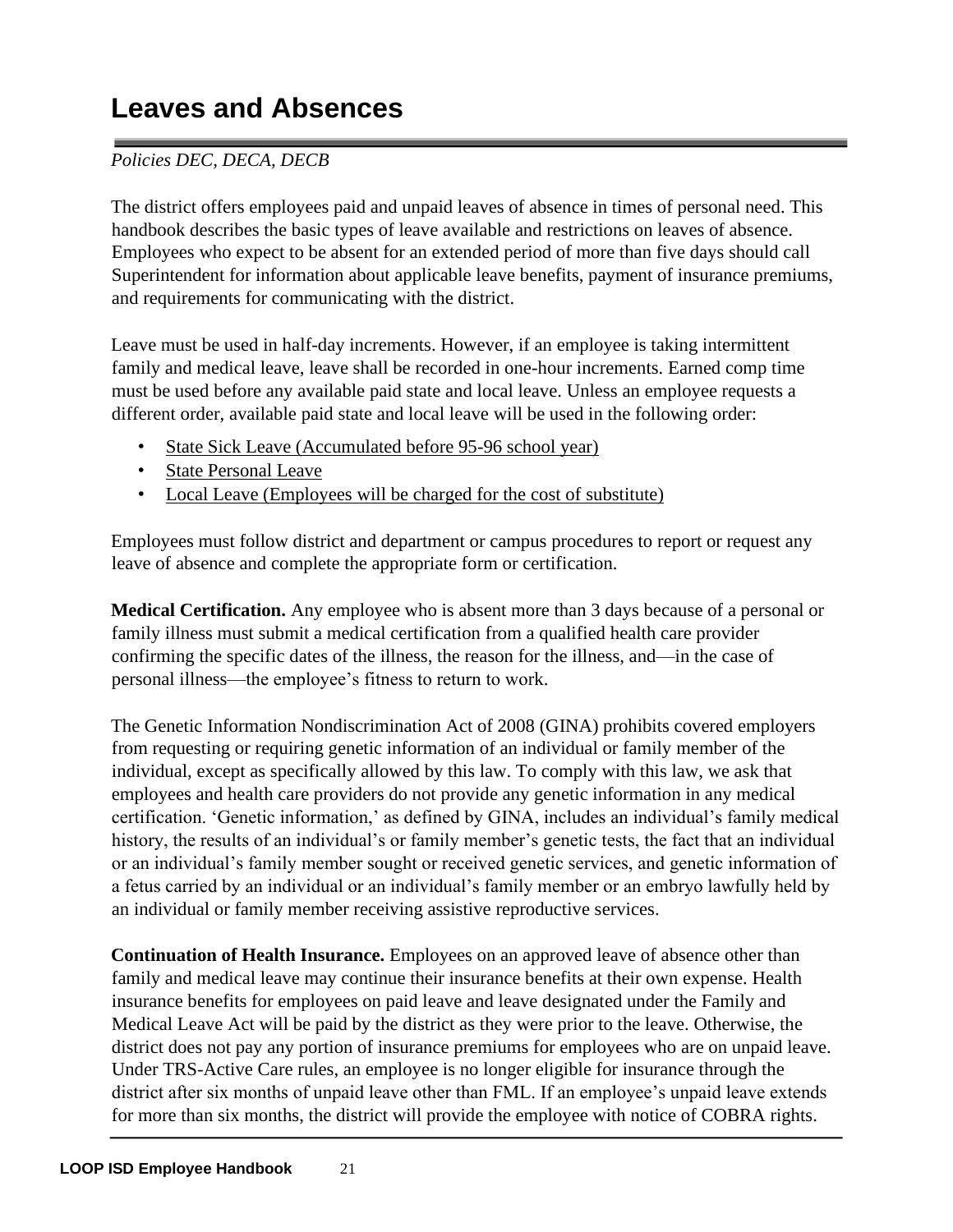#### <span id="page-21-0"></span>**Personal Leave**

State law entitles all employees to five days of paid personal leave per year. Personal leave is available for use at the beginning of the year. A day of personal leave is equivalent to the number of hours per day in an employee's usual assignment, whether full-time or part-time. State personal leave accumulates without limit, is transferable to other Texas school districts, and generally transfers to education service centers. Personal leave may be used for two general purposes: nondiscretionary and discretionary.

**Nondiscretionary.** Leave taken for personal or family illness, family emergency, a death in the family, or active military service is considered nondiscretionary leave. Reasons for this type of leave allow very little, if any, advance planning. Nondiscretionary may be used in the same manner as state sick leave.

**Discretionary.** Leave taken at an employee's discretion that can be scheduled in advance is considered discretionary leave. An employee wishing to take discretionary personal leave must submit a request to his or her principal or supervisor 10 days in advance of the anticipated absence. The effect of the employee's absence on the educational program or department operations, as well as the availability of substitutes, will be considered by the principal or supervisor.

Leave Proration. If an employee separates from employment with the district before his or her last duty day of the year, or begins employment after the first duty day, state personal leave will be prorated based on the actual time employed. When an employee separates from employment before the last duty day of the school year, the employee's final paycheck will be reduced by the amount of state personal leave the employee used beyond his or her pro rata entitlement for the school year.

#### <span id="page-21-1"></span>**State Sick Leave**

State sick leave accumulated before 1995 is available for use and may be transferred to other school districts in Texas. State sick leave can be used only in ½ day increments, except when coordinated with family and medical leave taken on an intermittent or reduced-schedule basis or when coordinated with workers' compensation benefits.

State sick leave may be used for the following reasons only:

- Employee illness
- Illness in the employee's immediate family
- Family emergency (i.e., natural disasters or life-threatening situations) Death in the immediate family
- Active military service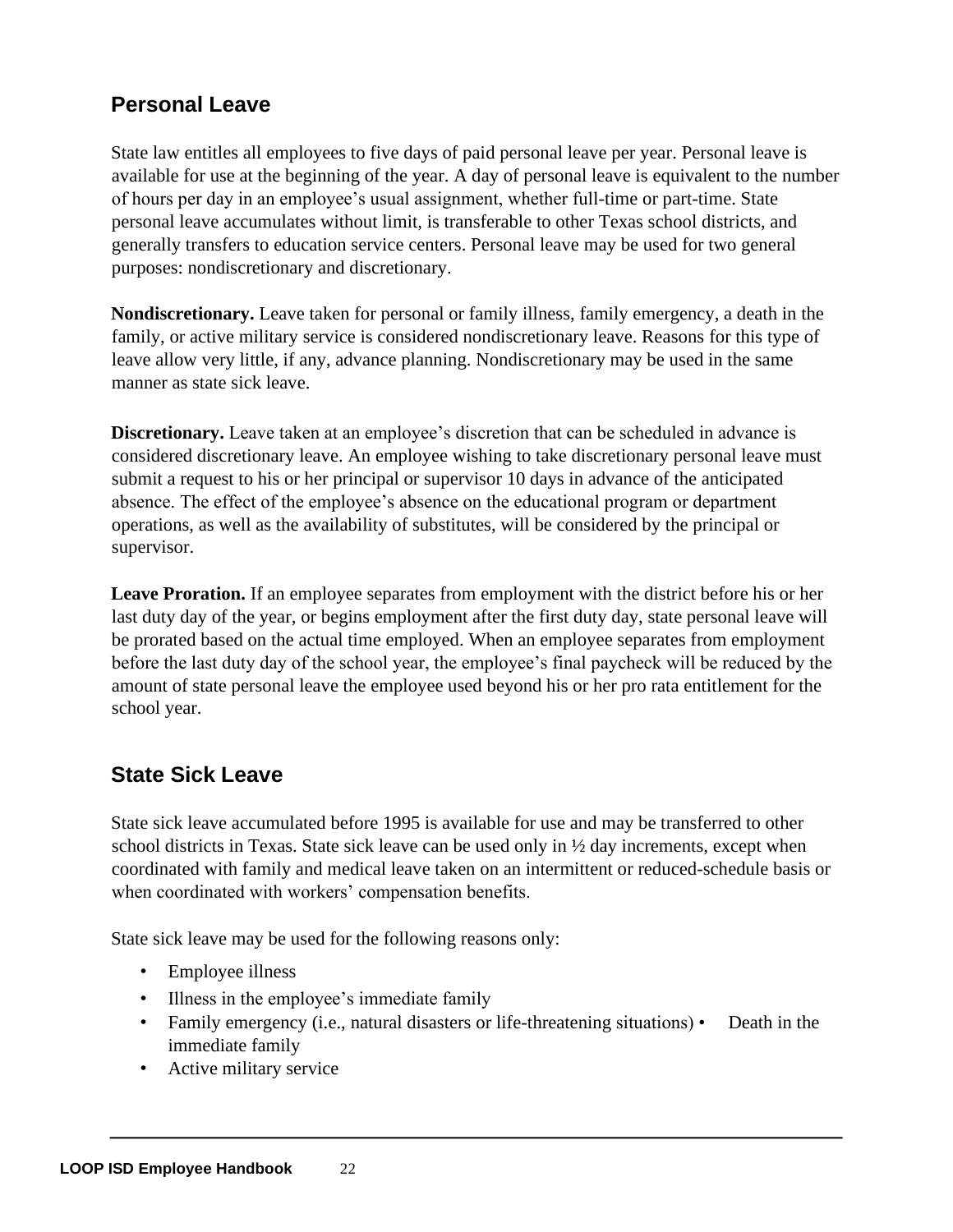#### <span id="page-22-0"></span>**Local Leave**

### <span id="page-22-1"></span>**Sick Leave Bank (or Pool)**

#### <span id="page-22-2"></span>**Family and Medical Leave Act (FMLA)—General Provisions**

The following text is from the federal notice, *Employee Rights and Responsibilities Under the Family and Medical Leave Act*. Specific information that the district has adopted to implement the FMLA follows this general notice.

**Basic Leave Entitlement**. The FMLA requires covered employers to provide up to 12 weeks of unpaid, job-protected leave to eligible employees for the following reasons:

- For incapacity due to pregnancy, prenatal medical care or childbirth;
- To care for the employee's child after birth, or placement for adoption or foster care;  $\Box$ To care for the employee's spouse, son or daughter, or parent, who has a serious health condition; or
- For a serious health condition that makes the employee unable to perform the employee's job.

**Military Family Leave Entitlements**. An eligible employee whose spouse, son, daughter or parent is on covered active duty or called to covered active duty status may use his or her 12week leave entitlement to address certain qualifying exigencies. Qualifying exigencies may include attending certain military events, arranging for alternative childcare, addressing certain financial and legal arrangements, attending certain counseling sessions, and attending post deployment reintegration briefings.

FMLA also includes a special leave entitlement that permits eligible employees to take up to 26 weeks of leave to care for a covered servicemember during a single 12-month period. A covered servicemember is (1) a current member of the Armed Forces, including a member of the National Guard or Reserves, who is undergoing medical treatment, recuperation, or therapy, is otherwise in outpatient status, or is otherwise on the temporary disability retired list, for a serious injury or illness\*; or (2) a veteran who was discharged or released under conditions other than dishonorable at any time during the five-year period prior to the first date the eligible employee takes FMLA leave to care for the covered veteran, and who is undergoing medical treatment, recuperation, or therapy for a serious injury or illness.\*

#### **\*The FMLA definitions of "serious injury or illness" for current servicemembers and veterans are distinct from the FMLA definition of "serious health condition".**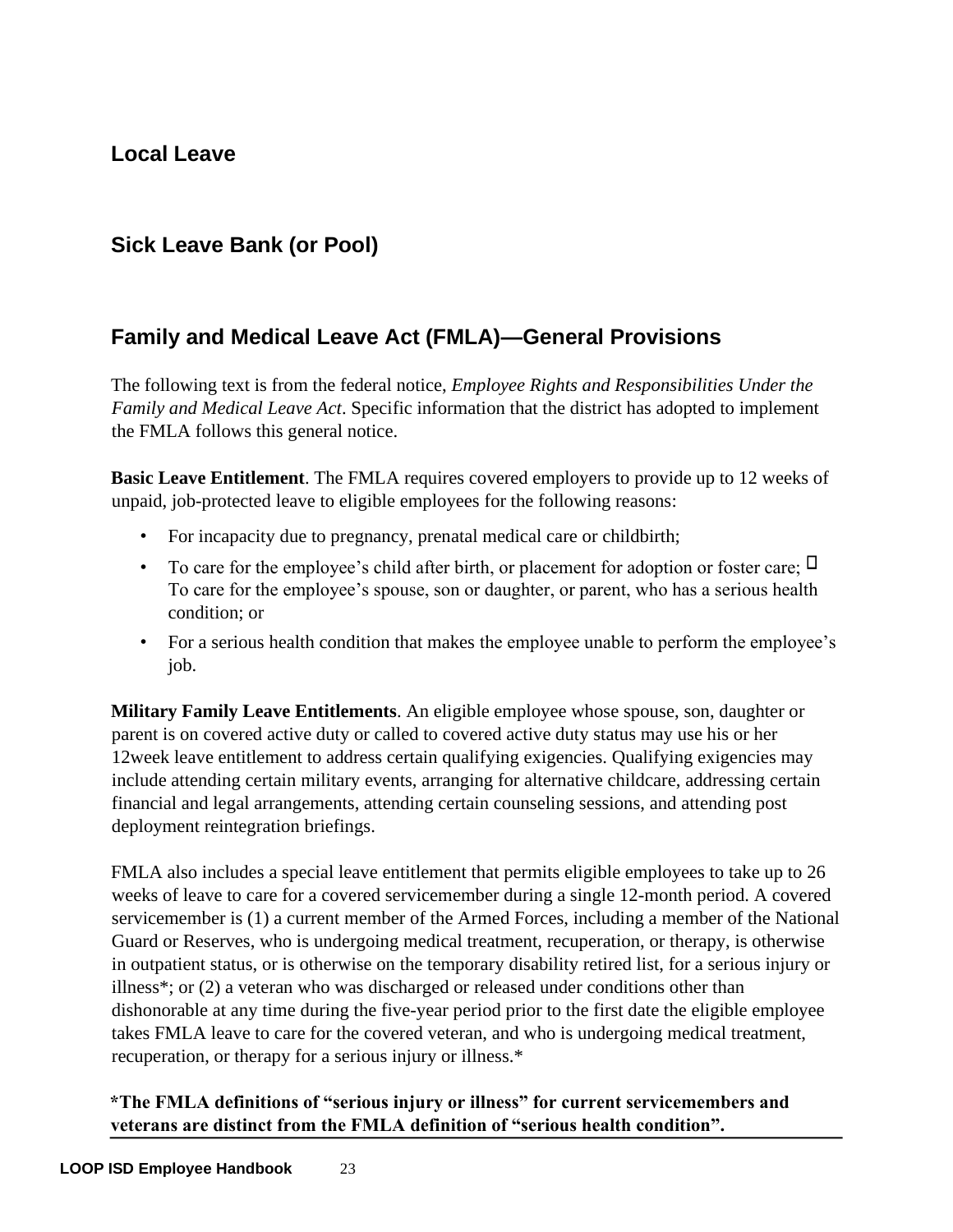**Benefits and Protections.** During FML, the employer must maintain the employee's health coverage under any "group health plan" on the same terms as if the employee had continued to work. Upon return from FML, most employees must be restored to their original or equivalent positions with equivalent pay, benefits, and other employment terms.

Use of FML cannot result in the loss of any employment benefit that accrued prior to the start of an employee's leave.

**Eligibility Requirements.** Employees are eligible if they have worked for a covered employer for at least one year, for 1,250 hours over the previous 12 months\*, and if at least 50 employees are employed by the employer within 75 miles.

\*Special hours of service eligibility requirements apply to airline flight crew employees.

**Definition of Serious Health Condition.** A serious health condition is an illness, injury, impairment, or physical or mental condition that involves either an overnight stay in a medical care facility, or continuing treatment by a health care provider for a condition that either prevents the employee from performing the functions of the employee's job, or prevents the qualified family member from participating in school or other daily activities.

Subject to certain conditions, the continuing treatment requirement may be met by a period of incapacity of more than 3 consecutive calendar days combined with at least two visits to a health care provider or one visit and a regimen of continuing treatment, or incapacity due to pregnancy, or incapacity due to a chronic condition. Other conditions may meet the definition of continuing treatment.

**Use of Leave.** An employee does not need to use this leave entitlement in one block. Leave can be taken intermittently or on a reduced leave schedule when medically necessary. Employees must make reasonable efforts to schedule leave for planned medical treatment so as not to unduly disrupt the employer's operations. Leave due to qualifying exigencies may also be taken on an intermittent basis.

**Substitution of Paid Leave for Unpaid Leave.** Employees may choose or employers may require use of accrued paid leave while taking FML. In order to use paid leave for FML, employees must comply with the district's normal paid leave policies.

**Employee Responsibilities.** Employees must provide 30 days advance notice of the need to take FML-when the need is foreseeable. When 30 days' notice is not possible, the employee must provide notice as soon as practicable and generally must comply with an employer's normal callin procedures.

Employees must provide sufficient information for the employer to determine if the leave may qualify for FMLA protection and the anticipated timing and duration of the leave. Sufficient information may include that the employee is unable to perform job functions, the family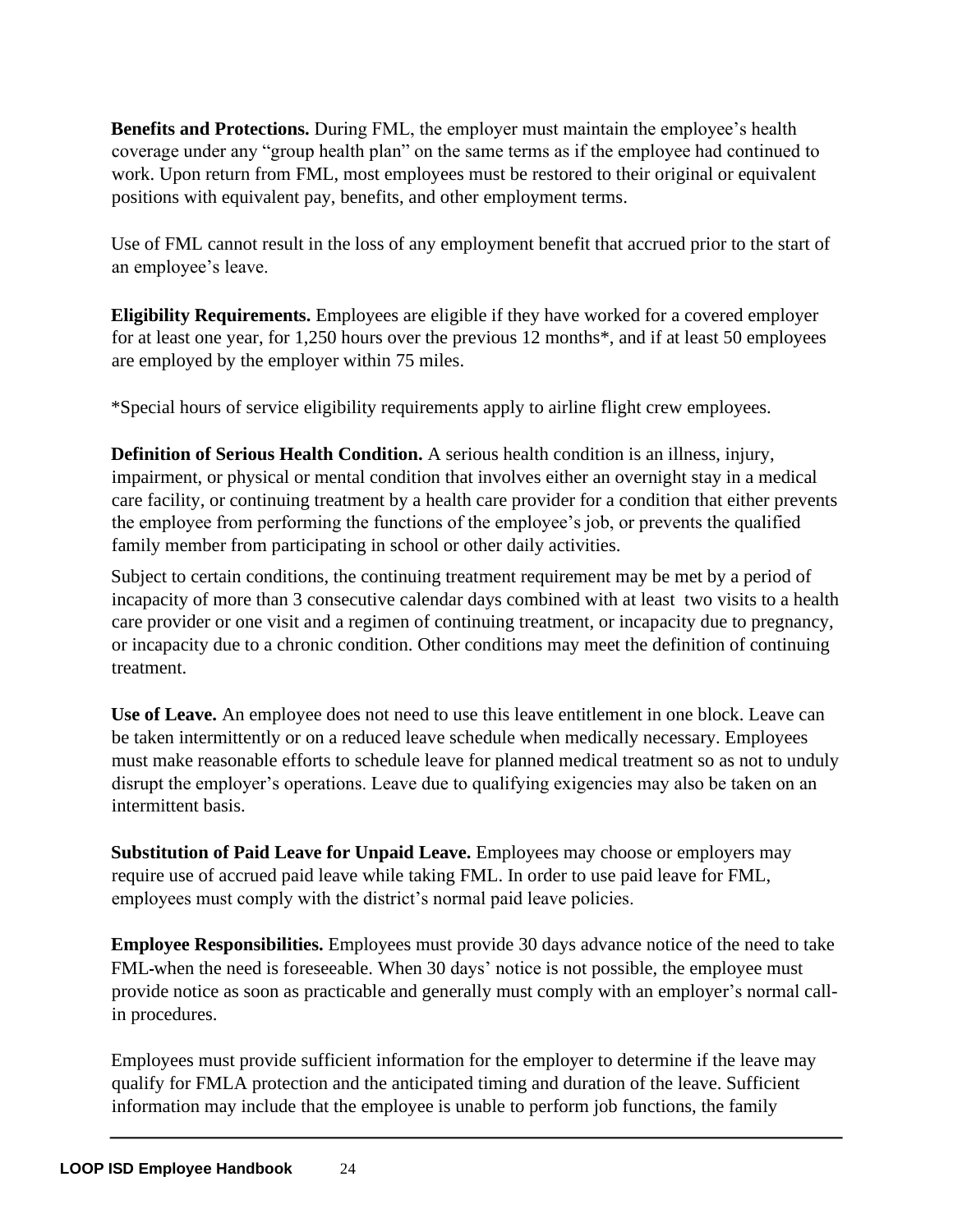member is unable to perform daily activities, the need for hospitalization or continuing treatment by a health care provider, or circumstances supporting the need for military family leave. Employees also must inform the employer if the requested leave is for a reason for which FML was previously taken or certified. Employees also may be required to provide a certification and periodic recertification supporting the need for leave.

**Employer Responsibilities.** Covered employers must inform employees requesting leave whether they are eligible under the FMLA. If they are eligible, the notice must specify any additional information required as well as the employees' rights and responsibilities. If they are not eligible, the employer must provide a reason for the ineligibility.

Covered employers must inform employees if leave will be designated as FML and the amount of leave counted against the employee's leave entitlement. If the employer determines that the leave is not FML, the employer must notify the employee.

**Unlawful Acts by Employers.** The FMLA makes it unlawful for any employer to: interfere with, restrain, or deny the exercise of any right protected under the FMLA; discharge or discriminate against any person for opposing any practice made unlawful by the FMLA or for involvement in any proceeding under or relating to the FMLA.

**Enforcement.** An employee may file a complaint with the U.S. Department of Labor or may bring a private lawsuit against an employer.

The FMLA does not affect any Federal or State law prohibiting discrimination or supersede any state or local law or collective bargaining agreement which provides greater family or medical leave rights. *FMLA section 109 (29 U.S.C. § 2619) requires FMLA covered employers to post the text of this notice. Regulations 29 C.F.R. § 825.300 (a) may require additional disclosures.*

For additional information:

1-866-4US-WAGE (1-866-487-9243) TTY: 1-877-889-5627 www.wagehour.dol.gov

#### <span id="page-24-0"></span>**Local Family and Medical Leave Provisions**

Eligible employees can take up to 12 weeks of unpaid leave in the 12-month period, measured backward from the date an employee uses FML

**Use of Paid Leave.** FML runs concurrently with accrued sick and personal leave, temporary disability leave, compensatory time, assault leave, and absences due to a work-related illness or injury. The district will designate the leave as FML, if applicable, and notify the employee that accumulated leave will run concurrently.

**Combined Leave for Spouses.** Spouses who are employed by the district are limited to a combined total of 12 weeks of FML to care for a parent with a serious health condition; or for the birth, adoption, or foster placement of a child. Military caregiver leave for spouses is limited to a combined total of 26 weeks.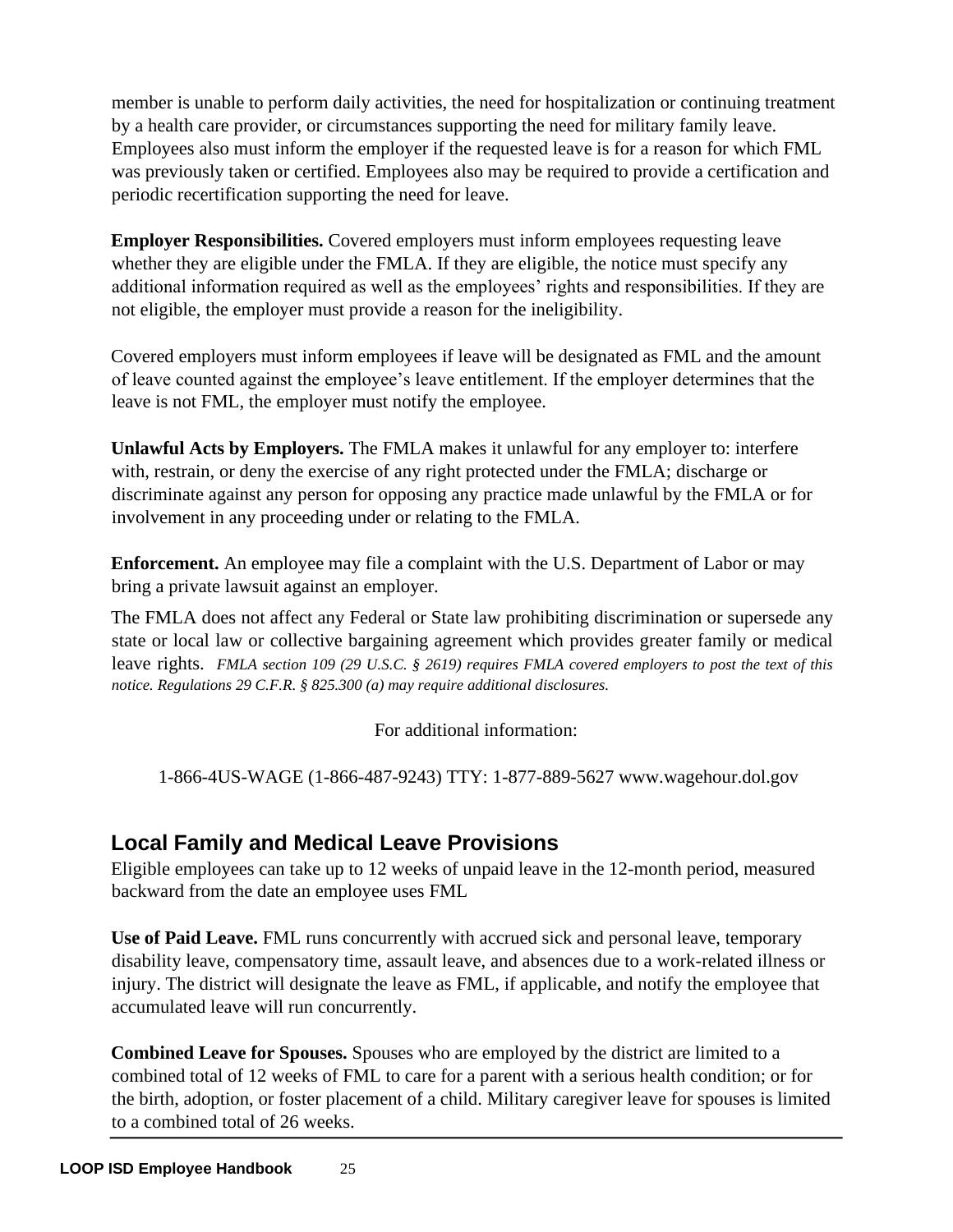**Intermittent Leave.** When medically necessary or in the case of a qualifying exigency, an employee may take leave intermittently or on a reduced schedule. The district does not permit the use of intermittent or reduced-schedule leave for the care of a newborn child or for adoption or placement of a child with the employee.

**District Contact.** Employees that require FML or have questions should contact Superintendent for details on eligibility, requirements, and limitations.

#### <span id="page-25-0"></span>**Temporary Disability Leave**

**Certified Employees.** Any full-time employee whose position requires certification from the State Board for Educator Certification (SBEC) is eligible for temporary disability leave. The purpose of temporary disability leave is to provide job protection to full-time educators who cannot work for an extended period of time because of a mental or physical disability of a temporary nature. Temporary disability leave must be taken as a continuous block of time. It may not be taken intermittently or on a reduced schedule. Pregnancy and conditions related to pregnancy are treated the same as any other temporary disability.

Employees must request approval for temporary disability leave. An employee's notification of need for extended absence due to the employee's own medical condition shall be accepted as a request for temporary disability leave. The request must be accompanied by a physician's statement confirming the employee's inability to work and estimating a probable date of return. If disability leave is approved, the length of leave is no longer than 180 calendar days.

If an employee is placed on temporary disability leave involuntarily, he or she has the right to request a hearing before the board of trustees. The employee may protest the action and present additional evidence of fitness to work.

When an employee is ready to return to work, the superintendent and supervisor should be notified at least 30 days in advance. The return-to-work notice must be accompanied by a physician's statement confirming that the employee is able to resume regular duties. Certified employees returning from leave will be reinstated to the school to which they were previously assigned if an appropriate position is available. If an appropriate position is not available, the employee may be assigned to another campus, subject to the approval of the campus principal. If a position is not available before the end of the school year, the employee will be reinstated to a position at the original campus at the beginning of the following school year.

#### <span id="page-25-1"></span>**Workers' Compensation Benefits**

An employee absent from duty because of a job-related illness or injury may be eligible for workers' compensation weekly income benefits if the absence exceeds seven calendar days.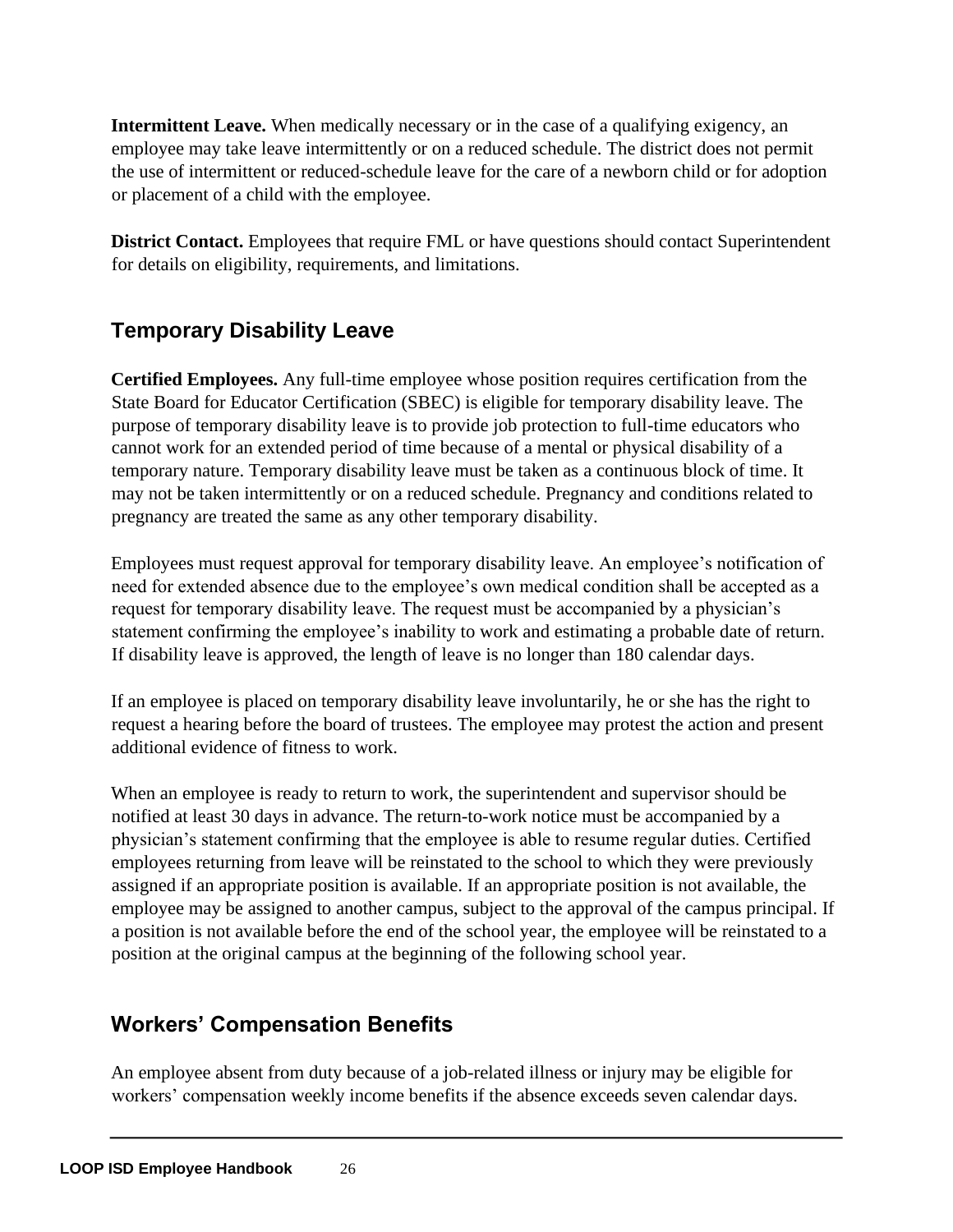An employee receiving workers' compensation wage benefits for a job-related illness or injury may choose to use available, partial-day increments of sick leave or any other paid leave benefits to make up the difference between wage benefits and pre-injury or -illness wages. While an employee is receiving workers' compensation wage benefits, the district will charge available leave proportionately so that the employee receives an amount equal to the employee's regular salary.

#### <span id="page-26-0"></span>**Assault Leave**

Assault leave provides extended job income and benefits protection to an employee who is injured as the result of a physical assault suffered during the performance of his or her job. An injury is treated as an assault if the person causing the injury could be prosecuted for assault or could not be prosecuted only because that person's age or mental capacity renders the person no responsible for purposes of criminal liability.

An employee who is physically assaulted at work may take all the leave time medically necessary (up to two years) to recover from the physical injuries he or she sustained. At the request of an employee, the district will immediately assign the employee to assault leave. Days of leave granted under the assault leave provision will not be deducted from accrued personal leave and must be coordinated with workers' compensation benefits. Upon investigation the district may change the assault leave status and charge leave used against the employee's accrued paid leave. The employee's pay will be deducted if accrued paid leave is not available.

#### <span id="page-26-1"></span>**Bereavement Leave**

#### <span id="page-26-2"></span>**Jury Duty**

#### <span id="page-26-3"></span>**Other Court Appearances**

Employees will be paid while on leave to comply with a valid subpoena to appear in a civil, criminal, legislative, or administrative proceeding and will not be required to use personal leave. Employees may be required to submit documentation of their need for leave for court appearances.

#### <span id="page-26-4"></span>**Military Leave**

**Paid Leave for Military Service.** Any employee who is a member of the Texas National Guard, Texas State Guard, reserve component of the United States Armed Forces, or a member of a state or federally authorized Urban Search and Rescue Team is entitled to paid leave for authorized training or duty orders. Paid military leave is limited to 15 days each fiscal year. In addition, an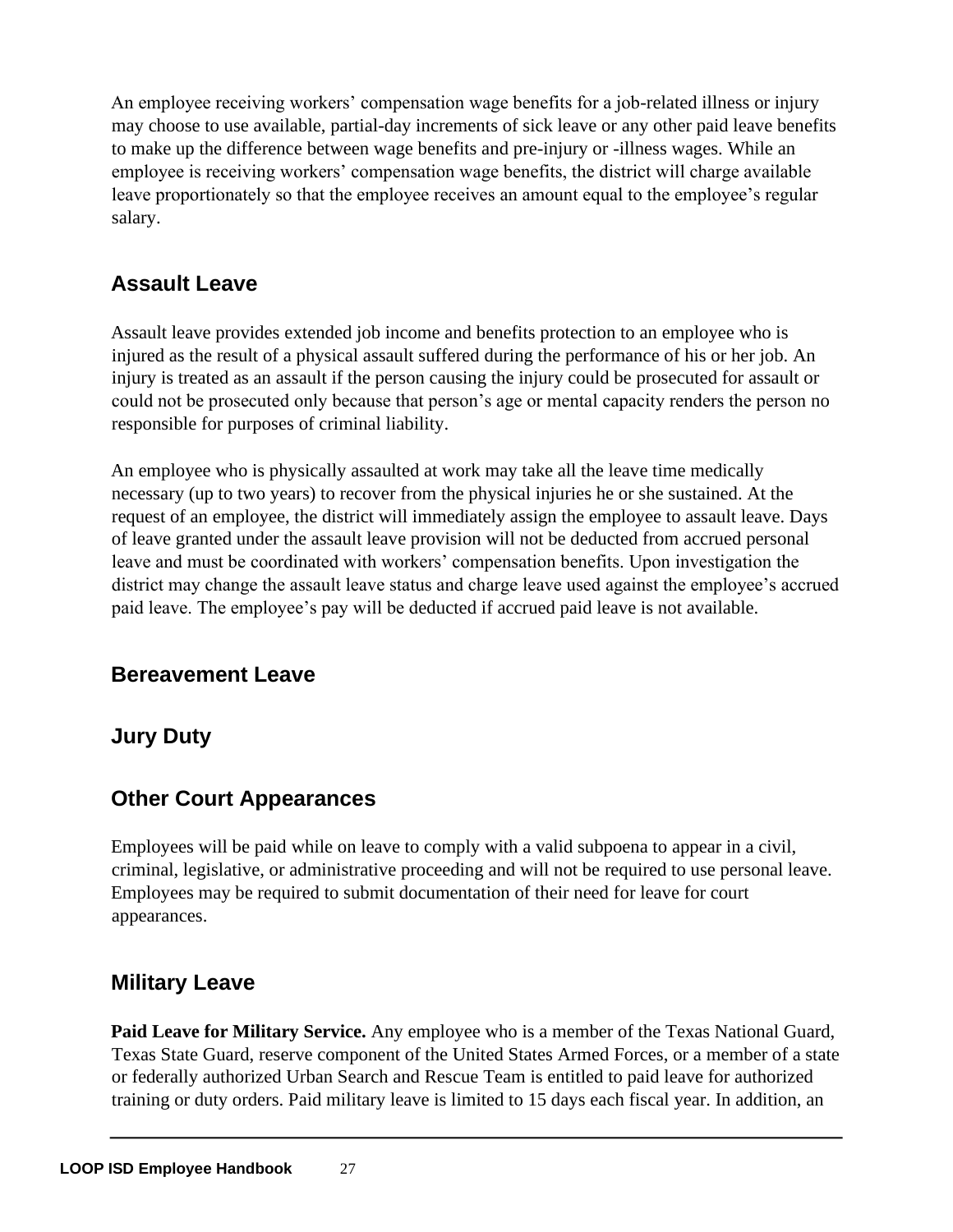employee is entitled to use available state and local personal or sick leave during a time of active military service.

**Reemployment after Military Leave.** Employees who leave the district to enter into the United States uniformed services or who are ordered to active duty as a member of the military force of any state (e.g., National or State Guard) may return to employment if they are honorably discharged. Employees who wish to return to the district will be reemployed provided they can be qualified to perform the required duties. To be eligible for reemployment, employees must provide notice of their obligation or intent to perform military service, provide evidence of honorable discharge or release, and submit an application for reemployment within the time specified by law to Superintendent. In most cases, the length of federal military service cannot exceed five years.

**Continuation of Health Insurance.** Employees who perform service in the uniformed services may elect to continue their health plan coverage at their own cost for a period not to exceed 24 months. Employees should contact Business Office for details on eligibility, requirements, and limitations.

# <span id="page-27-0"></span>**Employee Relations and Communications**

#### <span id="page-27-1"></span>**Employee Recognition and Appreciation**

Continuous efforts are made throughout the year to recognize employees who make an extra effort to contribute to the success of the district. Employees are recognized at board meetings, in the district newsletter, and through special events and activities.

#### <span id="page-27-2"></span>**District Communications**

Throughout the school year, the Loop ISD publishes newsletters, brochures, fliers, calendars, news releases, and other communication materials. These publications offer employees and the community information pertaining to school activities and achievements. They include the following: [www.loopisd.net](http://www.loopisd.net/)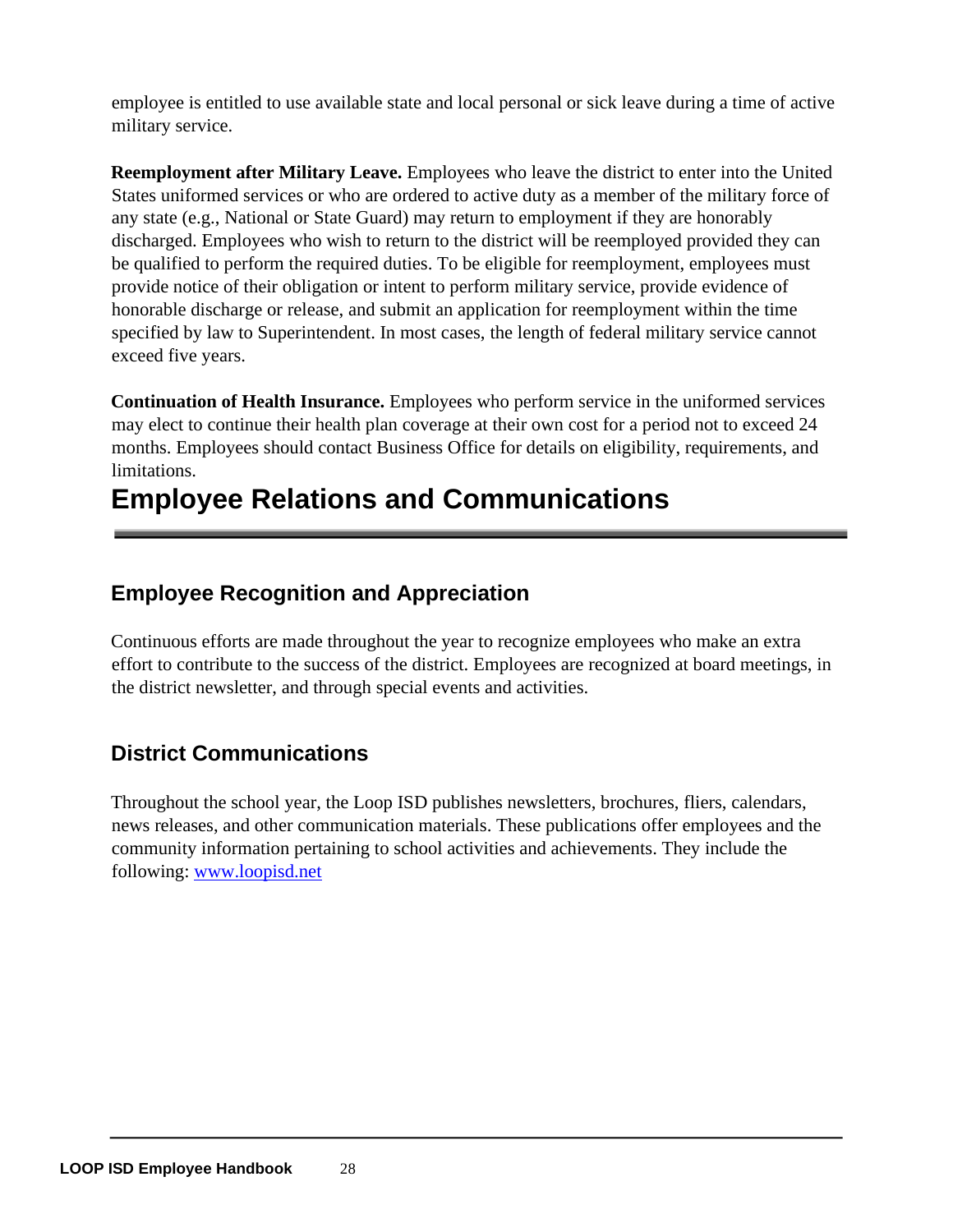# <span id="page-28-0"></span>**Complaints and Grievances**

#### *Policy DGBA*

In an effort to hear and resolve employee concerns or complaints in a timely manner and at the lowest administrative level possible, the board has adopted an orderly grievance process. Employees are encouraged to discuss their concerns or complaints with their supervisors or an appropriate administrator at any time.

The formal process provides all employees with an opportunity to be heard up to the highest level of management if they are dissatisfied with an administrative response. Once all administrative procedures are exhausted, employees can bring concerns or complaints to the board of trustees. For ease of reference, the district's policy concerning the process of bringing concerns and complaints is reprinted as follows:

COMPLAINTS In this policy, the terms "complaint" and "grievance" shall have the same meaning.

processes

Other complaint Employee complaints shall be filed in accordance with this policy, except as required by the policies listed below. Some of these policies require appeals to be submitted in accordance with DGBA after the relevant complaint process:

> 1. Complaints alleging discrimination, including violations of Title IX (gender), Title VII (sex, race, color, religion, national origin), ADEA (age), or Section 504 (disability), shall be submitted in accordance with DIA.

2. Complaints alleging certain forms of harassment, including harassment by a supervisor and violation of Title VII, shall be submitted in accordance with DIA.

3. Complaints concerning retaliation relating to discrimination and harassment shall be submitted in accordance with DIA.

4. Complaints concerning instructional materials shall be submitted in accordance with EFA.

5. Complaints concerning a commissioned peace officer who is an employee of the District shall be submitted in accordance with CKE.

6. Complaints concerning the proposed nonrenewal of a term contract issued under Chapter 21 of the Education Code shall be submitted in accordance with DFBB.

7. Complaints concerning the proposed termination or suspension without pay of an employee on a probationary, term, or continuing contract issued under Chapter 21 of the Education Code during the contract term shall be submitted in accordance with DFAA, DFBA, or DFCA.

NOTICE TO EMPLOYEES The District shall inform employees of this policy through appropriate District publications. GUIDING The Board encourages employees to discuss their concerns with their supervisor, PRINCIPLES principal, or other appropriate administrator who has the authority to address the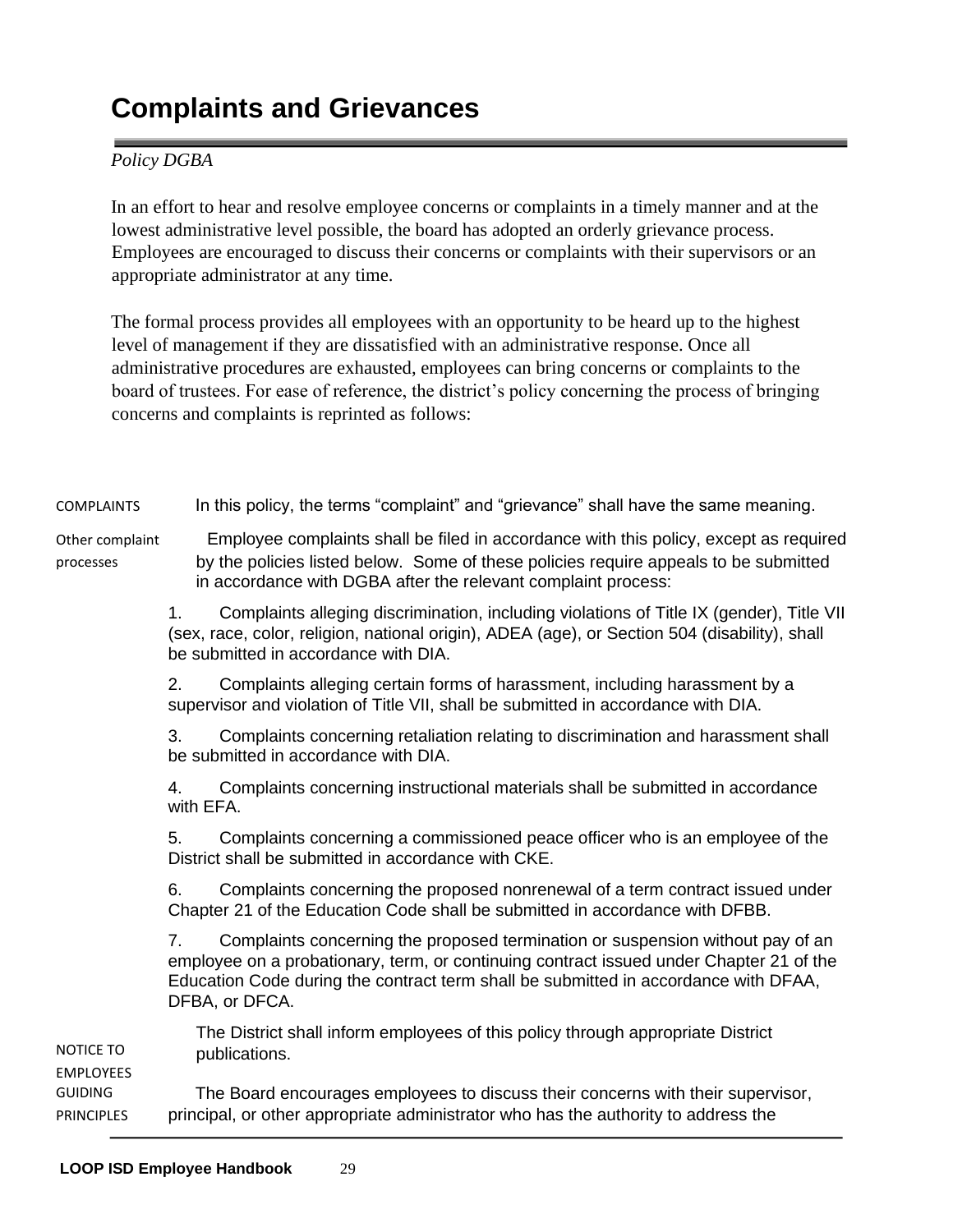INFORMAL concerns. Concerns should be expressed as soon as possible to allow early PROCESS resolution at the lowest possible administrative level.

> Informal resolution shall be encouraged but shall not extend any deadlines in this policy, except by mutual written consent.

direct Employees shall not be prohibited from communicating with a member of the Board communication regarding District operations except when communication between an employee and with BOARD a Board member would be inappropriate because of a pending hearing or appeal MEMBERs related to the employee.

FORMAL PROCESS An employee may initiate the formal process described below by timely filing a written complaint form.

> Even after initiating the formal complaint process, employees are encouraged to seek informal resolution of their concerns. An employee whose concerns are resolved may withdraw a formal complaint at any time.

> The process described in this policy shall not be construed to create new or additional rights beyond those granted by law or Board policy, nor to require a full evidentiary hearing or "mini-trial" at any level.

FREEDOM FROM Neither the Board nor any District employee shall unlawfully retaliate against an RETALIATION employee for bringing a concern or complaint.

- WHISTLEBLOWER Whistleblower complaints shall be filed within the time specified by law and may be
- COMPLAINTS made to the Superintendent or designee beginning at Level Two. Time lines for the employee and the District set out in this policy may be shortened to allow the Board to make a final decision within 60 calendar days of the initiation of the complaint. [See DG]

**COMPLAINTS** AGAINST **SUPERVISORS** Complaints alleging a violation of law by a supervisor may be made to the Superintendent or designee. Complaint forms alleging a violation of law by the Superintendent may be submitted directly to the Board or designee.

GENERAL PROVISIONS days consolidating complaints The District shall make reasonable attempts to schedule conferences at a mutually agreeable time. If the employee fails to appear at a scheduled conference, the District may hold the conference and issue a decision in the employee's absence. "Days" shall mean District business days, unless otherwise noted. In calculating time lines under this policy, the day a document is filed is "day zero." The following

business day is "day one."

Complaints arising out of an event or a series of related events shall be addressed in one complaint. Employees shall not file separate or serial complaints arising from any event or series of events that have been or could have been addressed in a previous complaint.

When two or more complaints are sufficiently similar in nature and remedy sought to permit their resolution through one proceeding, the District may consolidate the complaints.

UNTIMELY All time limits shall be strictly followed unless modified by mutual written consent. FILINGS If a complaint form or appeal notice is not timely filed, the complaint may be dismissed, on written notice to the employee, at any point during the complaint process. The employee may appeal the dismissal by seeking review in writing within ten days from the date of the written dismissal notice, starting at the level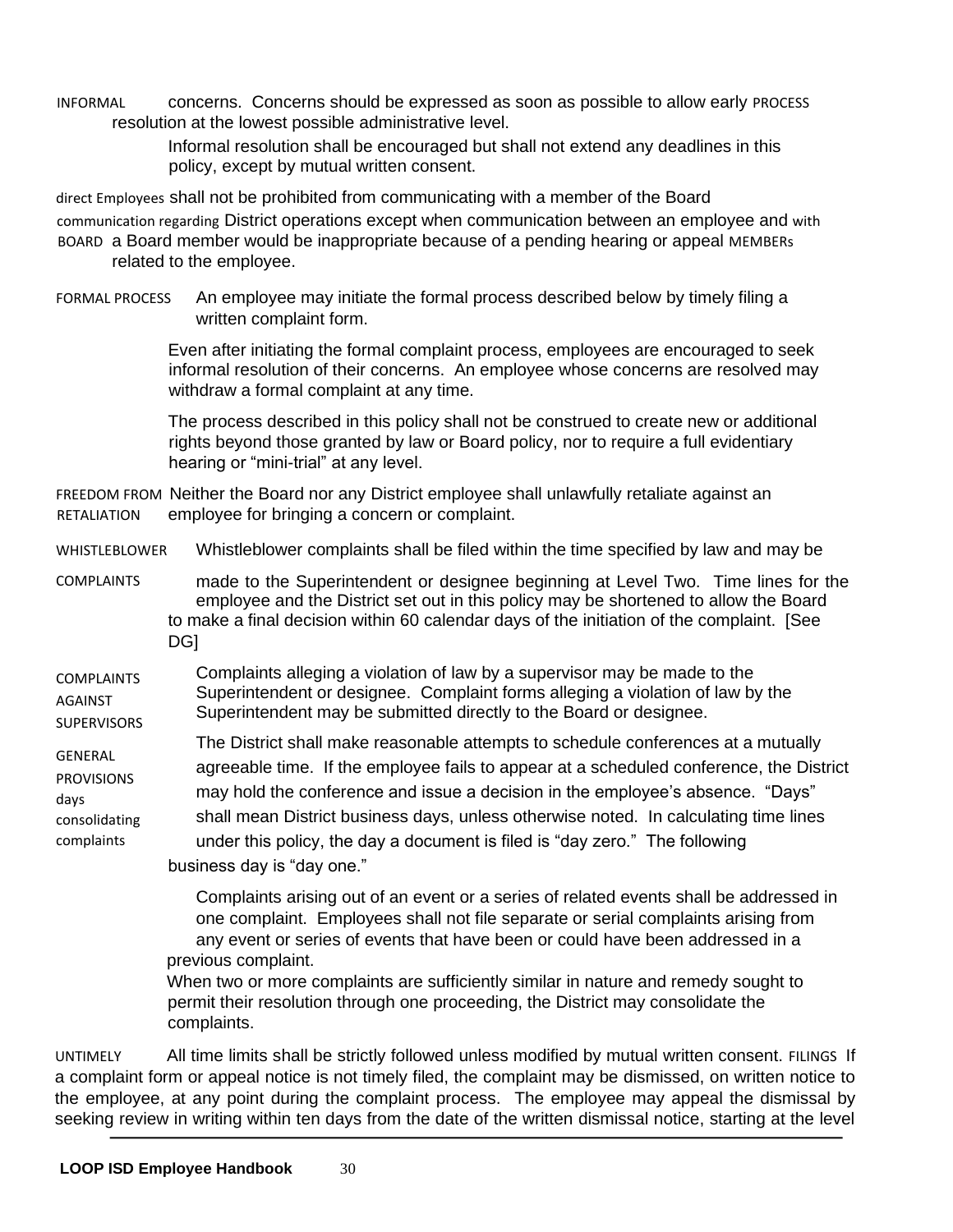at which the complaint was dismissed. Such appeal shall be limited to the issue of timeliness.

COSTS INCURRED Each party shall pay its own costs incurred in the course of the complaint.

COMPLAINT and Complaints and appeals under this policy shall be submitted in writing on a form appeal FORMs provided by the District.

> Copies of any documents that support the complaint should be attached to the complaint form. If the employee does not have copies of these documents, they may be presented at the Level One conference. After the Level One conference, no new documents may be submitted by the employee unless the employee did not know the documents existed before the Level One conference.

A complaint or appeal form that is incomplete in any material aspect may be dismissed but may be refiled with all the required information if the refiling is within the designated time for filing.

- audio recording As provided by law, an employee shall be permitted to make an audio recording of a conference or hearing under this policy at which the substance of the employee's complaint is discussed. The employee shall notify all attendees present that an audio recording is taking place.
- LEVEL ONE Complaint forms must be filed with the Superintendent or designee within 15 days of the date the employee first knew, or with reasonable diligence should have known, of the decision or action giving rise to the complaint or grievance.

The Superintendent or designee shall investigate as necessary and schedule a conference with the employee within ten days after receipt of the written complaint. The Superintendent or designee may set reasonable time limits for the conference.

Absent extenuating circumstances, the Superintendent or designee shall provide the employee a written response within ten days following the conference. The written response shall set forth the basis of the decision. In reaching a decision, the Superintendent or designee may consider information provided at the Level One conference and any other relevant documents or information the administrator believes will help resolve the complaint.

LEVEL TWO If the employee did not receive the relief requested at Level One or if the time for a response has expired, the employee may request a conference with the Superintendent to appeal the Level One decision.

> If, however, the Superintendent heard the complaint at Level One, the employee shall bypass Level Two and proceed to Level Three.

The appeal notice must be filed in writing, on a form provided by the District, within ten days of the date of the written Level One response or, if no response was received, within ten days of the Level One response deadline.

After receiving notice of the appeal, the Level One administrator shall prepare and forward a record of the Level One complaint to the Superintendent. The employee may request a copy of the Level One record.

The Level One record shall include:

- 1. The original complaint form and any attachments.
- 2. All other documents submitted by the employee at Level One.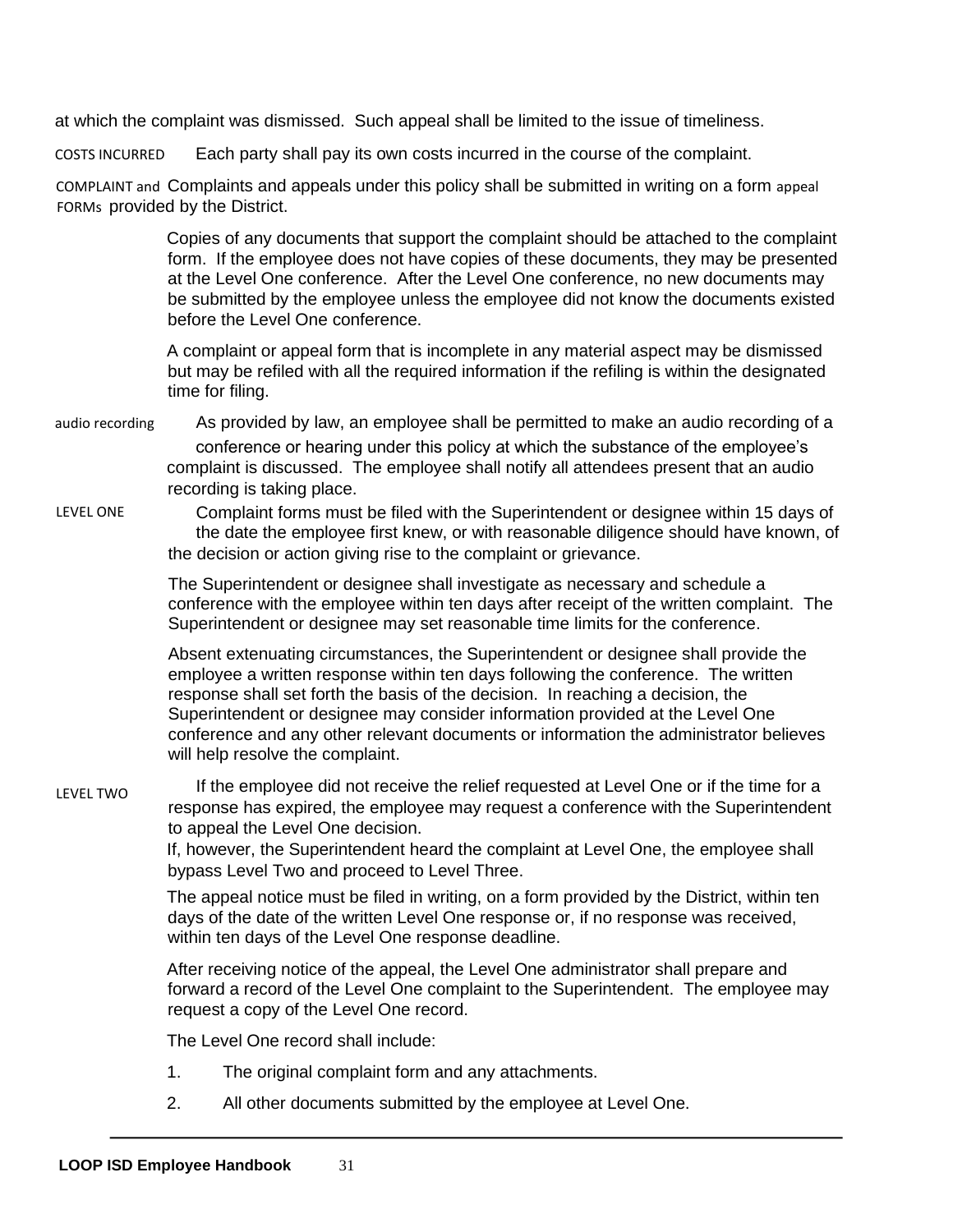- 3. The written response issued at Level One and any attachments.
- 4. All other documents relied upon by the Level One administrator in reaching the Level One decision.

The Superintendent shall schedule a conference within ten days after the appeal notice is filed. The conference shall be limited to the issues and documents considered at Level One. At the conference, the employee may provide information concerning any documents or information relied upon by the administration for the Level One decision. The Superintendent may set reasonable time limits for the conference.

The Superintendent shall provide the employee a written response within ten days following the conference. The written response shall set forth the basis of the decision. In reaching a decision, the Superintendent may consider the Level One record, information provided at the Level Two conference, and any other relevant documents or information the Superintendent believes will help resolve the complaint.

Recordings of the Level One and Level Two conferences, if any, shall be maintained with the Level One and Level Two records.

LEVEL THREE If the employee did not receive the relief requested at the preceding level or if the time for a response has expired, the employee may appeal the decision to the Board.

> The appeal notice must be filed in writing, on a form provided by the District, within ten days of the date of the written response or, if no response was received, within ten days of the response deadline.

> The Superintendent shall inform the employee of the date, time, and place of the Board meeting at which the complaint will be on the agenda for presentation to the Board.

The Superintendent shall provide the Board the record of the Level One complaint and, if applicable, the Level Two appeal.

The records shall include:

- 1. The original complaint form, any attachments, and all other documents submitted by the employee.
- 2. The notice of appeal from Level One.
- 3. The written response issued at Level One and, if applicable, Level Two.
- 4. All other documents relied upon by the administration in reaching the Level One decision and, if applicable, the Level Two decision.

The appeal shall be limited to the issues and documents considered at the preceding level, except that if at the Level Three hearing the administration intends to rely on evidence not included in the record from the preceding level, the administration shall provide the employee notice of the nature of the evidence at least three days before the hearing.

The District shall determine whether the complaint will be presented in open or closed meeting in accordance with the Texas Open Meetings Act and other applicable law. [See BE]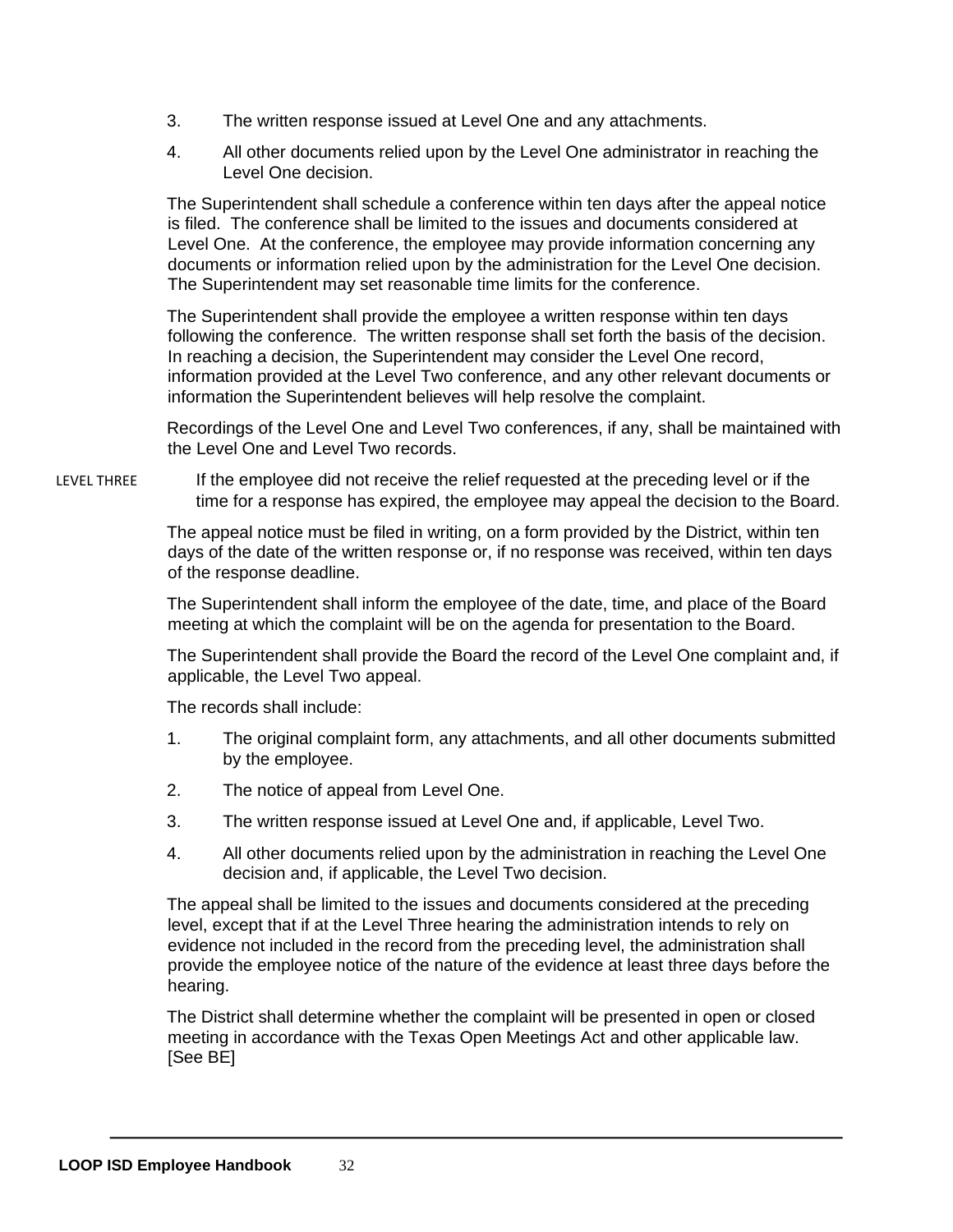The presiding officer may set reasonable time limits and guidelines for the presentation, including an opportunity for the employee and administration to each make a presentation and provide rebuttal and an opportunity for questioning by the Board. The Board shall hear the complaint and may request that the administration provide an explanation for the decisions at the preceding levels.

In addition to any other record of the Board meeting required by law, the Board shall prepare a separate record of the Level Three presentation. The Level Three presentation, including the presentation by the employee or the employee's representative, any presentation from the administration, and questions from the Board with responses, shall be recorded by audio recording, video/audio recording, or court reporter.

The Board shall then consider the complaint. It may give notice of its decision orally or in writing at any time up to and including the next regularly scheduled Board meeting. If the Board does not make a decision regarding the complaint by the end of the next regularly scheduled meeting, the lack of a response by the Board upholds the administrative decision at the preceding level.

## <span id="page-32-0"></span>**Employee Conduct and Welfare**

#### <span id="page-32-1"></span>**Standards of Conduct**

*Policy DH* 

All employees are expected to work together in a cooperative spirit to serve the best interests of the district and to be courteous to students, one another, and the public. Employees are expected to observe the following standards of conduct:

- Recognize and respect the rights of students, parents, other employees, and members of the community.
- Maintain confidentiality in all matters relating to students and coworkers.
- Report to work according to the assigned schedule.
- Notify their immediate supervisor in advance or as early as possible in the event that they must be absent or late. Unauthorized absences, chronic absenteeism, tardiness, and failure to follow procedures for reporting an absence may be cause for disciplinary action.
- Know and comply with department and district policies and procedures.
- Express concerns, complaints, or criticism through appropriate channels.
- Observe all safety rules and regulations and report injuries or unsafe conditions to a supervisor immediately.
- Use district time, funds, and property for authorized district business and activities only.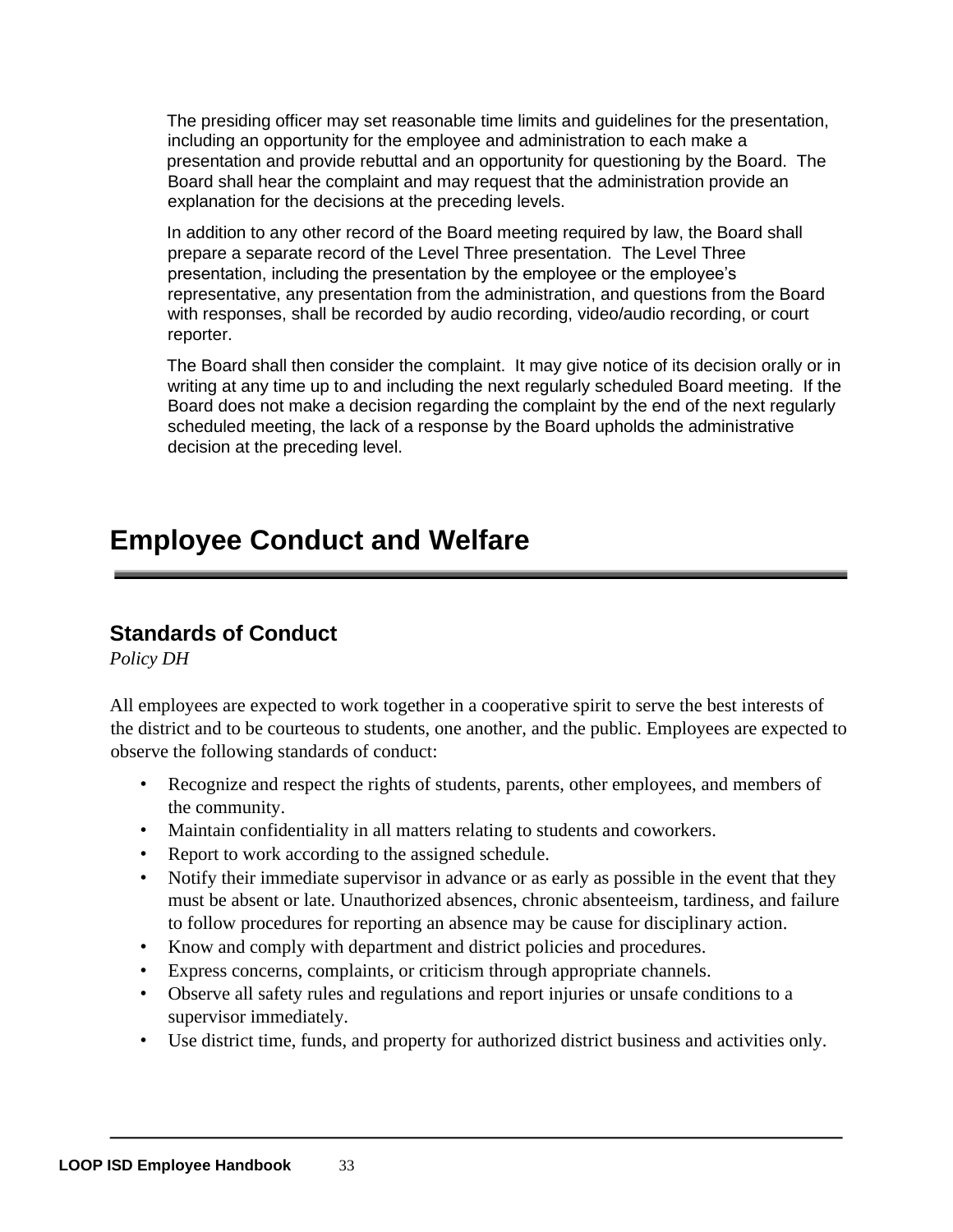All district employees should perform their duties in accordance with state and federal law, district policies and procedures, and ethical standards. Violation of policies, regulations, or guidelines may result in disciplinary action, including termination. Alleged incidents of certain misconduct by educators, including having a criminal record, must be reported to SBEC not later than the seventh day after the superintendent knew of the incident. See *Reports to the Texas Education Agency,* page 48 for additional information.

The *Educators' Code of Ethics*, adopted by the State Board for Educator Certification, which all district employees must adhere to, is reprinted below:

#### **Texas Educators' Code of Ethics**

#### **Statement of Purpose**

The Texas educator shall comply with standard practices and ethical conduct toward students, professional colleagues, school officials, parents, and members of the community and shall safeguard academic freedom. The Texas educator, in maintaining the dignity of the profession, shall respect and obey the law, demonstrate personal integrity, and exemplify honesty and good moral character. The Texas educator, in exemplifying ethical relations with colleagues, shall extend just and equitable treatment to all members of the profession. The Texas educator, in accepting a position of public trust, shall measure success by the progress of each student toward realization of his or her potential as an effective citizen. The Texas educator, in fulfilling responsibilities in the community, shall cooperate with parents and others to improve the public schools of the community. (19 TAC 247.1(b))

#### **Professional Standards**

#### **1. Professional Ethical Conduct, Practices, and Performance**

**Standard 1.1** The educator shall not intentionally, knowingly, or recklessly engage in deceptive practices regarding official policies of the school district, educational institution, educator preparation program, the Texas Education Agency, or the State Board for Educator Certification (SBEC) and its certification process.

**Standard 1.2** The educator shall not knowingly misappropriate, divert, or use monies, personnel, property, or equipment committed to his or her charge for personal gain or advantage.

**Standard 1.3** The educator shall not submit fraudulent requests for reimbursement, expenses, or pay.

**Standard 1.4** The educator shall not use institutional or professional privileges for personal or partisan advantage.

**Standard 1.5** The educator shall neither accept nor offer gratuities, gifts, or favors that impair professional judgment or to obtain special advantage. This standard shall not restrict the acceptance of gifts or tokens offered and accepted openly from students, parents of students, or other persons or organizations in recognition or appreciation of service.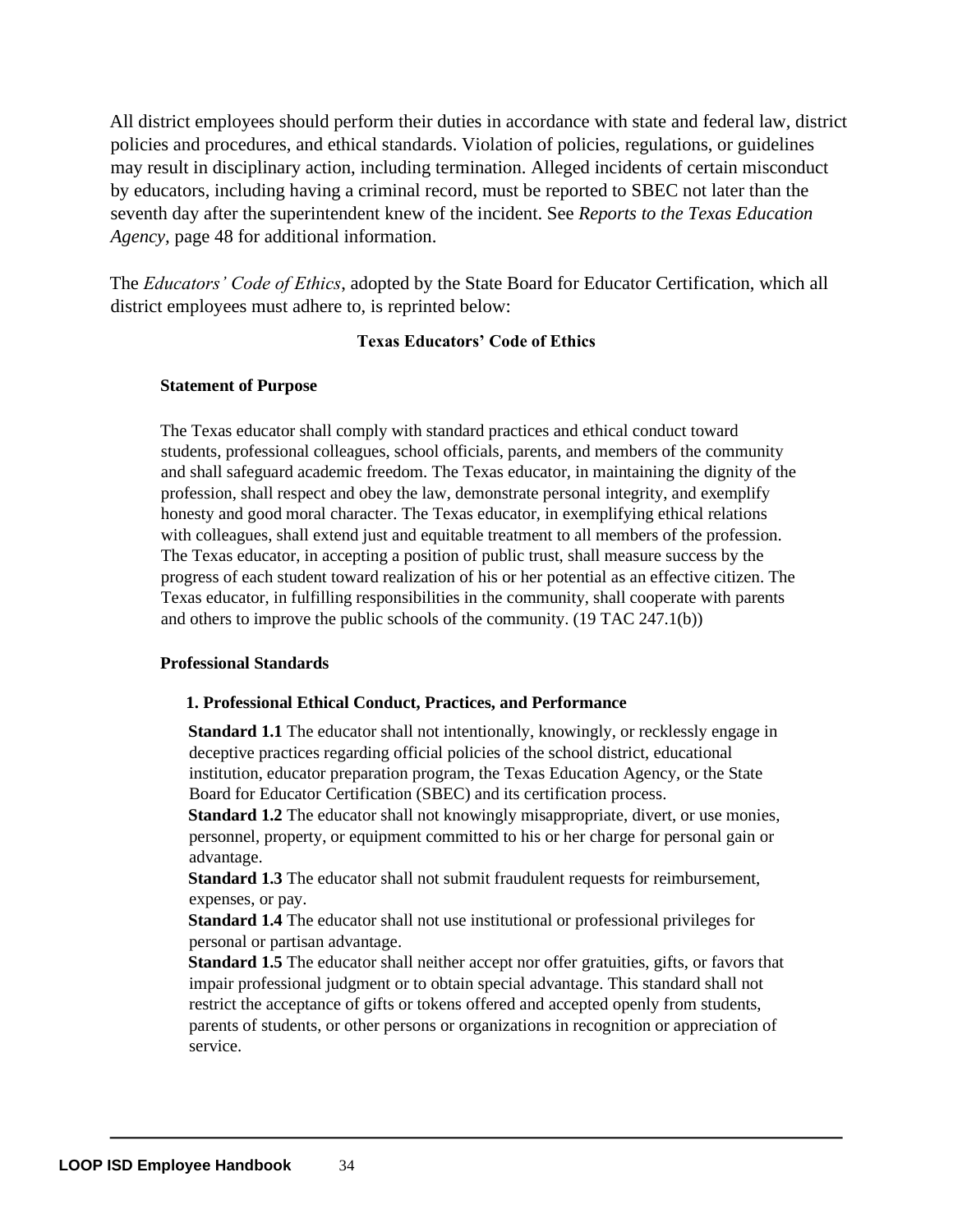**Standard 1.6** The educator shall not falsify records, or direct or coerce others to do so. **Standard 1.7** The educator shall comply with state regulations, written local school board policies, and other state and federal laws.

**Standard 1.8** The educator shall apply for, accept, offer, or assign a position or a responsibility on the basis of professional qualifications.

**Standard 1.9** The educator shall not make threats of violence against school district employees, school board members, students, or parents of students.

**Standard 1.10** The educator shall be of good moral character and be worthy to instruct or supervise the youth of this state.

**Standard 1.11** The educator shall not intentionally or knowingly misrepresent his or her employment history, criminal history, and/or disciplinary record when applying for subsequent employment.

**Standard 1.12** The educator shall refrain from the illegal use or distribution of controlled substances and/or abuse of prescription drugs and toxic inhalants. **Standard 1.13** The educator shall not consume alcoholic beverages on school property or during school activities when students are present.

#### **2. Ethical Conduct toward Professional Colleagues**

**Standard 2.1** The educator shall not reveal confidential health or personnel information concerning colleagues unless disclosure serves lawful professional purposes or is required by law.

**Standard 2.2** The educator shall not harm others by knowingly making false statements about a colleague or the school system.

**Standard 2.3** The educator shall adhere to written local school board policies and state and federal laws regarding the hiring, evaluation, and dismissal of personnel.

**Standard 2.4** The educator shall not interfere with a colleague's exercise of political, professional, or citizenship rights and responsibilities.

**Standard 2.5** The educator shall not discriminate against or coerce a colleague on the basis of race, color, religion, national origin, age, gender, disability, family status, or sexual orientation.

**Standard 2.6** The educator shall not use coercive means or promise of special treatment in order to influence professional decisions or colleagues.

**Standard 2.7** The educator shall not retaliate against any individual who has filed a complaint with the SBEC or provides information for a disciplinary investigation or proceeding under this chapter.

#### **3. Ethical Conduct toward Students**

**Standard 3.1** The educator shall not reveal confidential information concerning students unless disclosure serves lawful professional purposes or is required by law.

**Standard 3.2** The educator shall not intentionally, knowingly, or recklessly treat a student or minor in a manner that adversely affects or endangers the learning, physical health, mental health, or safety of the student or minor.

**Standard 3.3** The educator shall not intentionally, knowingly, or recklessly misrepresent facts regarding a student.

**Standard 3.4** The educator shall not exclude a student from participation in a program, deny benefits to a student, or grant an advantage to a student on the basis of race, color,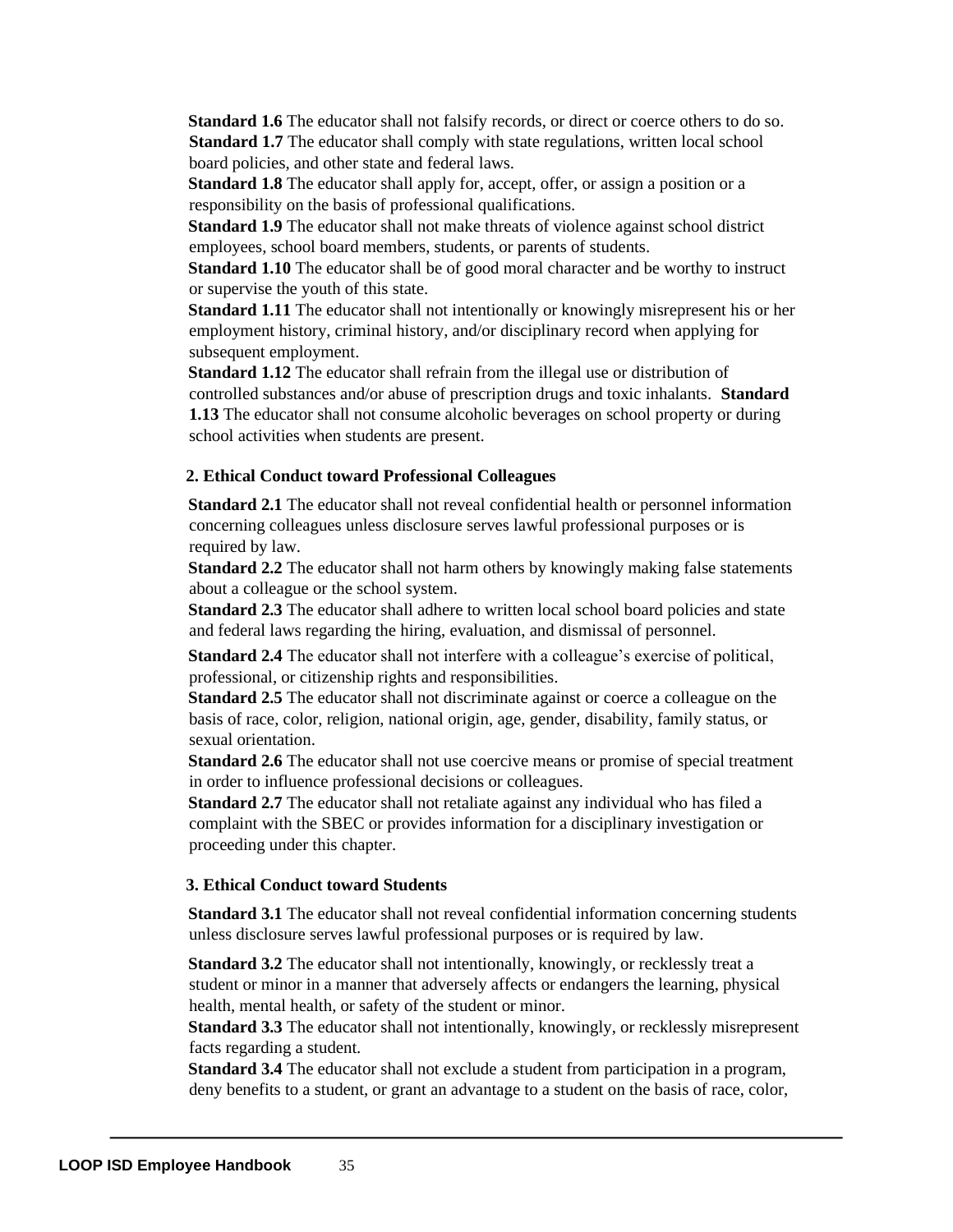gender, disability, national origin, religion, family status, or sexual orientation. **Standard 3.5** The educator shall not intentionally, knowingly, or recklessly engage in physical mistreatment, neglect, or abuse of a student or minor.

**Standard 3.6** The educator shall not solicit or engage in sexual conduct or a romantic relationship with a student or minor.

**Standard 3.7** The educator shall not furnish alcohol or illegal/unauthorized drugs to any person under 21 years of age unless the educator is a parent or guardian of that child or knowingly allow any person under 21 years of age unless the educator is a parent or guardian of that child to consume alcohol or illegal/unauthorized drugs in the presence of the educator.

**Standard 3.8** The educator shall maintain appropriate professional educator-student relationships and boundaries based on a reasonably prudent educator standard. **Standard 3.9** The educator shall refrain from inappropriate communication with a student or minor, including, but not limited to, electronic communication such as cell phone, text messaging, email, instant messaging, blogging, or another social network communication. Factors that may be considered in assessing whether the communication is inappropriate include, but are not limited to:

- (i) the nature, purpose, timing, and amount of the communication;
- (ii) the subject matter of the communication;
- (iii) whether the communication was made openly, or the educator attempted to conceal the communication;
- (iv) whether the communication could be reasonably interpreted as soliciting sexual contact or a romantic relationship;
- (v) whether the communication was sexually explicit; and
- (vi) whether the communication involved discussion(s) of the physical or sexual attractiveness or the sexual history, activities, preferences, or fantasies of either the educator or the student.

#### <span id="page-35-0"></span>**Discrimination, Harassment, and Retaliation**

*Policies DH, DIA* 

Employees shall not engage in prohibited harassment, including sexual harassment, of other employees, unpaid interns, student teachers, or students. While acting in the course of their employment, employees shall not engage in prohibited harassment of other persons including board members, vendors, contractors, volunteers, or parents. A substantiated charge of harassment will result in disciplinary action.

Individuals who believe they have been discriminated or retaliated against or harassed are encouraged to promptly report such incidents to the campus principal, supervisor, or appropriate district official. If the campus principal, supervisor, or district official is the subject of a complaint, the complaint should be made directly to the superintendent. A complaint against the superintendent may be made directly to the board.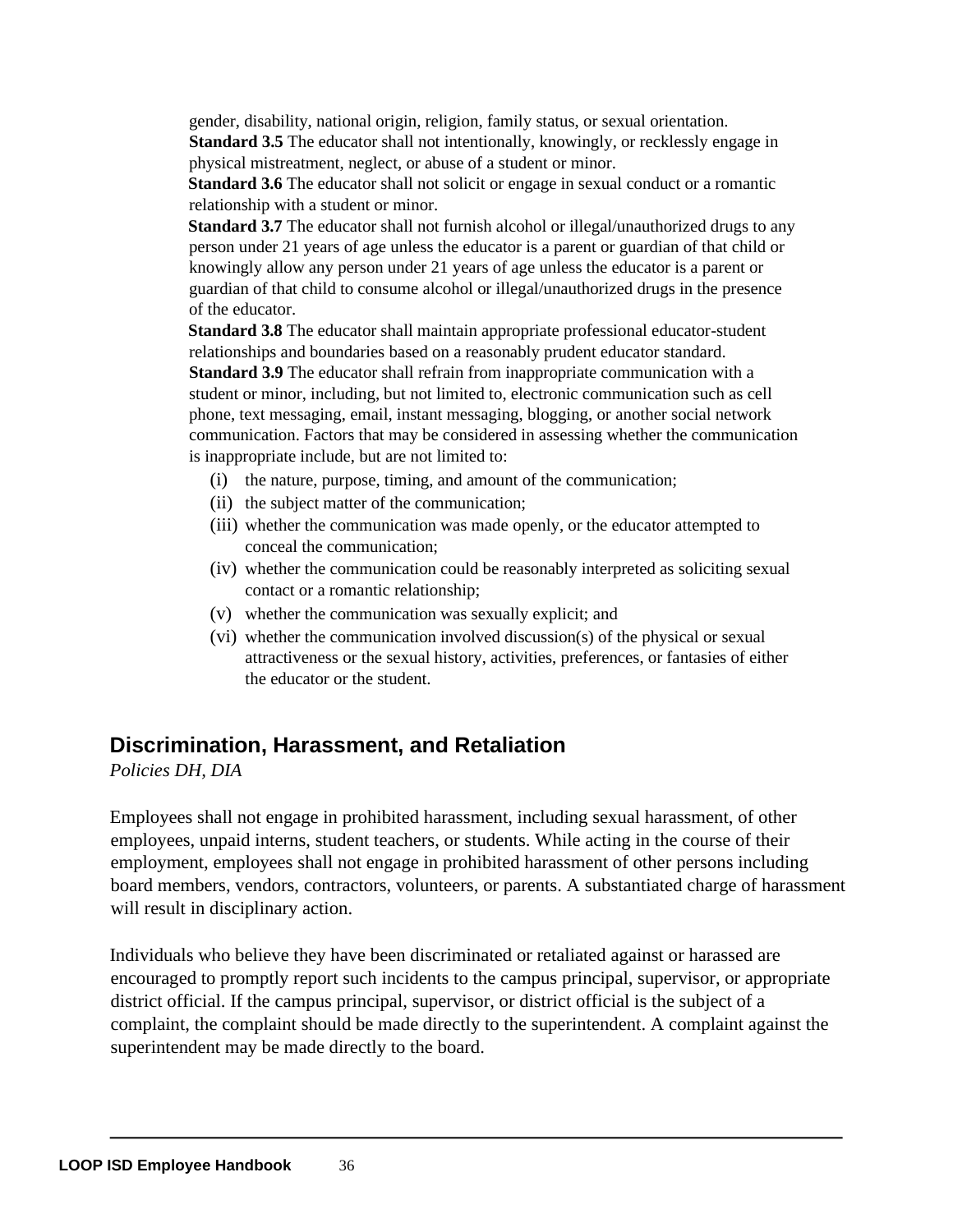The district's policy that includes definitions and procedures for reporting and investigating discrimination, harassment, and retaliation is reprinted below:

*Note:* This policy addresses discrimination, harassment and retaliation involving District employees. In this policy, the term "employees" includes former employees and applicants for employment. For discrimination, harassment, and retaliation involving students, see FFH. For reporting requirements related to child abuse and neglect, see FFG.

STATEMENT OF The District prohibits discrimination, including harassment, against any employee on NONDISCRIMINAT the basis of race, color, religion, gender, national origin, age, disability, or any other ION basis prohibited by law. Retaliation against anyone involved in the complaint process is a violation of District policy.

- DISCRIMINATION Discrimination against an employee is defined as conduct directed at an employee on the basis of race, color, religion, gender, national origin, age, disability, or any other basis prohibited by law, that adversely affects the employee's employment.
- HARASSMENT Prohibited harassment of an employee is defined as physical, verbal, or nonverbal conduct based on an employee's race, color, religion, gender, national origin, age, disability, or any other basis prohibited by law, when the conduct is so severe, persistent, or pervasive that the conduct:
	- 5. Has the purpose or effect of unreasonably interfering with the employee's work performance;
	- 6. Creates an intimidating, threatening, hostile, or offensive work environment; or
	- 7. Otherwise adversely affects the employee's performance, environment or employment opportunities.
- EXAMPLES Examples of prohibited harassment may include offensive or derogatory language directed at another person's religious beliefs or practices, accent, skin color, gender identity, or need for workplace accommodation; threatening or intimidating conduct; offensive jokes, name calling, slurs, or rumors; physical aggression or assault; display of graffiti or printed material promoting racial, ethnic, or other stereotypes; or other types of aggressive conduct such as theft or damage to property.

SEXUAL Sexual harassment is a form of sex discrimination defined as HARASSMENT unwelcome sexual advances; requests for sexual favors; sexually motivated physical, verbal, or nonverbal conduct; or other conduct or communication of a sexual nature when:

1. Submission to the conduct is either explicitly or implicitly a condition of an employee's employment, or when submission to or rejection of the conduct is the basis for an employment action affecting the employee; or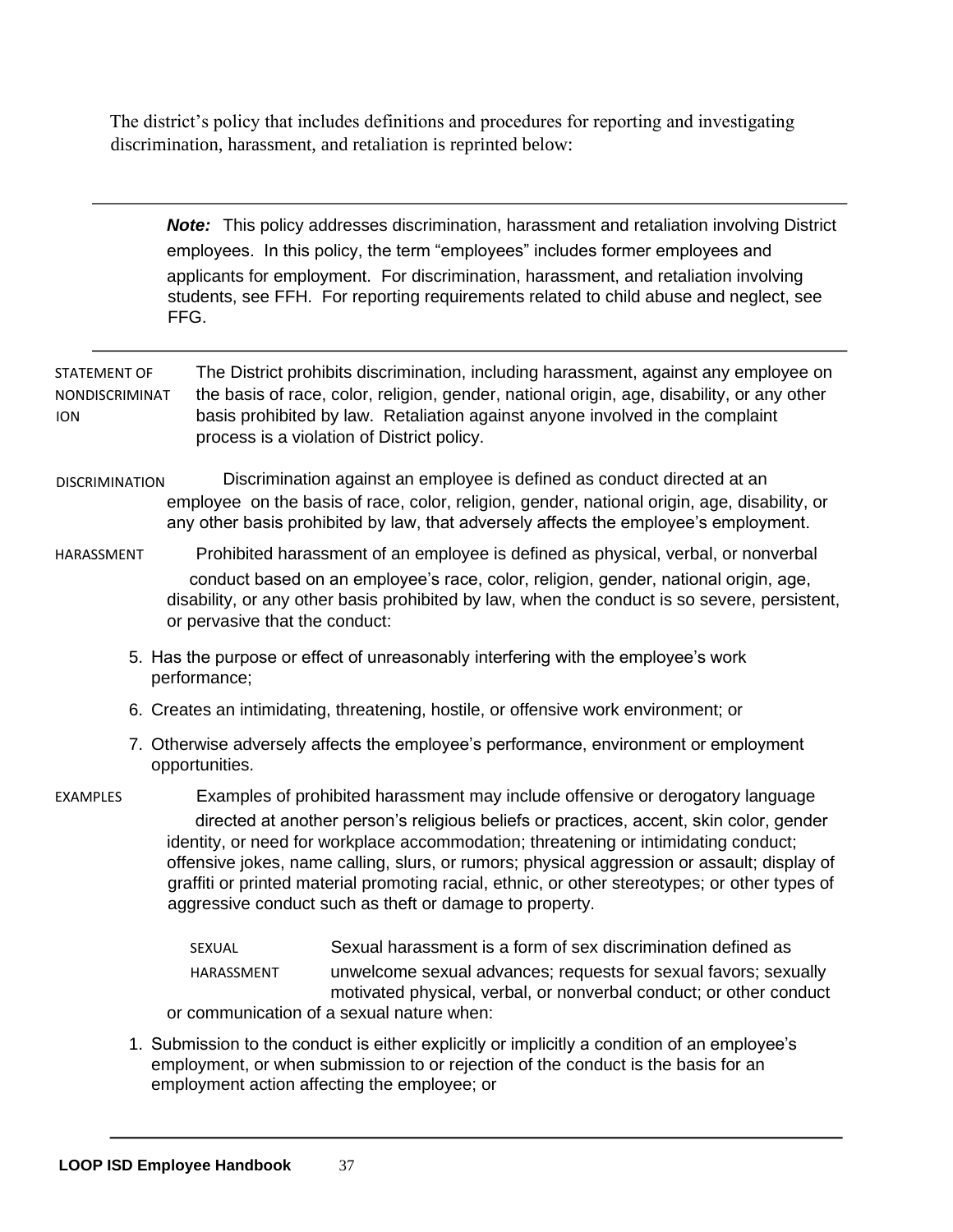| <b>EXAMPLES</b>                       | 2. The conduct is so severe, persistent, or pervasive that it has the purpose or effect of<br>unreasonably interfering with the employee's work performance or creates an intimidating,<br>threatening, hostile, or offensive work environment.<br>Examples of sexual harassment may include sexual advances; touching intimate<br>body parts; coercing or forcing a sexual act on another; jokes or conversations of a<br>sexual nature; and other sexually motivated conduct, communication, or contact. |  |
|---------------------------------------|------------------------------------------------------------------------------------------------------------------------------------------------------------------------------------------------------------------------------------------------------------------------------------------------------------------------------------------------------------------------------------------------------------------------------------------------------------------------------------------------------------|--|
| <b>RETALIATION</b>                    | The District prohibits retaliation against an employee who makes a claim alleging to<br>have experienced discrimination or harassment, or another employee who, in good<br>faith, makes a report, serves as a witness, or otherwise participates in an investigation.                                                                                                                                                                                                                                      |  |
|                                       | An employee who intentionally makes a false claim, offers false statements, or refuses to<br>cooperate with a District investigation regarding harassment or discrimination is subject<br>to appropriate discipline.                                                                                                                                                                                                                                                                                       |  |
| Examples                              | Examples of retaliation may include termination, refusal to hire, demotion, and denial<br>of promotion. Retaliation may also include threats, unjustified negative evaluations,<br>unjustified negative references, or increased surveillance.                                                                                                                                                                                                                                                             |  |
| <b>PROHIBITED</b><br><b>CONDUCT</b>   | In this policy, the term "prohibited conduct" includes discrimination, harassment, and<br>retaliation as defined by this policy, even if the behavior does not rise to the level of<br>unlawful conduct.                                                                                                                                                                                                                                                                                                   |  |
| <b>REPORTING</b><br><b>PROCEDURES</b> | An employee who believes that he or she has experienced prohibited conduct or<br>believes that another employee has experienced prohibited conduct should<br>immediately report the alleged acts. The employee may report the alleged acts to<br>his or her supervisor or campus principal.<br>Alternatively, the employee may report the alleged acts to one of the District officials<br>below.                                                                                                          |  |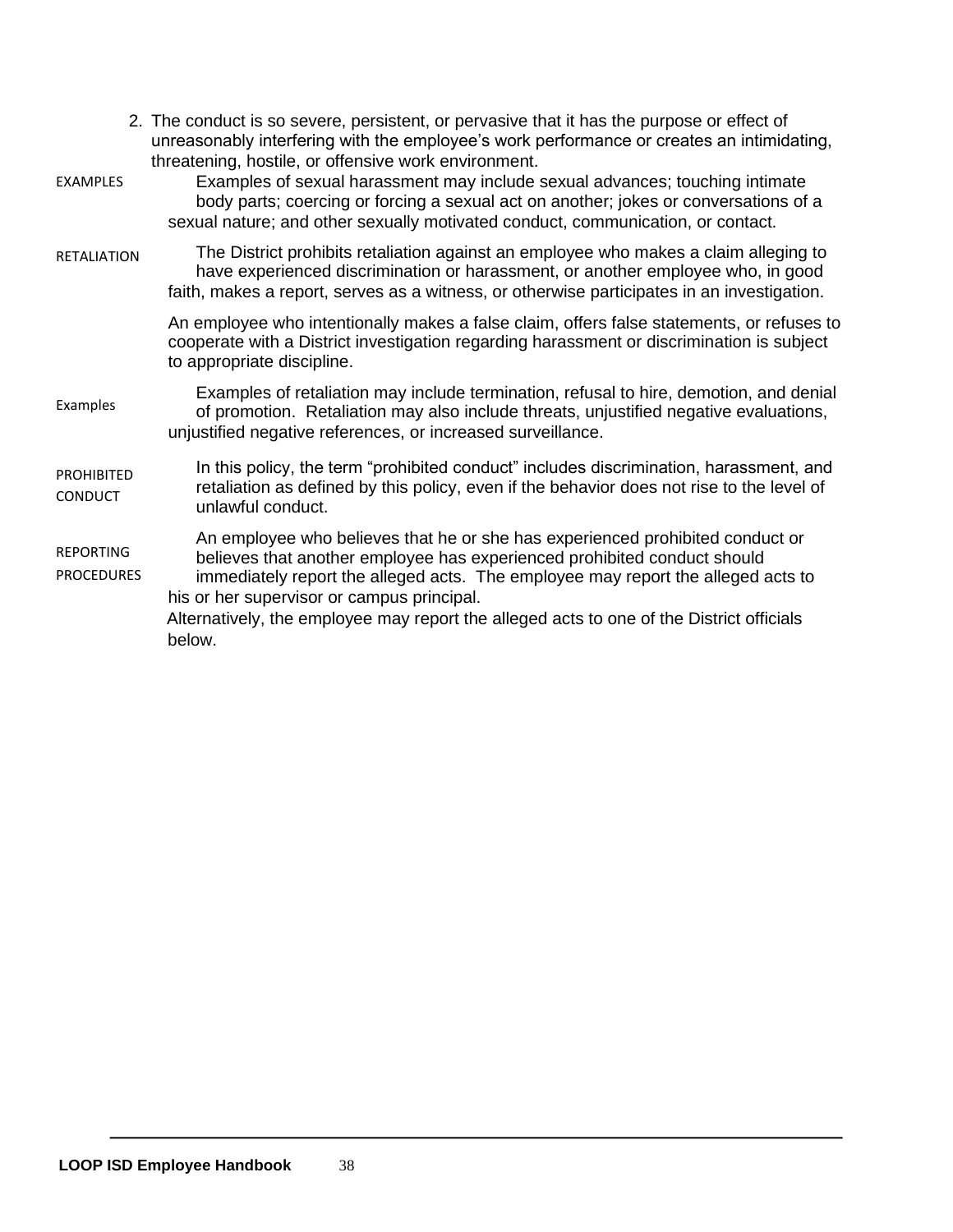| <b>DEFINITION OF</b><br><b>DISTRICT</b>                   | For the purposes of this policy, District officials are the Title IX coordinator, the<br>ADA/Section 504 coordinator, and the Superintendent.                                                                                                                                                       |  |
|-----------------------------------------------------------|-----------------------------------------------------------------------------------------------------------------------------------------------------------------------------------------------------------------------------------------------------------------------------------------------------|--|
| <b>OFFICIALS</b><br><b>TITLE IX</b><br><b>COORDINATOR</b> | Reports of discrimination based on sex, including sexual harassment, may be<br>directed to the Title IX coordinator. The District designates the following person to<br>coordinate its efforts to comply with Title IX of the Education Amendments of 1972,<br>as amended:                          |  |
|                                                           | Heath Blackmon                                                                                                                                                                                                                                                                                      |  |
| Name:                                                     | Superintendent                                                                                                                                                                                                                                                                                      |  |
| Position:                                                 | 1441 Highway 303, Loop, TX 79342                                                                                                                                                                                                                                                                    |  |
| Address:                                                  | (806) 487-6412                                                                                                                                                                                                                                                                                      |  |
| Telephone:                                                | Reports of discrimination based on disability may be directed to the ADA/Section 504                                                                                                                                                                                                                |  |
| ADA / SECTION<br>504<br><b>COORDINATOR</b>                | coordinator. The District designates the following person to coordinate its efforts to<br>comply with Title II of the Americans with Disabilities Act of 1990, as amended, which<br>incorporates and expands upon the requirements of Section 504 of the Rehabilitation Act<br>of 1973, as amended: |  |
|                                                           | <b>Heath Blackmon</b>                                                                                                                                                                                                                                                                               |  |
| Name:                                                     | Superintendent                                                                                                                                                                                                                                                                                      |  |
| Position:                                                 | 1441 Highway 303, Loop, TX 79342                                                                                                                                                                                                                                                                    |  |
| Address:                                                  | (806) 487-6412                                                                                                                                                                                                                                                                                      |  |
| Telephone:                                                | The Superintendent shall serve as coordinator for purposes of District compliance<br>with all other antidiscrimination laws.                                                                                                                                                                        |  |
| Superintendent<br><b>ALTERNATIVE</b><br><b>REPORTING</b>  | An employee shall not be required to report prohibited conduct to the person alleged<br>to have committed it. Reports concerning prohibited conduct, including reports<br>against the Title IX coordinator or ADA/Section 504 coordinator, may be directed to<br>the Superintendent.                |  |
| <b>PROCEDURES</b>                                         | A report against the Superintendent may be made directly to the Board. If a report is<br>made directly to the Board, the Board shall appoint an appropriate person to conduct an<br>investigation.                                                                                                  |  |
| <b>TIMELY</b><br><b>REPORTING</b>                         | Reports of prohibited conduct shall be made as soon as possible after the alleged act<br>or knowledge of the alleged act. A failure to promptly report may impair the District's<br>ability to investigate and address the prohibited conduct.                                                      |  |
|                                                           | Any District supervisor who receives a report of prohibited conduct shall immediately<br>notify the appropriate District official listed above and take any other steps required by<br>this policy.                                                                                                 |  |
| <b>NOTICE OF</b><br><b>REPORT</b>                         | The District may request, but shall not insist upon, a written report. If a report is made<br>orally, the District official shall reduce the report to written form.                                                                                                                                |  |
|                                                           |                                                                                                                                                                                                                                                                                                     |  |

INVESTIGATION OF THE REPORT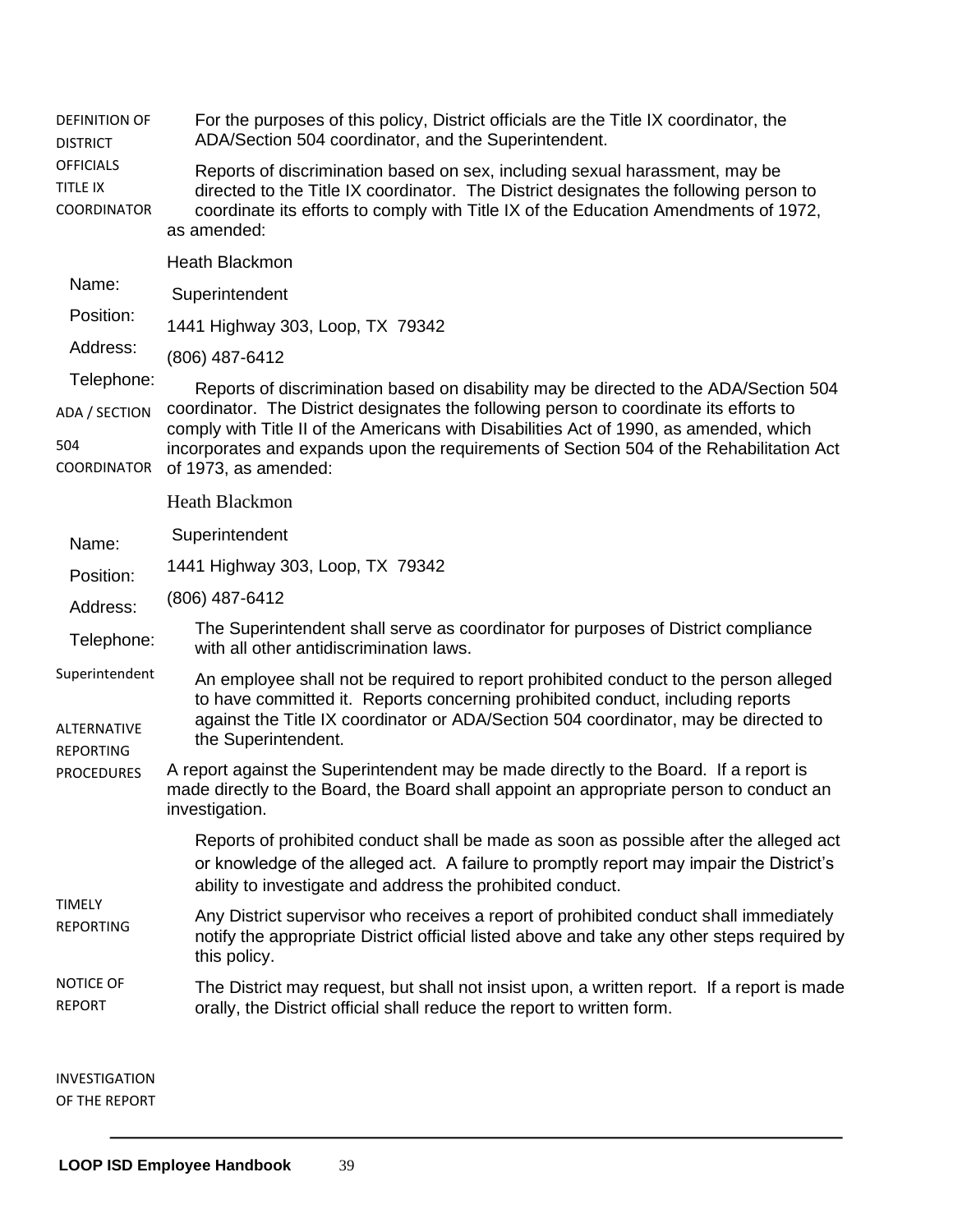Upon receipt or notice of a report, the District official shall determine whether the allegations, if proven, would constitute prohibited conduct as defined by this policy. If so, the District official shall immediately authorize or undertake an investigation, regardless of whether a criminal or regulatory investigation regarding the same or similar allegations is pending.

If appropriate, the District shall promptly take interim action calculated to prevent prohibited conduct during the course of an investigation.

The investigation may be conducted by the District official or a designee, such as the campus principal, or by a third party designated by the District, such as an attorney. When appropriate, the campus principal or supervisor shall be involved in or informed of the investigation.

The investigation may consist of personal interviews with the person making the report, the person against whom the report is filed, and others with knowledge of the circumstances surrounding the allegations. The investigation may also include analysis of other information or documents related to the allegations.

CONCLUDING THE Absent extenuating circumstances, the investigation should be completed within ten INVESTIGATION District business days from the date of the report; however, the investigator shall take additional time if necessary to complete a thorough investigation.

> The investigator shall prepare a written report of the investigation. The report shall be filed with the District official overseeing the investigation.

DISTRICT ACTION If the results of an investigation indicate that prohibited conduct occurred, the District shall promptly respond by taking appropriate disciplinary or corrective action reasonably calculated to address the conduct.

> The District may take action based on the results of an investigation, even if the conduct did not rise to the level of prohibited or unlawful conduct.

CONFIDENTIALITY To the greatest extent possible, the District shall respect the privacy of the complainant, persons against whom a report is filed, and witnesses. Limited disclosures may be necessary in order to conduct a thorough investigation and comply with applicable law.

APPEAL A complainant who is dissatisfied with the outcome of the investigation may appeal through DGBA(LOCAL), beginning at the appropriate level.

> The complainant may have a right to file a complaint with appropriate state or federal agencies.

- RECORDS Copies of reports alleging prohibited conduct, investigation reports, and related
- RETENTION records shall be maintained by the District for a period of at least three years. [See CPC]
- ACCESS TO POLICY This policy shall be distributed annually to District employees. Copies of the policy shall be readily available at each campus and the District administrative offices.

#### **Harassment of Students**

*Policies DF, DH, FFG, FFH*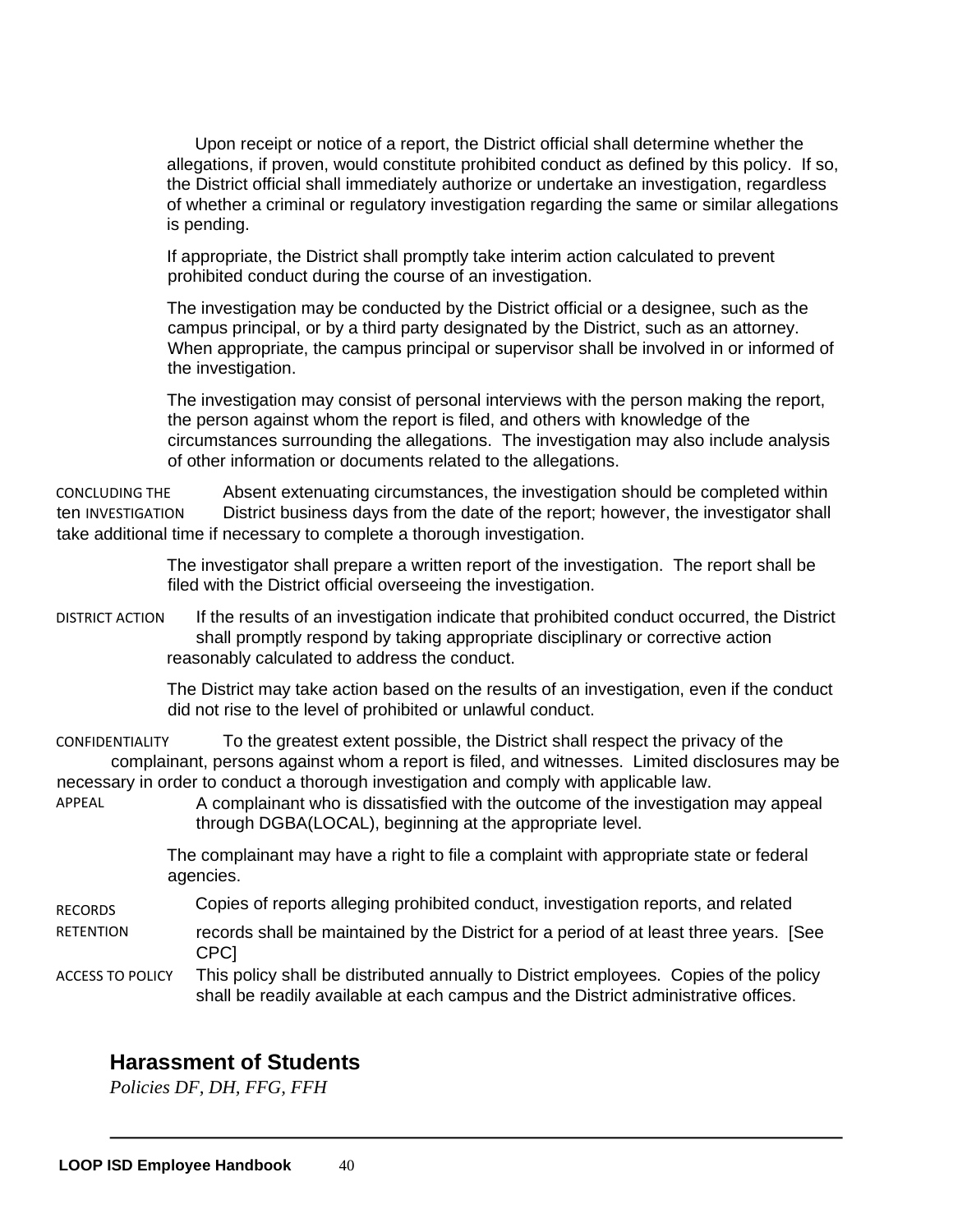Sexual and other harassment of students by employees are forms of discrimination and are prohibited by law. Romantic or inappropriate social relationships between students and district employees are prohibited. Employees who suspect a student may have experienced prohibited harassment are obligated to report their concerns to the campus principal or other appropriate district official. All allegations of prohibited harassment of a student by an employee or adult will be reported to the student's parents and promptly investigated. An employee who knows of or suspects child abuse must also report his or her knowledge or suspicion to the appropriate authorities, as required by law. See *Reporting Suspected Child Abuse*, page 34 and *Bullying,* page 52 for additional information.

The district's policy that includes definitions and procedures for reporting and investigating harassment of students is reprinted below:

*Note:* For a detailed treatment of termination and nonrenewal of educator contracts, see policies DFAA and DFAB (Probationary Contracts), and DFBA and DFBB (Term Contracts).

WITHHOLDING An attempt by any District employee to encourage or coerce a child to withhold INFORMATION from the child's parent is grounds for discharge or suspension under Education Code 21.104 (probationary contracts) and 21.211 (term contracts). *Education Code 26.008(b)*

DISCHARGE OF The District shall discharge an employee if the District obtains information through a CONVICTED criminal history record information (CHRI) review that: EMPLOYEES

1. The employee has been convicted of:

a. A felony under Penal Code Title 5;

b. An offense requiring registration as a sex offender under Code of Criminal Procedure Chapter 62; or

c. An offense under the laws of another state or federal law that is equivalent to an offense under paragraphs a or b; and

2. At the time the offense occurred, the victim of the offense was under 18 years of age or was enrolled in a public school.

- EXCEPTION However, the District is not required to discharge an employee if the person committed an offense under Title 5, Penal Code, and:
	- 1. The date of the offense is more than 30 years before June 15, 2007; and
	- 2. The employee satisfied all terms of the court order entered on conviction.

CERTIFICATION TO Each school year, the Superintendent shall certify to the Commissioner that the SBEC District has complied with the above provisions.

SANCTIONS The State Board for Educator Certification (SBEC) may impose a sanction on an educator who does not discharge an employee if the educator knows or should have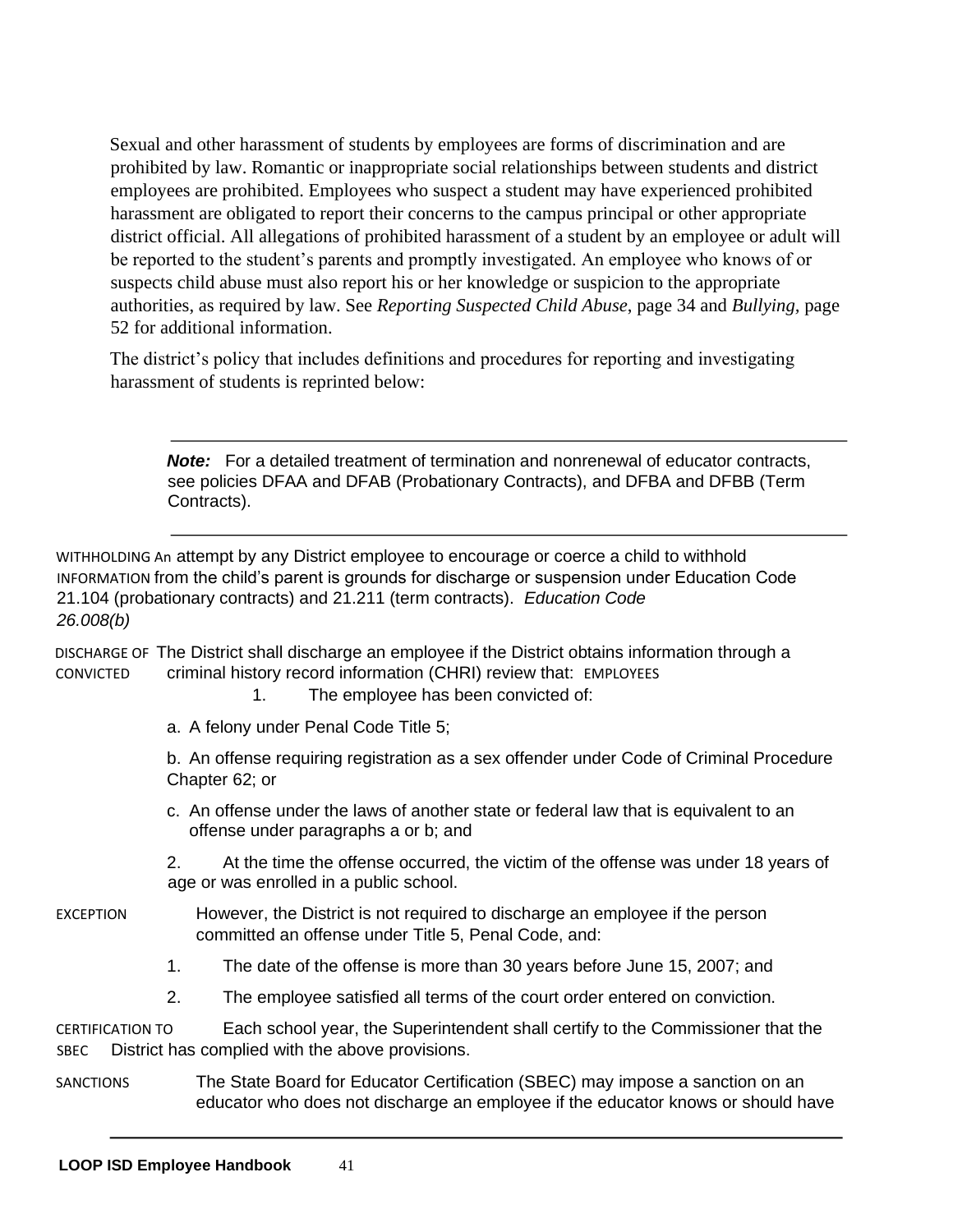known, through a criminal history record information review, that the employee has been convicted of an offense described above.

OPTIONAL The District may discharge an employee if the District obtains information of the TERMINATION employee's conviction of a felony or of a misdemeanor involving moral turpitude that the employee did not disclose to SBEC or the District. An employee so discharged is considered to have been discharged for misconduct for purposes of Labor Code 207.044 (unemployment compensation).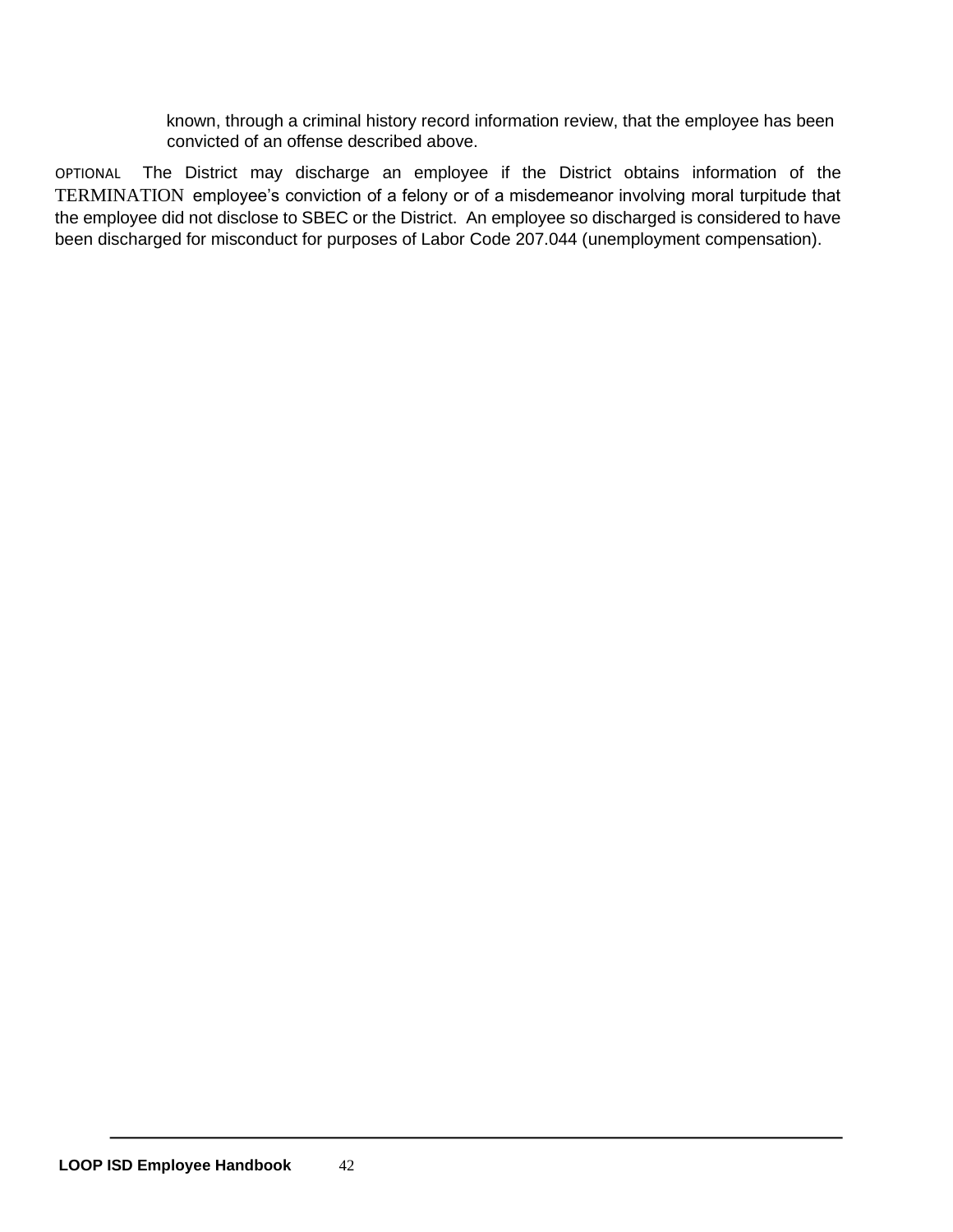#### *Education Code 22.085 [*See DBAA]

| CERTAIN         | If the District receives notice that SBEC has revoked the certificate of a person based |
|-----------------|-----------------------------------------------------------------------------------------|
| <b>OFFENSES</b> | on conviction for a felony under Penal Code Title 5 or an offense requiring             |
| <b>AGAINST</b>  | registration as a sex offender, and the victim of the offense is under 18 years of age, |
| STUDENTS        | the District shall:                                                                     |

MANDATORY TERMINATION 1. Immediately remove the person whose certificate has been revoked from campus or from an administrative office, as applicable, to prevent the person from having any contact with a student; and

2. If the person is employed under a probationary, continuing, or term

contract: a. Suspend the person without pay;

b. Provide the person with written notice that the person's contract is void [see NOTICE TO EMPLOYEE, below]; and

c. Terminate the employment of the person as soon as practicable.

*Education Code 21.058(a), (c)* 

Discretionary termination If the District becomes aware that a person employed by the District under a probationary, continuing, or term contract has been convicted of or received deferred adjudication for a felony offense, and the person is not subject to the mandatory termination provision above, the District may:

1. Suspend the person without pay;

2. Provide the person with written notice that the person's contract is void [see NOTICE TO EMPLOYEE, below]; and

- 3. Terminate the employment of the person as soon as practicable.
- *Education Code 21.058(c-1)*

| Notice to<br>employee               | A person's probationary, continuing, or term contract is void if the District provides<br>written notice to the person, under the mandatory or discretionary termination<br>provisions above, that the person's contract is void. Education Code 21.058(c-2)                 |  |
|-------------------------------------|------------------------------------------------------------------------------------------------------------------------------------------------------------------------------------------------------------------------------------------------------------------------------|--|
| No appeal                           | Action taken by the District under the mandatory or discretionary terminations<br>provisions above is not subject to appeal under Education Code Chapter 21 and the<br>notice and hearing requirements of Chapter 21 do not apply to the action. Education<br>Code 21.058(e) |  |
|                                     | An employee's probationary or term contract is void if the employee:                                                                                                                                                                                                         |  |
| <b>INVALID OR</b><br><b>EXPIRED</b> |                                                                                                                                                                                                                                                                              |  |
| <b>CERTIFICATION</b>                | Does not hold a valid certificate or permit issued by SBEC;<br>1.                                                                                                                                                                                                            |  |
| 2.                                  | Fails to fulfill the requirements necessary to renew or extend the employee's<br>temporary, probationary, or emergency certificate or any other certificate or<br>permit issued under Education Code Chapter 21, Subchapter B; or                                            |  |
| 3.                                  | Fails to comply with any requirement under Education Code Chapter 22,                                                                                                                                                                                                        |  |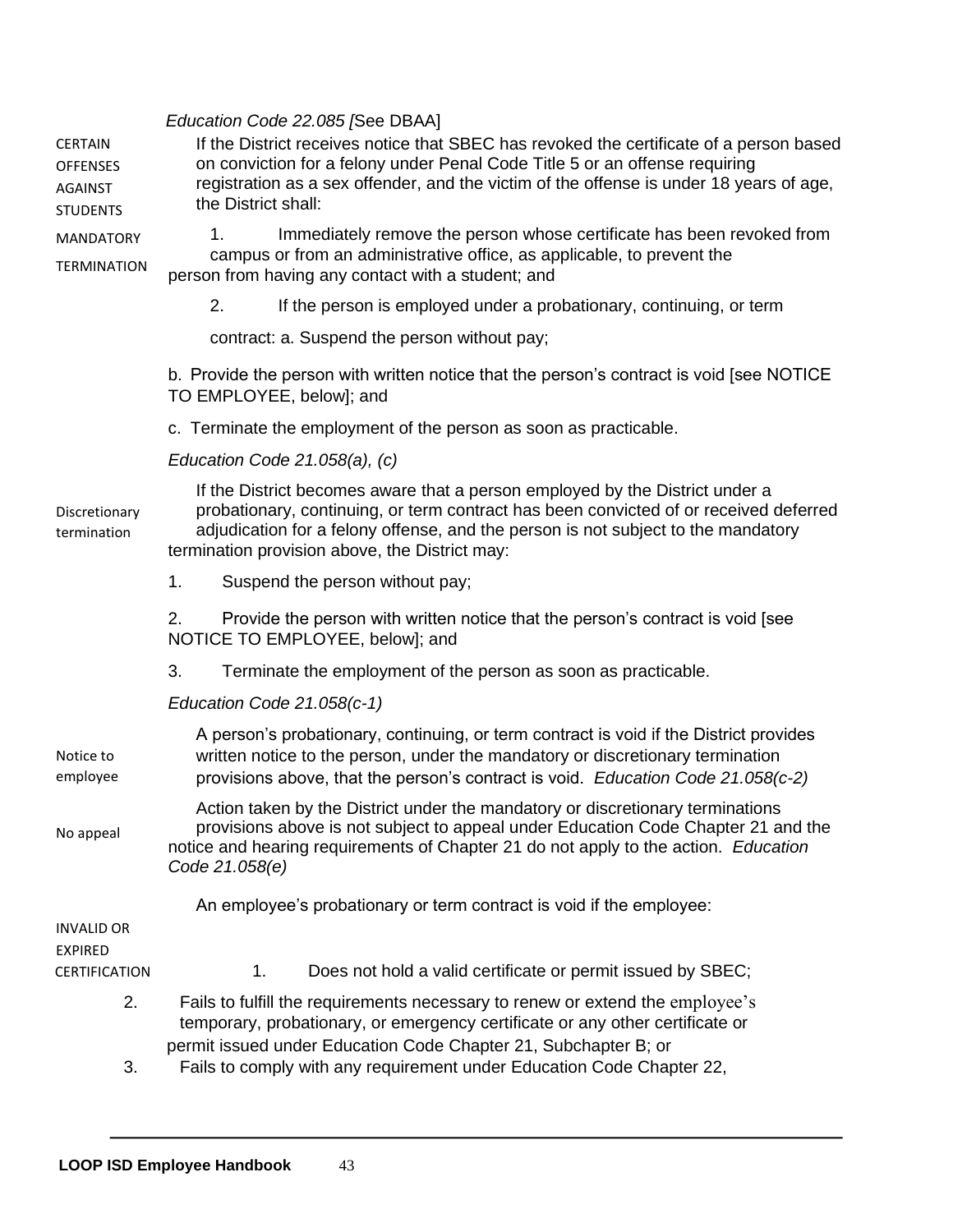Subchapter C [criminal history review, see DBAA], if the failure results in suspension or revocation of the employee's certificate.

*Education Code 21.0031(a)* 

A certificate or permit is not considered to have expired if:

- 1. The employee has completed the requirements for renewal of the certificate or permit;
- 2. The employee submitted the request for renewal before the expiration date; and
- 3. The date the certificate or permit would have expired is before the date SBEC takes action to approve the renewal of the certificate or permit.

#### *Education Code 21.0031(f)*

DISTRICT'S **OPTIONS** If the District has knowledge that an employee's contract is void under Education Code 21.0031(a), the District may:

- 1. Terminate the employee;
- 2. Suspend the employee with or without pay; or

3. Retain the employee for the remainder of the school year on an at-will employment basis in a position that does not require a contract under Education Code

21.002, at the employee's existing rate of pay or at a reduced rate.

The employee is not entitled to the minimum salary prescribed by Education Code 21.402.

#### *Education Code 21.0031(b)*

Exception

The District may not terminate or suspend an employee under 21.0031(b) because of the employee's lack of a valid certificate or permit, or failure to renew or extend a certificate or permit, if:

1. The employee requests an extension from SBEC to renew, extend, or otherwise

validate the employee's certificate or permit; and

2. Not later than the 10th day after the date the contract is void, the employee takes necessary measures to renew, extend, or otherwise validate the employee's certificate or permit, as determined by SBEC.

*Education Code 21.0031(b-1)* 

The District's decision under Education Code 21.0031(b) is not subject to appeal under Education Code Chapter 21, and the notice and hearing requirements of that chapter do not apply to the decision. *Education Code 21.0031* NO APPEAL OR CHAPTER 21 HEARING

These void contract provisions do not affect the rights and remedies of a party in an at-will employment relationship and do not apply to a certified teacher assigned to teach a subject for which the teacher is not certified. *Education Code 21.0031; Nunez v.* APPLICABILITY

*Simms, 341 F.3d 385 (5th Cir. 2003)*

REPORT TO SBEC In addition to the reporting requirement under Family Code 261.101 [see FFG], the OF EDUCATOR Superintendent must file a written report with SBEC not later than the seventh day MISCONDUCT after the Superintendent first obtains or has knowledge of information indicating that a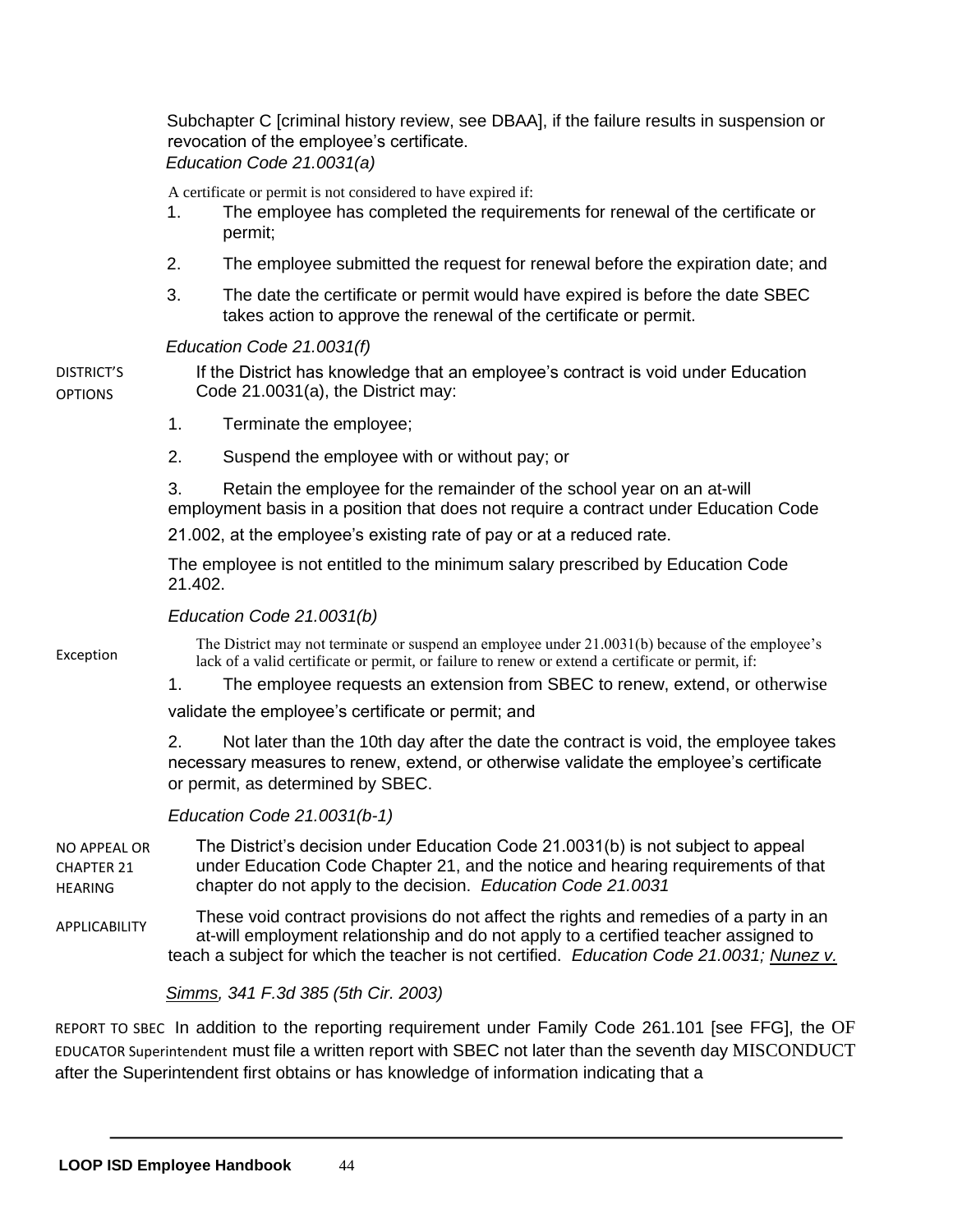certificate holder's employment at the District was terminated based on a determination that the certificate holder:

- 1. Sexually or physically abused or otherwise committed an unlawful act with a student or minor;
- 2. Possessed, transferred, sold, or distributed a controlled substance, as defined by Health and Safety Code Chapter 481 or by 21 U.S.C. Section 801 et seq.;

3. Illegally transferred, appropriated, or expended funds or other property of the District;

- 4. Attempted by fraudulent or unauthorized means to obtain or alter a professional certificate or permit for the purpose of promotion or additional compensation;
- 5. Committed a criminal offense or any part of a criminal offense on school property or at a school-sponsored event; or
- 6. Solicited or engaged in sexual conduct or a romantic relationship with a student or minor.

The Superintendent may notify SBEC of any educator misconduct that the Superintendent believes in good faith may be subject to sanctions by SBEC.

[See DH(LEGAL) regarding contents of report to SBEC.]

*Education Code 21.006; 19 TAC 249.14(d)* 

#### DEFINITIONS "Abuse" includes the following acts or omissions:

'ABUSE' 1. Mental or emotional injury to a student or minor that results in an observable and material impairment in the student's or minor's development,

learning, or psychological functioning;

2. Causing or permitting a student or minor to be in a situation in which the student or minor sustains a mental or emotional injury that results in an observable and material impairment in the student's or minor's development, learning, or psychological functioning;

3. Physical injury that results in substantial harm to a student or minor, or the genuine threat of substantial harm from physical injury to the student or minor, including an injury that is at variance with the history or explanation given and excluding an accident or reasonable discipline; or

4. Sexual conduct harmful to a student's or minor's mental, emotional, or physical welfare.

*19 TAC 249.3(1)* 

'SOLICITATION "Solicitation of a romantic relationship" means deliberate or repeated acts that can be OF A reasonably interpreted as the solicitation by an educator of a relationship with a ROMANTIC student that is romantic in nature. A romantic relationship is often characterized by a RELATIONSHIP' strong emotional or sexual attachment and/or patterns of exclusivity, but does not include appropriate educator-student relationships that arise out of legitimate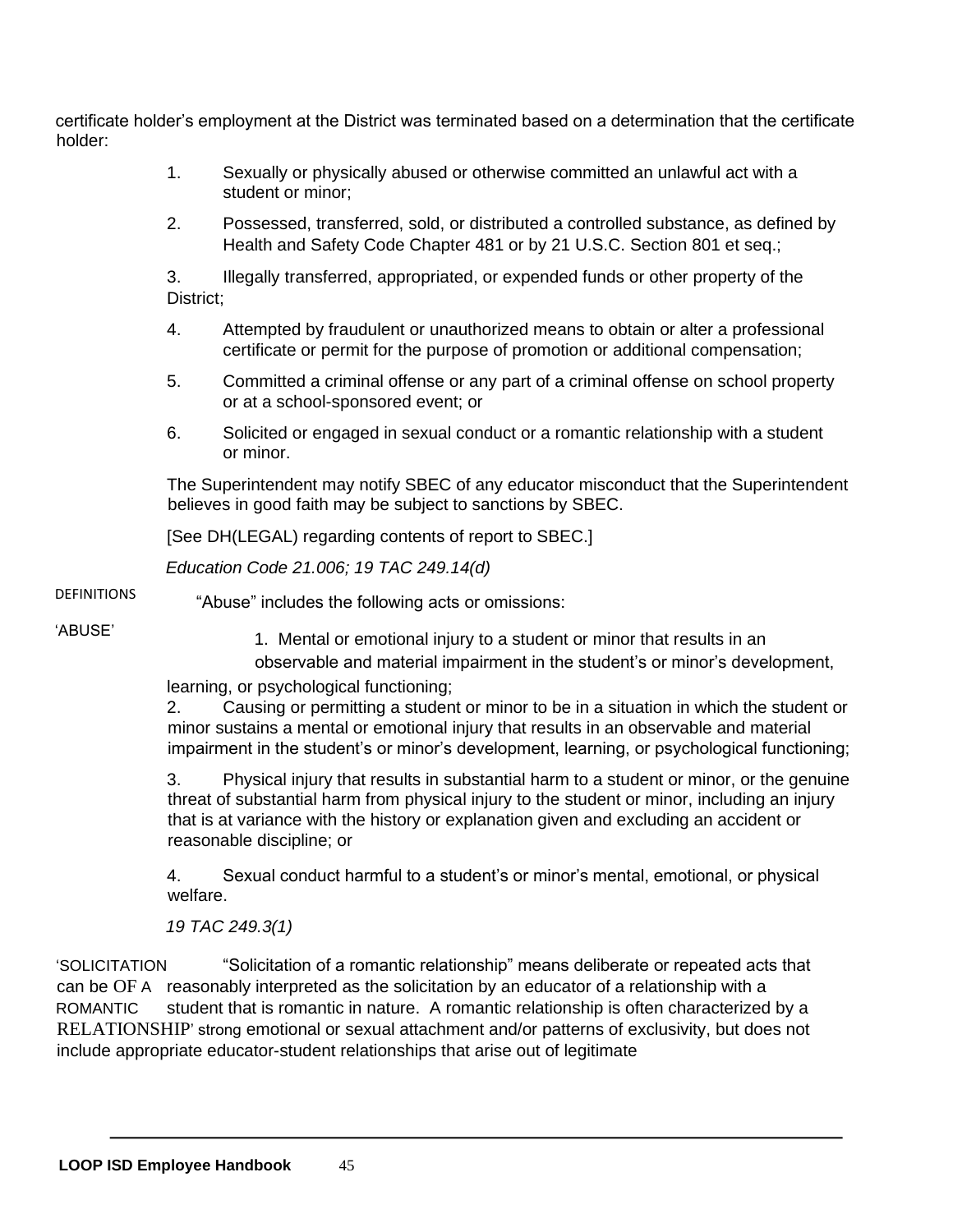contexts such as familial connections or longtime acquaintance. The following acts, considered in context, may constitute prima facie evidence of the solicitation by an educator of a romantic relationship with a student:

1. Behavior, gestures, expressions, or communications with a student that are unrelated to the educator's job duties and evidence a romantic intent or interest in the student, including statements of love, affection, or attraction. Factors that may be considered in determining the romantic intent of such communications or behavior include a. The nature of the communications;

- b. The timing of the communications;
- c. The extent of the communications;
- d. Whether the communications were made openly or secretly;
- e. The extent that the educator attempts to conceal the communications;
- f. If the educator claims to be counseling a student, SBEC may consider whether the educator's job duties included counseling, whether the educator reported the subject of the counseling to the student's guardians or to the appropriate school personnel, or, in the case of alleged abuse or neglect, whether the educator reported the abuse or neglect to the appropriate authorities; and
- g. Any other evidence tending to show the context of the communications between educator and student.
- 2. Making inappropriate comments about a student's body, creating or transmitting sexually suggestive photographs or images, or encouraging the student to transmit sexually suggestive photographs or images.
- 3. Making sexually demeaning comments to a student.
- 4. Making comments about a student's potential sexual performance.
- 5. Requesting details of a student's sexual history.
- 6. Requesting a date, sexual contact, or any activity intended for the sexual gratification of the educator.
- 7. Engaging in conversations regarding the sexual problems, preferences, or fantasies of either party.
- 8. Inappropriate hugging, kissing, or excessive touching.
- 9. Providing the student with drugs or alcohol.
- 10. Suggestions that a romantic relationship is desired after the student graduates, including post-graduation plans for dating or marriage.
- 11. Any other acts tending to show that the educator solicited a romantic relationship with the student.

*Note:* This policy addresses discrimination, harassment, and retaliation involving District students. For provisions regarding discrimination, harassment, and retaliation involving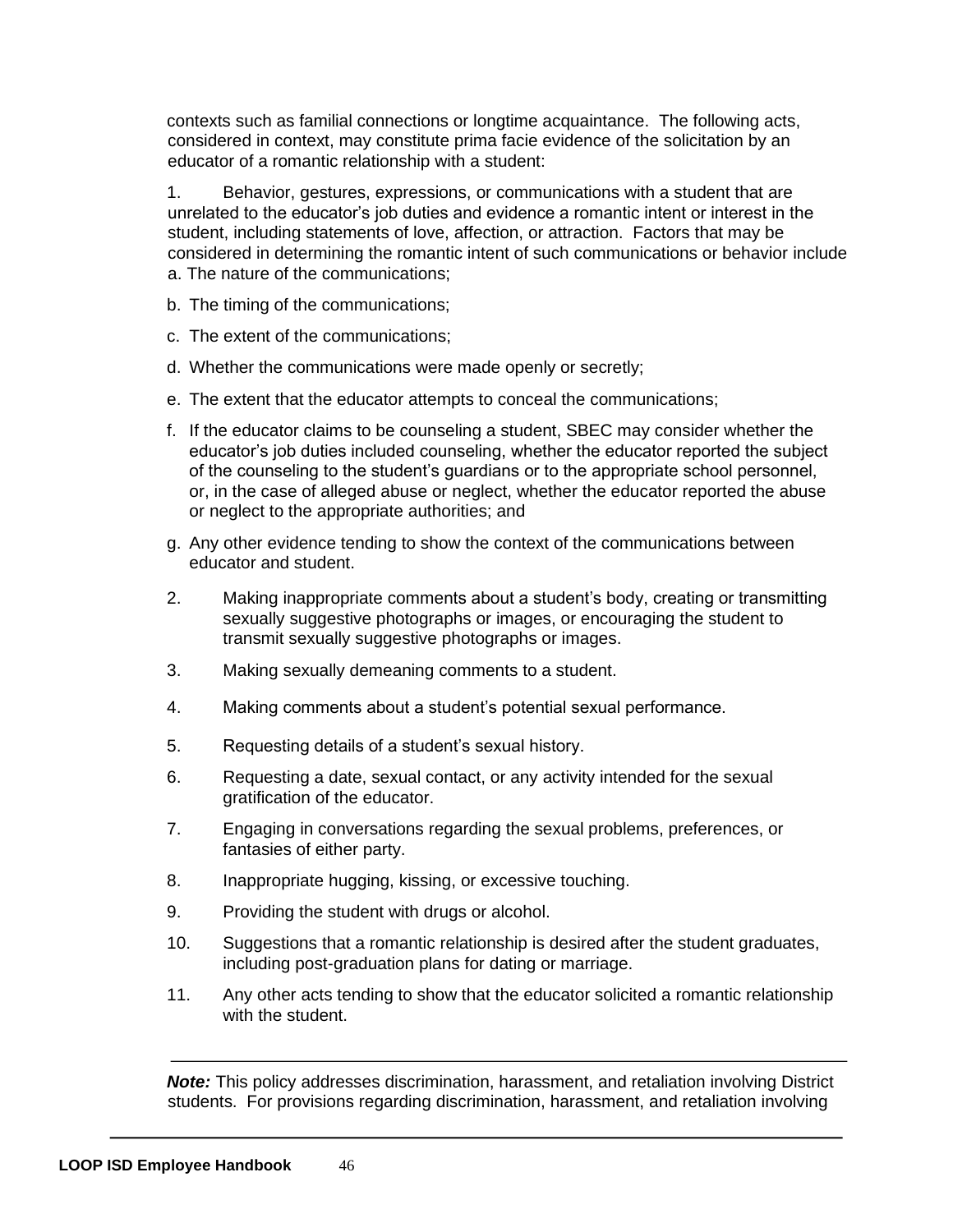District employees, see DIA. For reporting requirements related to child abuse and neglect, see FFG. Note that FFH shall be used in conjunction with FFI (bullying) for certain prohibited conduct.

STATEMENT OF The District prohibits discrimination, including harassment, against any student on NONDISCRIMINAT the basis of race, color, religion, gender, national origin, disability, or any other basis ION prohibited by law. The District prohibits dating violence, as defined by this policy. Retaliation against anyone involved in the complaint process is a violation of District policy and is prohibited.

DISCRIMINATION Discrimination against a student is defined as conduct directed at a student on the basis of race, color, religion, gender, national origin, disability, or on any other basis prohibited by law, that adversely affects the student.

PROHIBITED Prohibited harassment of a student is defined as physical, verbal, or nonverbal HARASSMENT conduct based on the student's race, color, religion, gender, national origin, disability, or any other basis prohibited by law that is so severe, persistent, or pervasive that

the conduct:

1. Affects a student's ability to participate in or benefit from an educational program or activity, or creates an intimidating, threatening, hostile, or offensive educational environment;

2. Has the purpose or effect of substantially or unreasonably interfering with the student's academic performance; or

3. Otherwise adversely affects the student's educational opportunities. Prohibited

harassment includes dating violence as defined by this policy.

EXAMPLES Examples of prohibited harassment may include offensive or derogatory language directed at another person's religious beliefs or practices, accent, skin color, or need for accommodation; threatening, intimidating, or humiliating conduct; offensive jokes, name calling, slurs, or rumors; physical aggression or assault; display of graffiti or printed material promoting racial, ethnic, or other negative stereotypes; or other kinds of aggressive conduct such as theft or damage to property.

SEXUAL Sexual harassment of a student by a District employee includes both welcome and HARASSMENT unwelcome sexual advances; requests for sexual favors; sexually motivated By an employee physical, verbal, or nonverbal conduct; or other conduct or communication of a sexual nature when:

- 1. A District employee causes the student to believe that the student must submit to the conduct in order to participate in a school program or activity, or that the employee will make an educational decision based on whether or not the student submits to the conduct; or
- 2. The conduct is so severe, persistent, or pervasive that it:
- a. Affects the student's ability to participate in or benefit from an educational program or activity, or otherwise adversely affects the student's educational opportunities; or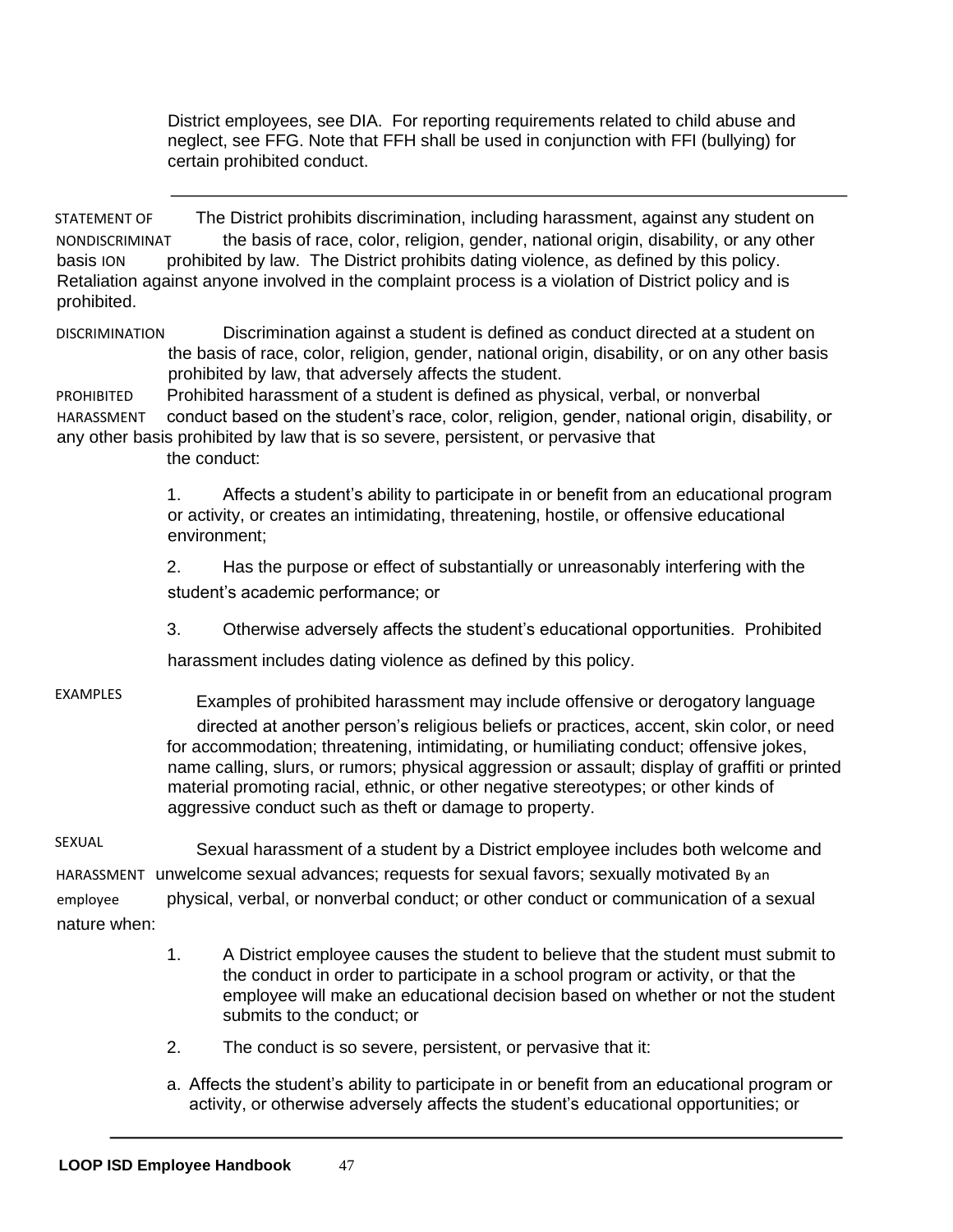b. Creates an intimidating, threatening, hostile, or abusive educational environment.

Romantic or inappropriate social relationships between students and District employees are prohibited. Any sexual relationship between a student and a District employee is always prohibited, even if consensual. [See DF]

- BY OTHERS Sexual harassment of a student, including harassment committed by another student, includes unwelcome sexual advances; requests for sexual favors; or sexually motivated physical, verbal, or nonverbal conduct when the conduct is so severe, persistent, or pervasive that it:
	- 1. Affects a student's ability to participate in or benefit from an educational program or activity, or creates an intimidating, threatening, hostile, or offensive educational environment;
	- 2. Has the purpose or effect of substantially or unreasonably interfering with the student's academic performance; or
	- 3. Otherwise adversely affects the student's educational opportunities.

#### EXAMPLES

Examples of sexual harassment of a student may include sexual advances; touching intimate body parts or coercing physical contact that is sexual in nature; jokes or conversations of a sexual nature; and other sexually motivated conduct, communications, or contact.

Necessary or permissible physical contact such as assisting a child by taking the child's hand, comforting a child with a hug, or other physical contact not reasonably construed as sexual in nature is not sexual harassment.

- GENDER-BASED Gender-based harassment includes physical, verbal, or nonverbal conduct based on HARASSMENT the student's gender, the student's expression of characteristics perceived as stereotypical for the student's gender, or the student's failure to conform to stereotypical notions of masculinity or femininity. For purposes of this policy, genderbased harassment is considered prohibited harassment if the conduct is so severe, persistent, or pervasive that the conduct:
	- 1. Affects a student's ability to participate in or benefit from an educational program or activity, or creates an intimidating, threatening, hostile, or offensive educational environment;
	- 2. Has the purpose or effect of substantially or unreasonably interfering with the student's academic performance; or
	- 3. Otherwise adversely affects the student's educational opportunities.
- examples Examples of gender-based harassment directed against a student, regardless of the student's or the harasser's actual or perceived sexual orientation or gender identity, may include offensive jokes, name-calling, slurs, or rumors; physical aggression or assault; threatening or intimidating conduct; or other kinds of aggressive conduct such as theft or damage to property.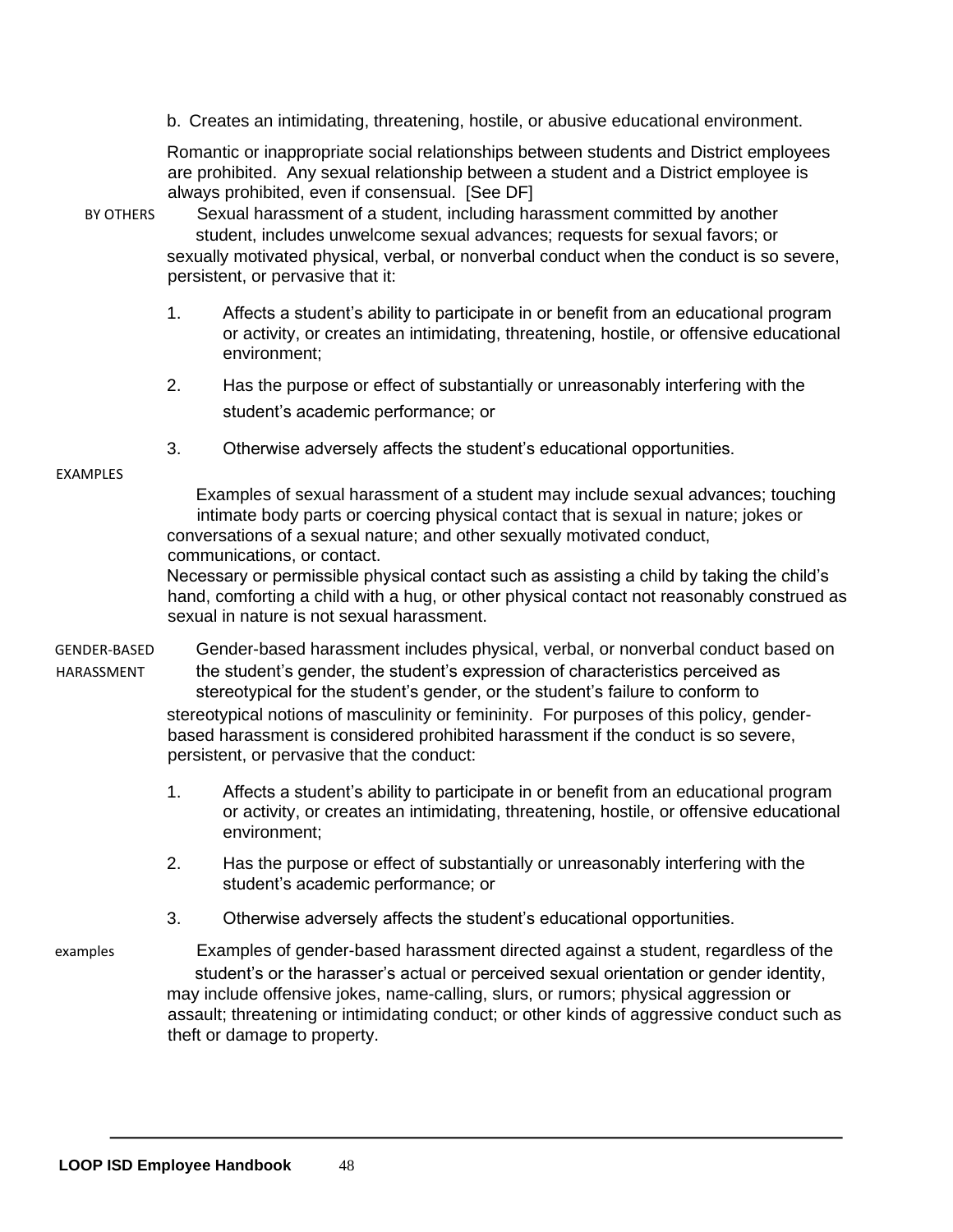DATING VIOLENCE Dating violence occurs when a person in a current or past dating relationship uses physical, sexual, verbal, or emotional abuse to harm, threaten, intimidate, or control the other person in the relationship. Dating violence also occurs when a person commits these acts against a person in a marriage or dating relationship with the individual who is or was once in a marriage or dating relationship with the person committing the offense. For purposes of this policy, dating violence is considered prohibited harassment if the conduct is so severe, persistent, or pervasive that the conduct: 1. Affects a student's ability to participate in or benefit from an educational program or activity, or creates an intimidating, threatening, hostile, or offensive educational environment; 2. Has the purpose or effect of substantially or unreasonably interfering with the student's academic performance; or 3. Otherwise adversely affects the student's educational opportunities. examples Examples of dating violence against a student may include physical or sexual assaults; name-calling; put-downs; or threats directed at the student, the student's

family members, or members of the student's household. Additional examples may include destroying property belonging to the student, threatening to commit suicide or homicide if the student ends the relationship, attempting to isolate the student from friends and family, stalking, threatening a student's spouse or current dating partner, or encouraging others to engage in these behaviors.

- RETALIATION The District prohibits retaliation by a student or District employee against a student alleged to have experienced discrimination or harassment, including dating violence, or another student who, in good faith, makes a report of harassment or discrimination, serves as a witness, or participates in an investigation.
- examples Examples of retaliation may include threats, rumor spreading, ostracism, assault, destruction of property, unjustified punishments, or unwarranted grade reductions. Unlawful retaliation does not include petty slights or annoyances.
- FALSE CLAIM A student who intentionally makes a false claim, offers false statements, or refuses to cooperate with a District investigation regarding discrimination or harassment, including dating violence, shall be subject to appropriate disciplinary action.
- **PROHIBITED** CONDUCT In this policy, the term "prohibited conduct" includes discrimination, harassment, dating violence, and retaliation as defined by this policy, even if the behavior does not rise to the level of unlawful conduct.
- REPORTING **PROCEDURES** Any student who believes that he or she has experienced prohibited conduct or believes that another student has experienced prohibited conduct should
- Student report immediately report the alleged acts to a teacher, counselor, principal, other District employee, or the appropriate District official listed in this policy.
- Employee Report Any District employee who suspects or receives notice that a student or group of students have or may have experienced prohibited conduct shall immediately notify the appropriate District official listed in this policy and take any other steps required by this policy.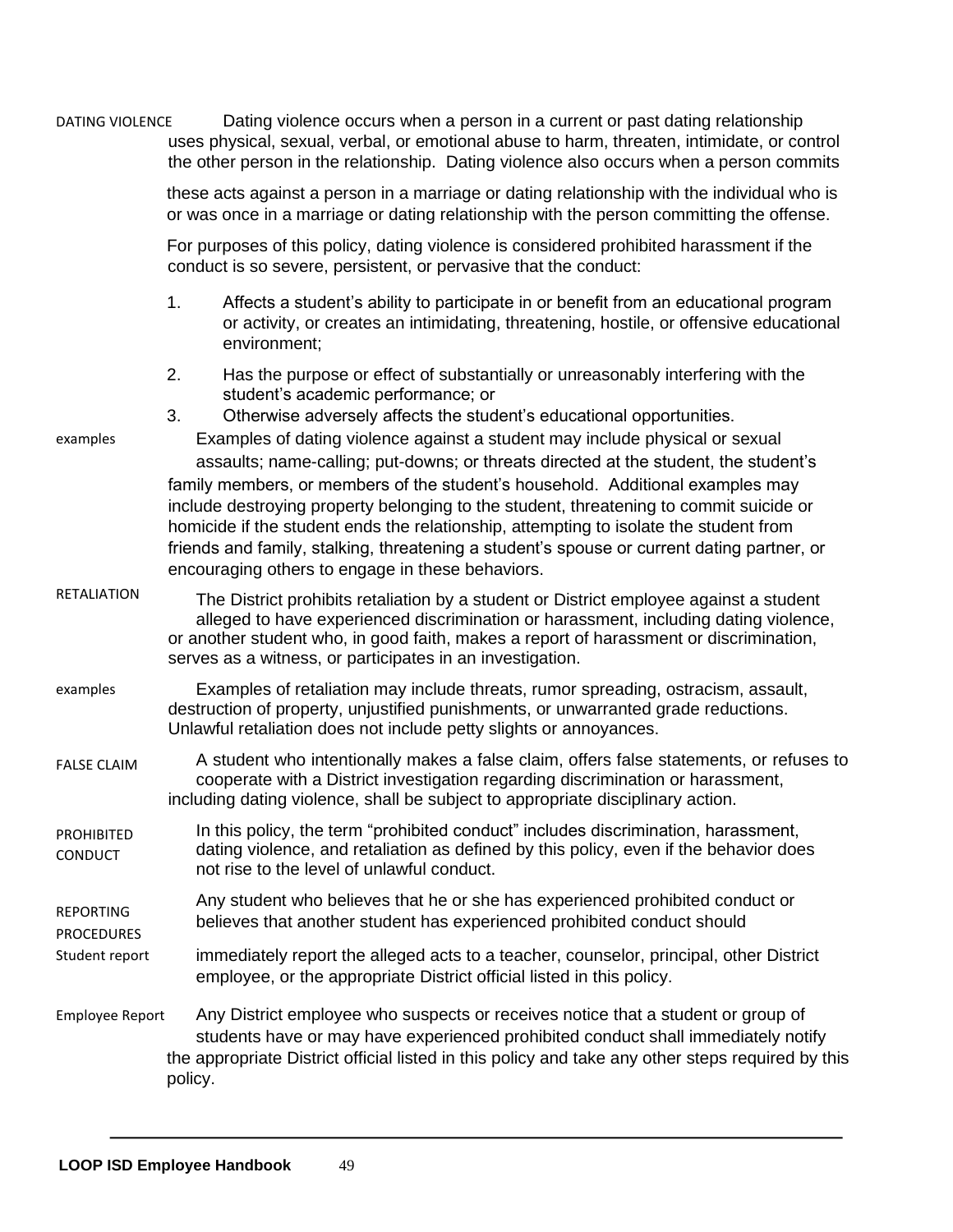DEFINITION OF For the purposes of this policy, District officials are the Title IX coordinator, the DISTRICT ADA/Section 504 coordinator, and the Superintendent.

#### **OFFICIALS**

TITLE IX Reports of discrimination based on sex, including sexual harassment or gender-COORDINATOR based harassment, may be directed to the Title IX coordinator. The District designates the following person to coordinate its efforts to comply with Title IX of the Education Amendments of 1972, as amended:

| Name:      | Heath Blackmon                   |
|------------|----------------------------------|
| Position:  | Superintendent                   |
| Address:   | 1441 Highway 303, Loop, TX 79342 |
| Telephone: | (806) 487-6411                   |

ADA / Reports of discrimination based on disability may be directed to the ADA/Section 504 SECTION 504 coordinator. The District designates the following person to coordinate its efforts to COORDINATOR

comply with Title II of the Americans with Disabilities Act of 1990, as amended, which incorporates and expands upon the requirements of Section 504 of the Rehabilitation Act of 1973, as amended:

| Name:     | Kim McConal                      |
|-----------|----------------------------------|
| Position: | Diagnostician                    |
| Address:  | 1441 Highway 303, Loop, TX 79342 |
|           | Telephone: (806) 487-6411        |

SUPERINTENDE The Superintendent shall serve as coordinator for purposes of District compliance NT with all other antidiscrimination laws.

**ALTERNATIVE** REPORTING **PROCEDURES** A student shall not be required to report prohibited conduct to the person alleged to have committed the conduct. Reports concerning prohibited conduct, including reports against the Title IX coordinator or ADA/Section 504 coordinator, may be directed to the Superintendent.

> A report against the Superintendent may be made directly to the Board. If a report is made directly to the Board, the Board shall appoint an appropriate person to conduct an investigation.

TIMELY REPORTING Reports of prohibited conduct shall be made as soon as possible after the alleged act or knowledge of the alleged act. A failure to immediately report may impair the District's ability to investigate and address the prohibited conduct.

NOTICE TO PARENTS The District official or designee shall promptly notify the parents of any student alleged to have experienced prohibited conduct by a District employee or another adult.

INVESTIGATION The District may request, but shall not require, a written report. If a report is made OF THE REPORT orally, the District official shall reduce the report to written form.

Initial assessment Upon receipt or notice of a report, the District official shall determine whether the allegations, if proven, would constitute prohibited conduct as defined by this policy. If so,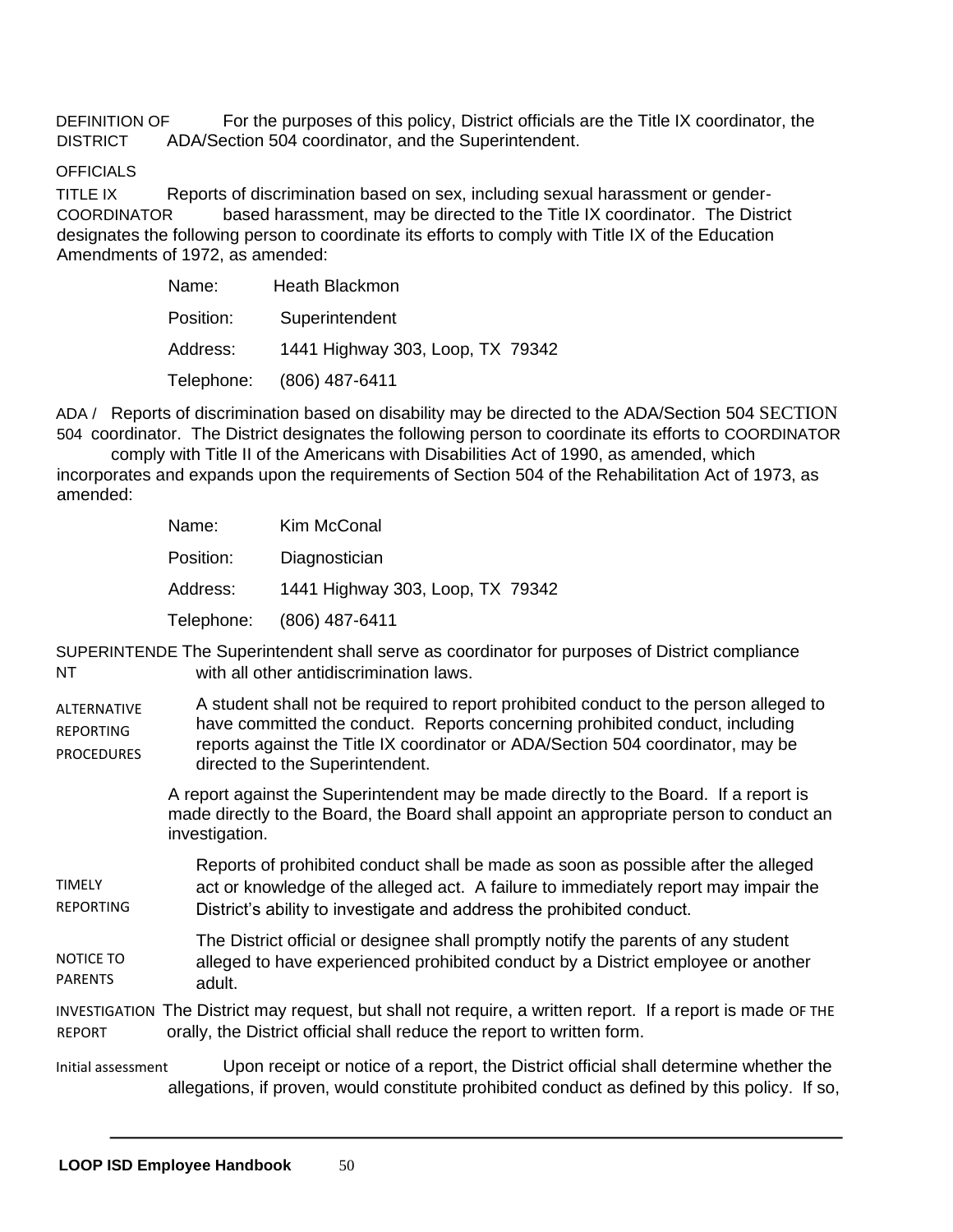the District shall immediately undertake an investigation, except as provided below at CRIMINAL INVESTIGATION.

If the District official determines that the allegations, if proven, would not constitute prohibited conduct as defined by this policy, the District official shall refer the complaint for consideration under FFI.

interim action If appropriate and regardless of whether a criminal or regulatory investigation regarding the alleged conduct is pending, the District shall promptly take interim action calculated to address prohibited conduct or bullying prior to the completion of the District's investigation.

district The investigation may be conducted by the District official or a designee, such as the investigation principal, or by a third party designated by the District, such as an attorney. When criminal appropriate, the principal shall be involved in or informed of the investigation. investigation The investigation may consist of personal interviews with the person making the report, the person against whom the report is filed, and others with knowledge of the circumstances surrounding the allegations. The investigation may also include analysis of other information or documents related to the allegations.

> If a law enforcement or regulatory agency notifies the District that a criminal or regulatory investigation has been initiated, the District shall confer with the agency to determine if the District investigation would impede the criminal or regulatory investigation. The District shall proceed with its investigation only to the extent that it does not impede the ongoing criminal or regulatory investigation. After the law enforcement or regulatory agency has finished gathering its evidence, the District shall promptly resume its investigation.

CONCLUDING THE Absent extenuating circumstances, such as a request by a law enforcement or INVESTIGATION regulatory agency for the District to delay its investigation, the investigation should be completed within ten District business days from the date of the report; however, the investigator shall take additional time if necessary to complete a thorough

investigation.

The investigator shall prepare a written report of the investigation. The report shall include a determination of whether prohibited conduct or bullying occurred. The report shall be filed with the District official overseeing the investigation.

NOTIFICATION Notification of the outcome of the investigation shall be provided to both parties in OF OUTCOME compliance with FERPA.

DISTRICT ACTION If the results of an investigation indicate that prohibited conduct occurred, the District Prohibited shall promptly respond by taking appropriate disciplinary action in accordance with conduct the Student Code of Conduct and may take corrective action reasonably calculated to address the conduct.

CORRECTIVE Examples of corrective action may include a training program for those involved in ACTION the complaint, a comprehensive education program for the school community, counseling to the victim and the student who engaged in prohibited conduct, followup inquiries to determine if any new incidents or any instances of retaliation have occurred, involving parents and students in efforts to identify problems and improve the school climate, increasing staff monitoring of areas where prohibited conduct has occurred, and reaffirming the District's policy against discrimination and harassment.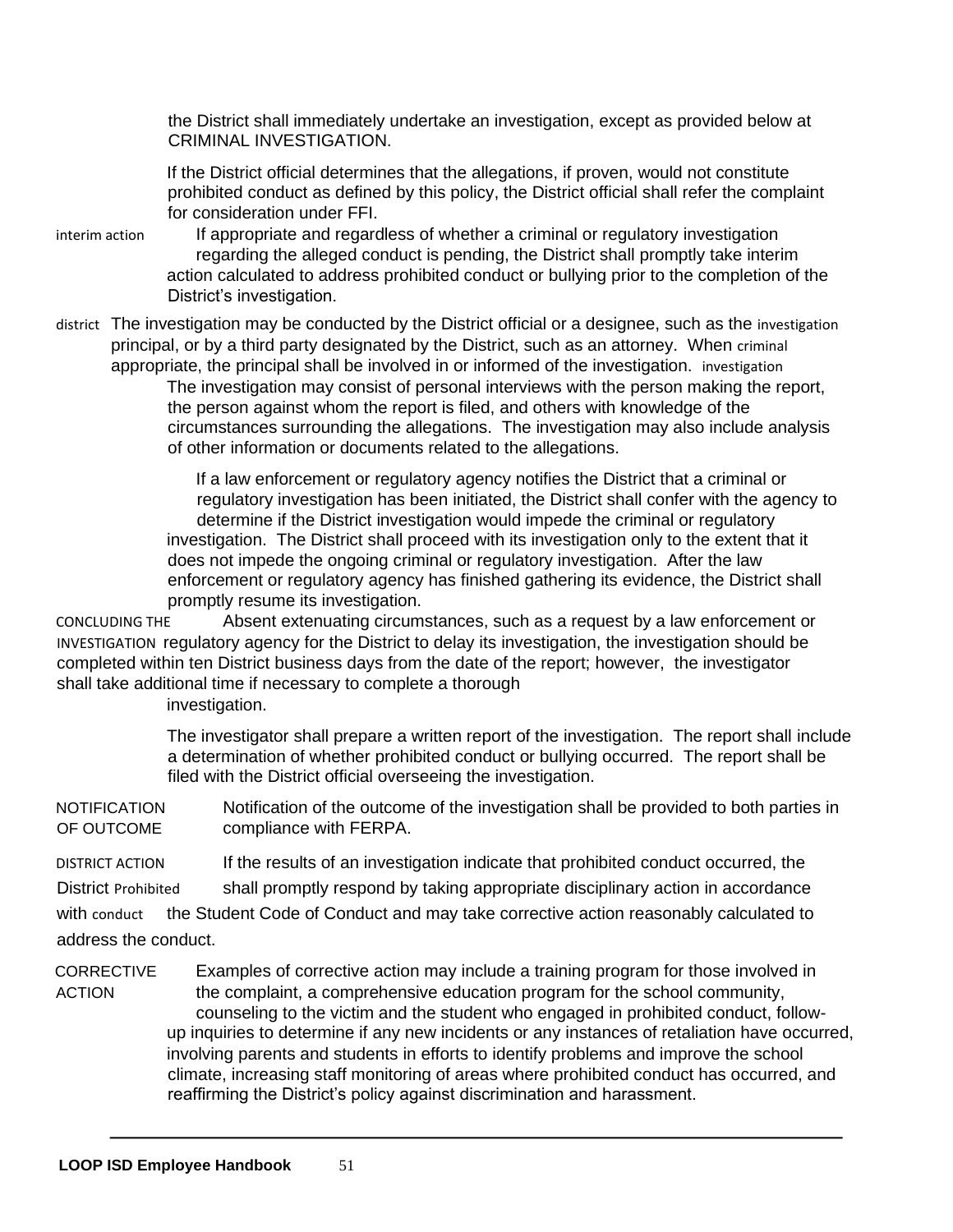Bullying If the results of an investigation indicate that bullying occurred, as defined by FFI, the District official shall refer to FFI for appropriate notice to parents and District action. The District official shall refer to FDB for transfer provisions.

- Improper conduct If the investigation reveals improper conduct that did not rise to the level of prohibited conduct or bullying, the District may take disciplinary action in accordance with the Student Code of Conduct or other corrective action reasonably calculated to address the conduct.
- CONFIDENTIALITY To the greatest extent possible, the District shall respect the privacy of the complainant, persons against whom a report is filed, and witnesses. Limited disclosures may be necessary in order to conduct a thorough investigation and comply with applicable law.
- APPEAL A student or parent who is dissatisfied with the outcome of the investigation may appeal through FNG(LOCAL), beginning at the appropriate level. A student or parent shall be informed of his or her right to file a complaint with the United States Department of Education Office for Civil Rights.

RECORDS **RETENTION** Retention of records shall be in accordance with FB(LOCAL) and CPC(LOCAL). ACCESS TO POLICY Information regarding this policy and any accompanying procedures shall be AND PROCEDURES distributed annually in the employee and student handbooks. Copies of the policy and procedures shall be posted on the District's website, to the extent practicable, and readily available at each campus and the District's administrative offices.

# **Reporting Suspected Child Abuse**

*Policies DF, DG, DH, FFG, GRA*

All employees are required by state law to report any suspected child abuse or neglect to a law enforcement agency, Child Protective Services, or appropriate state agency (e.g., state agency operating, licensing, certifying, or registering a facility) within 48 hours of the event that led to the suspicion. Abuse is defined by SBEC and includes the following acts or omissions:

- Mental or emotional injury to a student or minor that results in an observable and material impairment in the student's or minor's development, learning, or psychological functioning;
- Causing or permitting a student or minor to be in a situation in which the student or minor sustains a mental or emotional injury that results in an observable and material impairment in the student's or minor's development, learning, or psychological functioning;
- Physical injury that results in substantial harm to a student or minor, or the genuine threat of substantial harm from physical injury to the student or minor, including an injury that is at variance with the history or explanation given and excluding an accident or reasonable discipline; or
- Sexual conduct harmful to a student's or minor's mental, emotional, or physical welfare.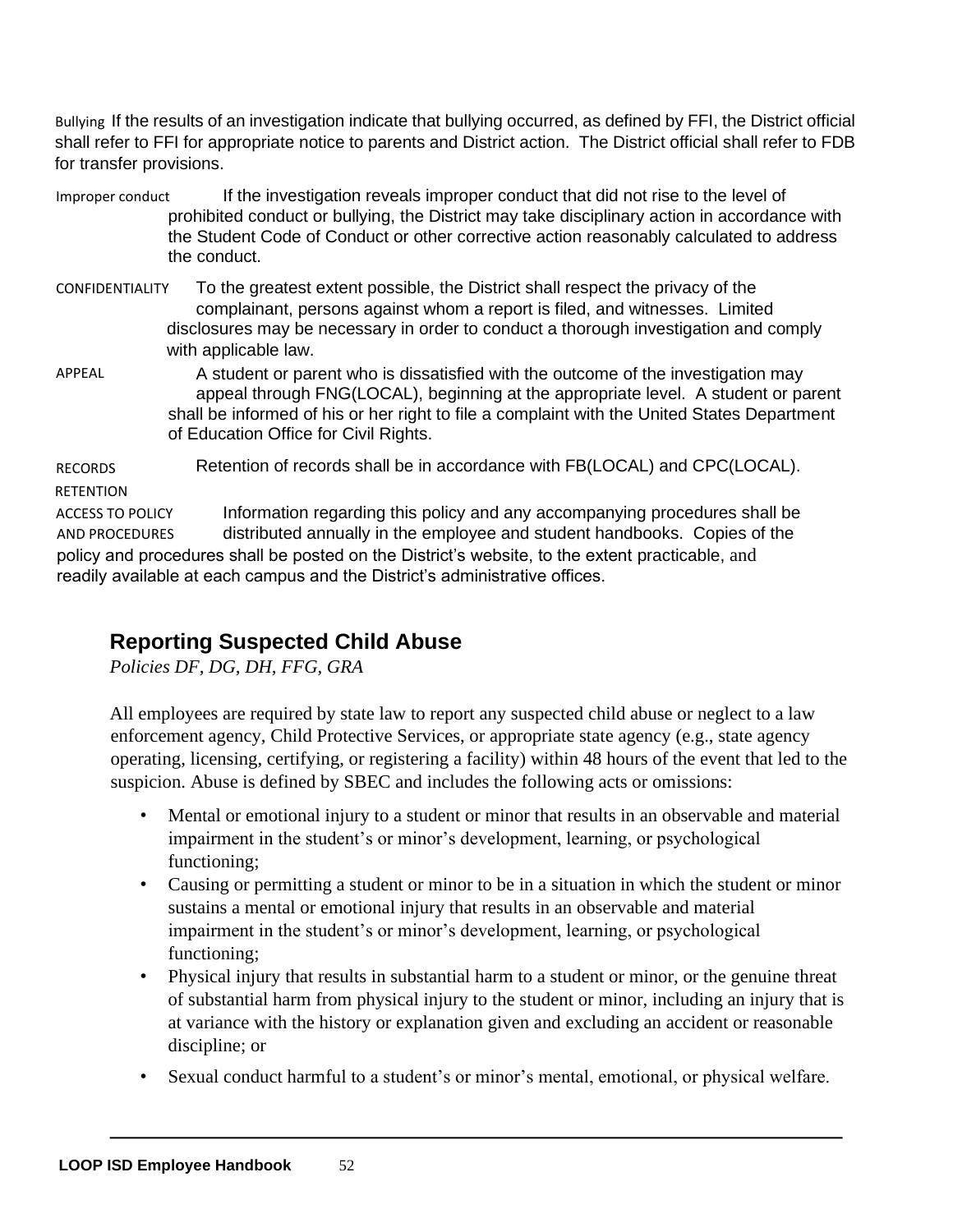Employees are also required to make a report if they have cause to believe that an adult was a victim of abuse or neglect as a child and they determine in good faith that the disclosure of the information is necessary to protect the health and safety of another child or disabled person.

Reports to Child Protective Services can be made to Child Protective Services or to the Texas Abuse Hotline (800-252-5400). State law specifies that an employee may not delegate to or rely on another person or administrator to make the report.

Under state law, any person reporting or assisting in the investigation of reported child abuse or neglect is immune from liability unless the report is made in bad faith or with malicious intent. In addition, the district is prohibited from retaliating against an employee who, in good faith, reports child abuse or neglect or who participates in an investigation regarding an allegation of child abuse or neglect.

An employee's failure to report suspected child abuse may result in prosecution as a Class A misdemeanor. In addition, a certified employee's failure to report suspected child abuse may result in disciplinary procedures by SBEC for a violation of the Texas Educators' Code of Ethics.

Employees who suspect that a student has been or may be abused or neglected should also report their concerns to the campus principal. This includes students with disabilities who are no longer minors. Employees are not required to report their concern to the principal before making a report to the appropriate agency.

Reporting the concern to the principal does not relieve the employee of the requirement to report it to the appropriate state agency. In addition, employees must cooperate with investigators of child abuse and neglect. Interference with a child abuse investigation by denying an interviewer's request to interview a student at school or requiring the presence of a parent or school administrator against the desires of the duly authorized investigator is prohibited.

# **Sexual Abuse and Maltreatment of Children**

The district has established a plan for addressing sexual abuse and other maltreatment of children, which may be accessed at Superintendent's Office. As an employee, it is important for you to be aware of warning signs that could indicate a child may have been or is being sexually abused or maltreated. Sexual abuse in the Texas Family Code is defined as any sexual conduct harmful to a child's mental, emotional, or physical welfare as well as a failure to make a reasonable effort to prevent sexual conduct with a child. Maltreatment is defined as abuse or neglect. Anyone who suspects that a child has been or may be abused or neglected has a legal responsibility under state law for reporting the suspected abuse or neglect to law enforcement or to Child Protective Services (CPS).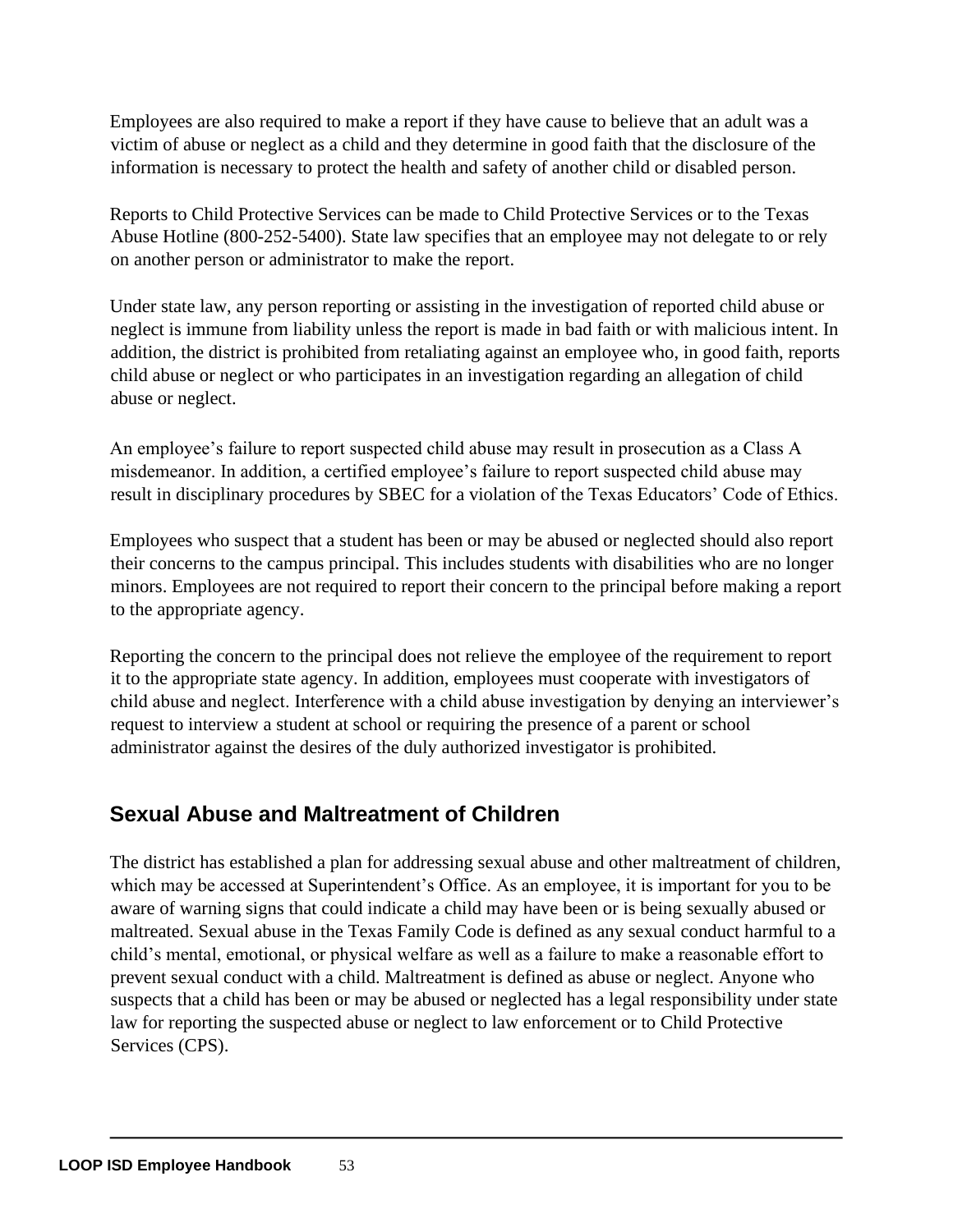Employees are required to follow the procedures described above in *Reporting Suspected Child Abuse*.

# **Reporting Crime**

*Policy DG* 

The Texas Whistleblower Act protects district employees who make good faith reports of violations of law by the district to an appropriate law enforcement authority. The district is prohibited from suspending, terminating the employment of, or taking other adverse personnel action against, an employee who makes a report under the Act. State law also provides employees with the right to report a crime witnessed at the school to any peace officer with authority to investigate the crime.

# **Technology Resources**

*Policy CQ* 

The district's technology resources, including its networks, computer systems, e-mail accounts, devices connected to its networks, and all district-owned devices used on or off school property, are primarily for administrative and instructional purposes. Limited personal use is permitted if the use:

- Imposes no tangible cost to the district.
- Does not unduly burden the district's computer or network resources
- Has no adverse effect on job performance or on a student's academic performance

Electronic mail transmissions and other use of the technology resources are not confidential and can be monitored at any time to ensure appropriate use.

Employees are required to abide by the provisions of the acceptable use agreement and administrative procedures. Failure to do so can result in suspension of access or termination of privileges and may lead to disciplinary and legal action. Employees with questions about computer use and data management can contact the Superintendent.

# **Personal Use of Electronic Media**

*Policy DH* 

Electronic media includes all forms of social media, such as text messaging, instant messaging, electronic mail (e-mail), web logs (blogs), wikis, electronic forums (chat rooms), video-sharing websites (e.g., YouTube), editorial comments posted on the Internet, and social network sites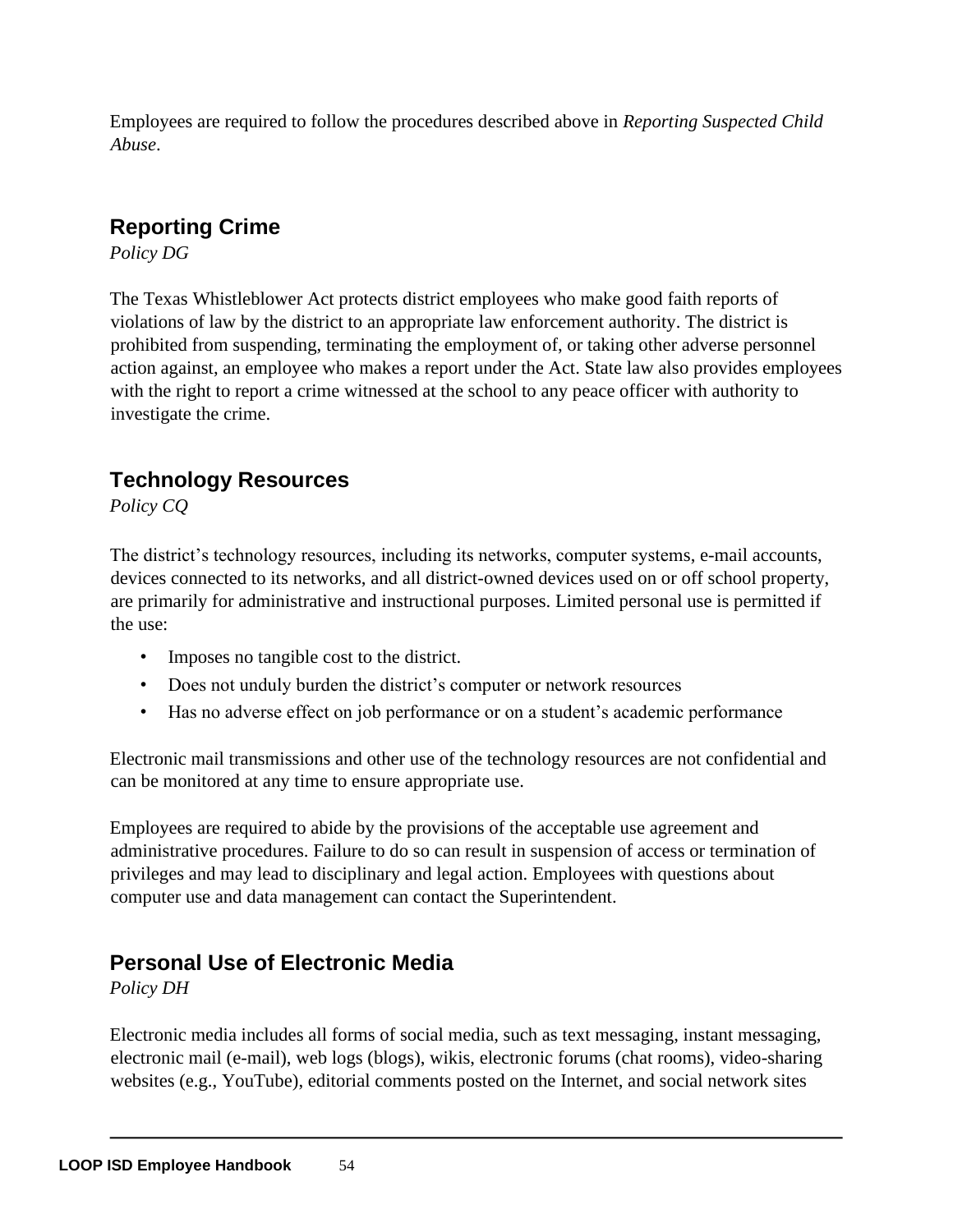(e.g., Facebook, Twitter, LinkedIn, Instagram). Electronic media also includes all forms of telecommunication such as landlines, cell phones, and web-based applications.

As role models for the district's students, employees are responsible for their public conduct even when they are not acting as district employees. Employees will be held to the same professional standards in their public use of electronic media as they are for any other public conduct. If an employee's use of electronic media interferes with the employee's ability to effectively perform his or her job duties, the employee is subject to disciplinary action, up to and including termination of employment. If an employee wishes to use a social network site or similar media for personal purposes, the employee is responsible for the content on the employee's page, including content added by the employee, the employee's friends, or members of the public who can access the employee's page, and for web links on the employee's page. The employee is also responsible for maintaining privacy settings appropriate to the content.

An employee who uses electronic media for personal purposes shall observe the following:

- The employee may not set up or update the employee's personal social network page(s) using the district's computers, network, or equipment.
- The employee shall limit use of personal electronic communication devices to send or receive calls, text messages, pictures, and videos to breaks, meal times, and before and after scheduled work hours, unless there is an emergency or the use is authorized by a supervisor to conduct district business.
- The employee shall not use the district's logo or other copyrighted material of the district without express, written consent.
- An employee may not share or post, in any format, information, videos, or pictures obtained while on duty or on district business unless the employee first obtains written approval from the employee's immediate supervisor. Employees should be cognizant that they have access to information and images that, if transmitted to the public, could violate privacy concerns.
- The employee continues to be subject to applicable state and federal laws, local policies, administrative regulations, and the Texas Educators' Code of Ethics, even when communicating regarding personal and private matters, regardless of whether the employee is using private or public equipment, on or off campus. These restrictions include:
	- o Confidentiality of student records. [See Policy FL]
	- o Confidentiality of health or personnel information concerning colleagues, unless disclosure serves lawful professional purposes or is required by law. [See Policy DH (EXHIBIT)] o Confidentiality of district records, including educator evaluations and private e-mail addresses. [See Policy GBA]
	- o Copyright law [See Policy CY]
	- o Prohibition against harming others by knowingly making false statements about a colleague or the school system. [See Policy DH (EXHIBIT)]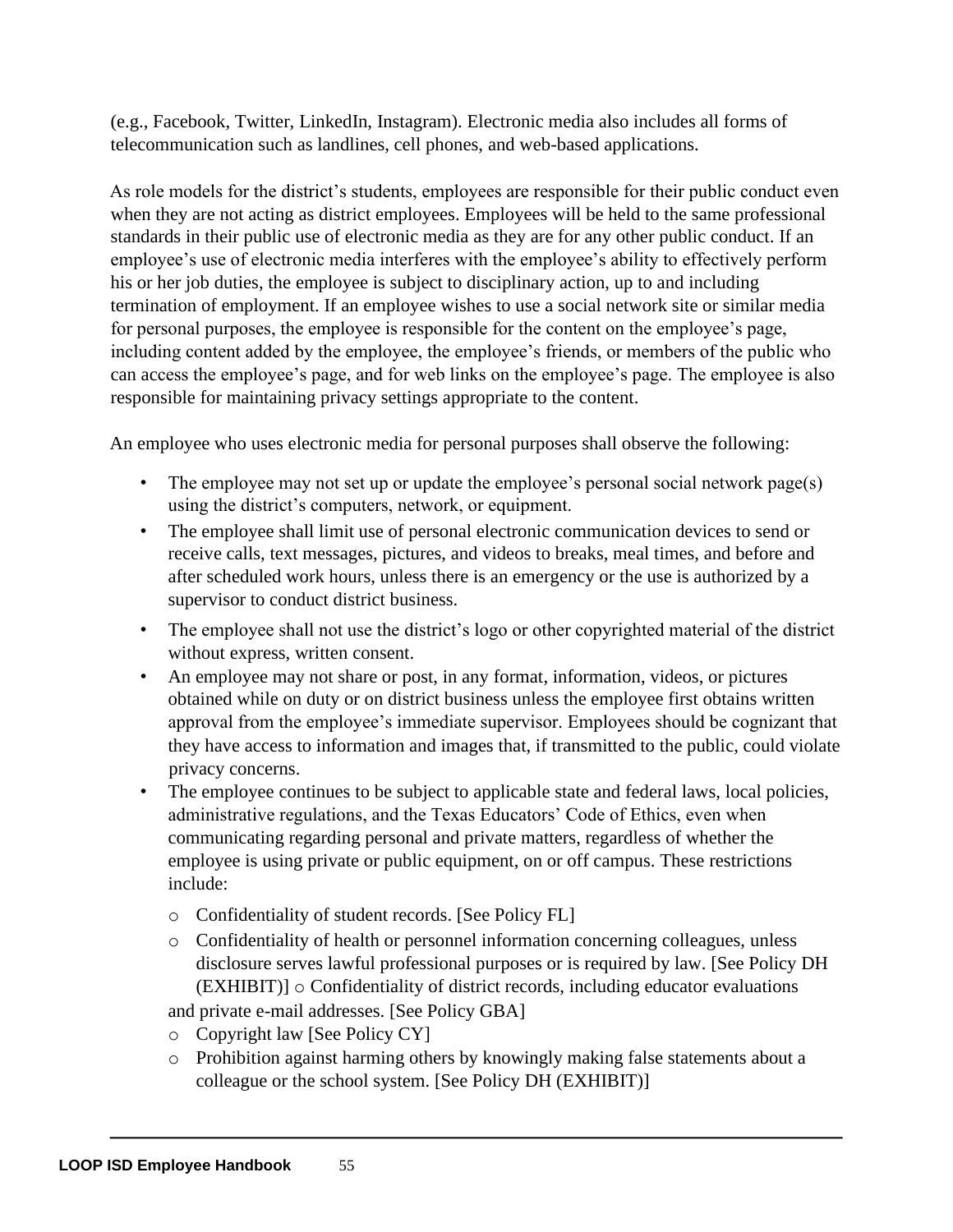See *Use of Electronic Media with Students*, below, for regulations on employee communication with students through electronic media.

# **Use of Electronic Media with Students**

*Policy DH* 

A certified or licensed employee, or any other employee designated in writing by the superintendent or a campus principal, may communicate through electronic media with students who are currently enrolled in the district. The employee must comply with the provisions outlined below. All other employees are prohibited from communicating with students who are enrolled in the district through electronic media.

An employee is not subject to these provisions to the extent the employee has a social or family relationship with a student. For example, an employee may have a relationship with a niece or nephew, a student who is the child of an adult friend, a student who is a friend of the employee's child, or a member or participant in the same civic, social, recreational, or religious organization. An employee who claims an exception based on a social relationship shall provide written consent from the student's parent. The written consent shall include an acknowledgement by the parent that:

- The employee has provided the parent with a copy of this protocol
- The employee and the student have a social relationship outside of school; The parent understands that the employee's communications with the student are excepted from district regulation; and
- The parent is solely responsible for monitoring electronic communications between the employee and the student.

The following definitions apply for the use of electronic media with students:

- *Electronic media* includes all forms of social media, such as text messaging, instant messaging, electronic mail (e-mail), Web logs (blogs), wikis, electronic forums (chat rooms), video-sharing websites (e.g., YouTube), editorial comments posted on the Internet, and social network sites (e.g., Facebook, Twitter, LinkedIn, Instagram). *Electronic media* also includes all forms of telecommunication such as landlines, cell phones, and web-based applications.
- *Communicate* means to convey information and includes a one-way communication as well as a dialogue between two or more people. A public communication by an employee that is not targeted at students (e.g., a posting on the employee's personal social network page or a blog) is not a *communication*: however, the employee may be subject to district regulations on personal electronic communications. See *Personal Use of Electronic Media*, above. Unsolicited contact from a student through electronic means is not a *communication*.
- *Certified or licensed employee* means a person employed in a position requiring SBEC certification or a professional license, and whose job duties may require the employee to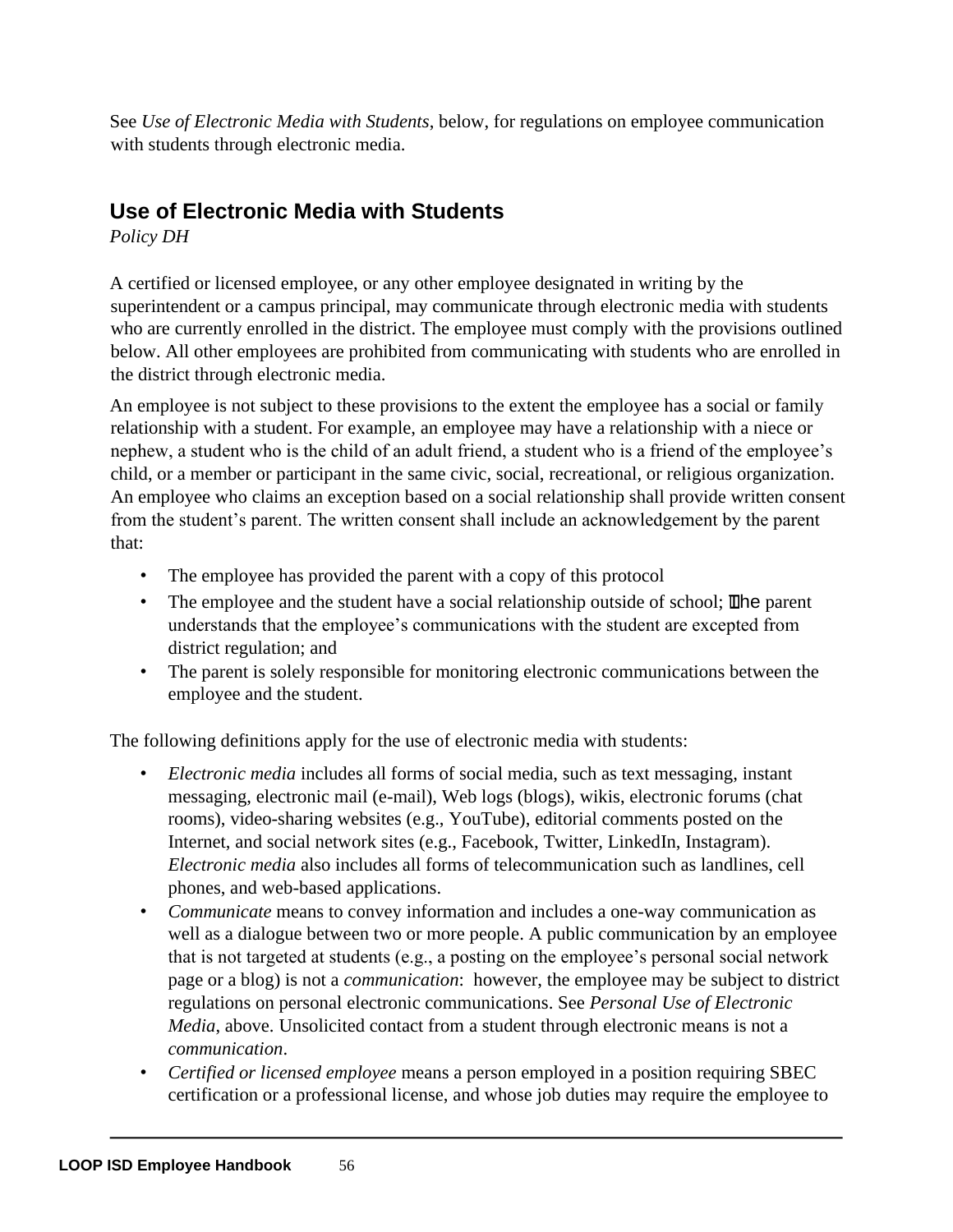communicate electronically with students. The term includes classroom teachers, counselors, principals, librarians, paraprofessionals, nurses, educational diagnosticians, licensed therapists, and athletic trainers.

An employee who uses electronic media to communicate with students shall observe the following:

• The employee may use any form of electronic media **except** text messaging. Only a teacher, trainer, or other employee who has an extracurricular duty may use text messaging, and then only to communicate with students who participate in the extracurricular activity over which the employee has responsibility. An employee who communicates with a student using text messaging shall comply with the following protocol: o The employee shall include at least one of the student's parents or guardians as a recipient on each text message to the student so that the student and parent receive the same message;  $\circ$  The employee shall include his or her immediate supervisor as a recipient on each text message to the student so that the student and supervisor receive the same message; or

o For each text message addressed to one or more students, the employee shall send a copy of the text message to the employee's district e-mail address.

- The employee shall limit communications to matters within the scope of the employee's professional responsibilities (e.g., for classroom teachers, matters relating to class work, homework, and tests; for an employee with an extracurricular duty, matters relating to the extracurricular activity.
- The employee is prohibited from knowingly communicating with students through a personal social network page; the employee must create a separate social network page ("professional page") for the purpose of communicating with students. The employee must enable administration and parents to access the employee's professional page.
- The employee shall not communicate directly with any student between the hours of 10:00 p.m. and 6:00 a.m. An employee may, however, make public posts to a social network site, blog, or similar application at any time.
- The employee does not have a right to privacy with respect to communications with students and parents.
- The employee continues to be subject to applicable state and federal laws, local policies, administrative regulations, and the Texas Educators' Code of Ethics including o Compliance with the Public Information Act and the Family Educational Rights and Privacy Act (FERPA), including retention and confidentiality of student records. [See Policies CPC and FL] o

Copyright law [Policy CY]

- Prohibitions against soliciting or engaging in sexual conduct or a romantic relationship with a student. [See Policy DF]
- Upon request from administration, an employee will provide the phone number(s), social network site(s), or other information regarding the method(s) of electronic media the employee uses to communicate with one or more currently enrolled students.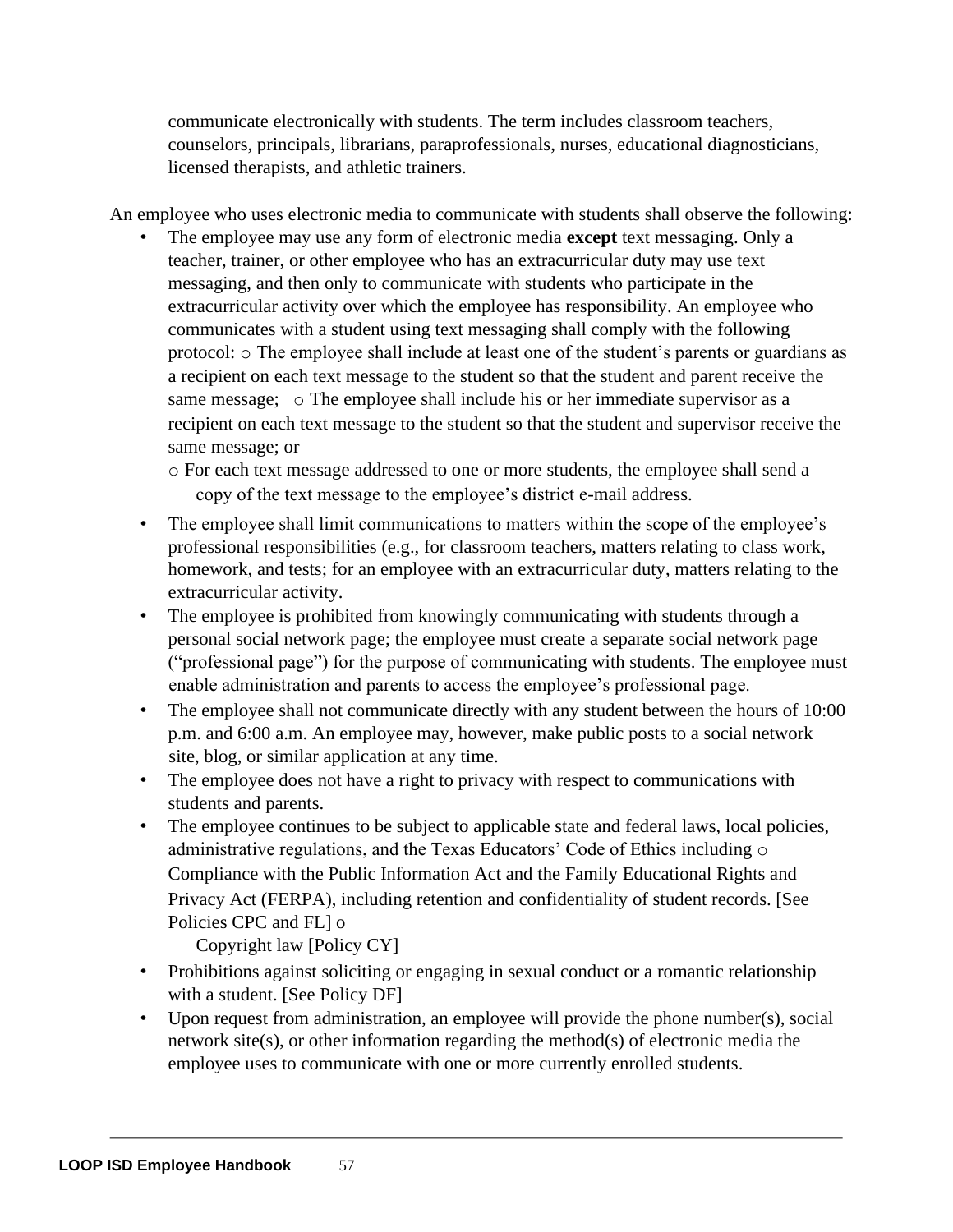• Upon written request from a parent or student, the employee shall discontinue communicating with the student through e-mail, text messaging, instant messaging, or any other form of one-to-one communication.

An employee may request an exception from one or more of the limitations above by submitting a written request to his or her immediate supervisor.

# **Criminal History Background Checks**

*Policy DBAA*

Employees may be subject to a review of their criminal history record information at any time during employment. National criminal history checks based on an individual's fingerprints, photo, and other identification will be conducted on certain employees and entered into the Texas Department of Public Safety (DPS) Clearinghouse. This database provides the district and SBEC with access to an employee's current national criminal history and updates to the employee's subsequent criminal history.

# **Employee Arrests and Convictions**

*Policy DH* 

An employee must notify his or her principal or immediate supervisor within three calendar days of any arrest, indictment, conviction, no contest or guilty plea, or other adjudication of any felony, and any of the other offenses listed below:

- Crimes involving school property or funds
- Crimes involving attempt by fraudulent or unauthorized means to obtain or alter any certificate or permit that would entitle any person to hold or obtain a position as an educator
- Crimes that occur wholly or in part on school property or at a school-sponsored activity
- Crimes involving moral turpitude Moral turpitude includes the following:
- Dishonesty
- Fraud
- Deceit
- Theft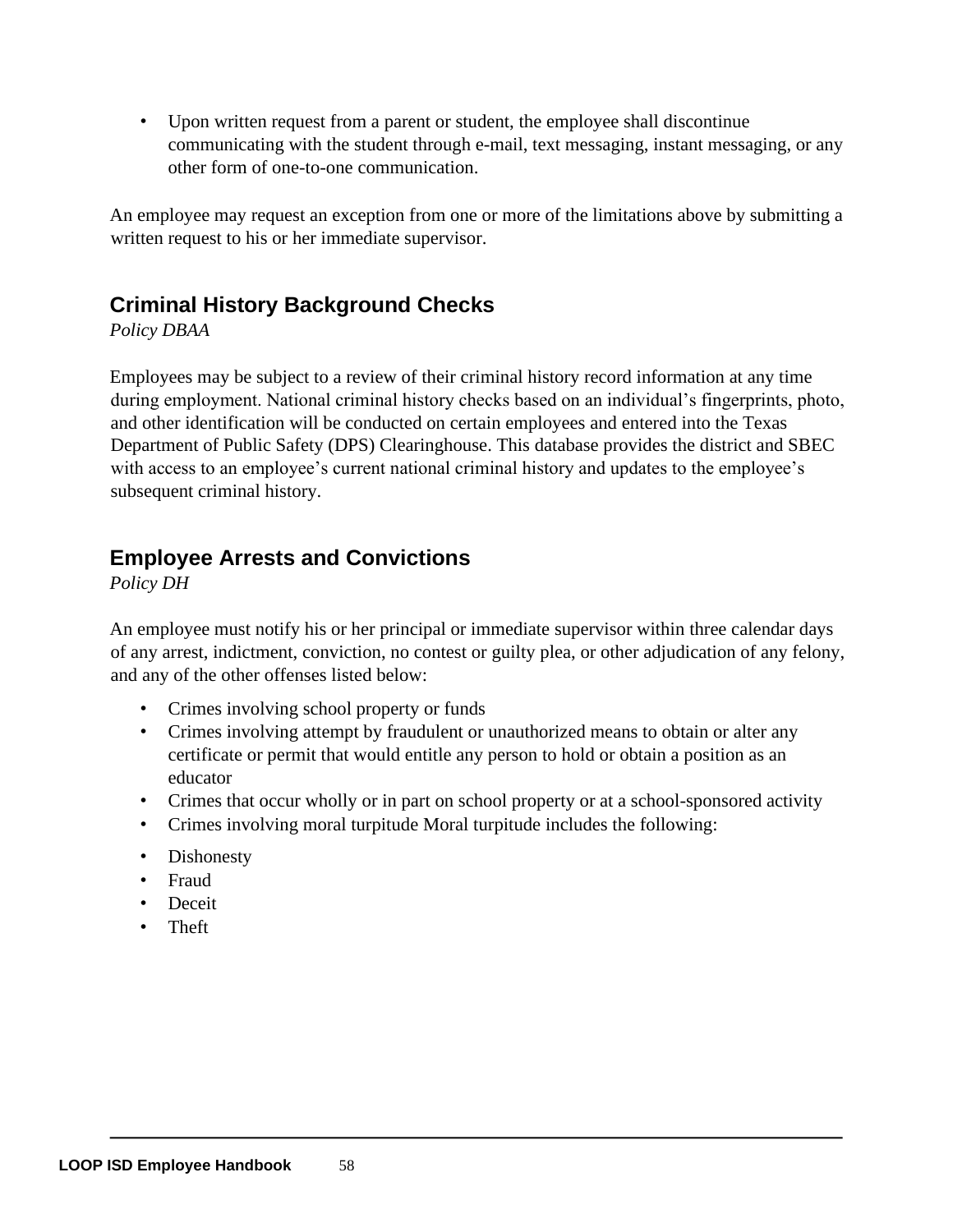Misrepresentation

- Deliberate violence
- Base, vile, or depraved acts that are intended to arouse or gratify the sexual desire of the actor
- Crimes involving any felony possession or conspiracy to possess, or any misdemeanor or felony transfer, sale, distribution, or conspiracy to transfer, sell, or distribute any controlled substance
- Felonies involving driving while intoxicated (DWI)
- Acts constituting abuse or neglect under the SBEC rules

If an educator is arrested or criminally charged, the superintendent is also required to report the educators' criminal history to the Division of Investigations at TEA.

# **Alcohol and Drug-Abuse Prevention**

*Policies DH, DI* 

Loop ISD is committed to maintaining an alcohol- and drug-free environment and will not tolerate the use of alcohol and illegal drugs in the workplace and at school-related or school sanctioned activities on or off school property. Employees who use or are under the influence of alcohol or illegal drugs as defined by the Texas Controlled Substances Act during working hours may be dismissed. The district's policy regarding employee drug use follows:

ALCOHOL An employee shall not manufacture, distribute, dispense, possess, use, or be under AND DRUGS the influence of any of the following substances during working hours while at school or at school-related activities during or outside of usual working hours:

- 4. Any controlled substance or dangerous drug as defined by law, including but not limited to marijuana, any narcotic drug, hallucinogen, stimulant, depressant, amphetamine, or barbiturate.
- 5. Alcohol or any alcoholic beverage.
- 6. Any abusable glue, aerosol paint, or any other chemical substance for inhalation.
- 7. Any other intoxicant or mood-changing, mind-altering, or behavior-altering drug. An employee need not be legally intoxicated to be considered "under the influence" of a controlled substance.
- EXCEPTIONS An employee who manufactures, possesses, or dispenses a substance listed above as part of the employee's job responsibilities, or who uses a drug authorized by a licensed physician prescribed for the employee's personal use shall not be considered to have violated this policy.

NOTICE Each employee shall be given a copy of the District's notice regarding drug-free schools. [See DI(EXHIBIT)]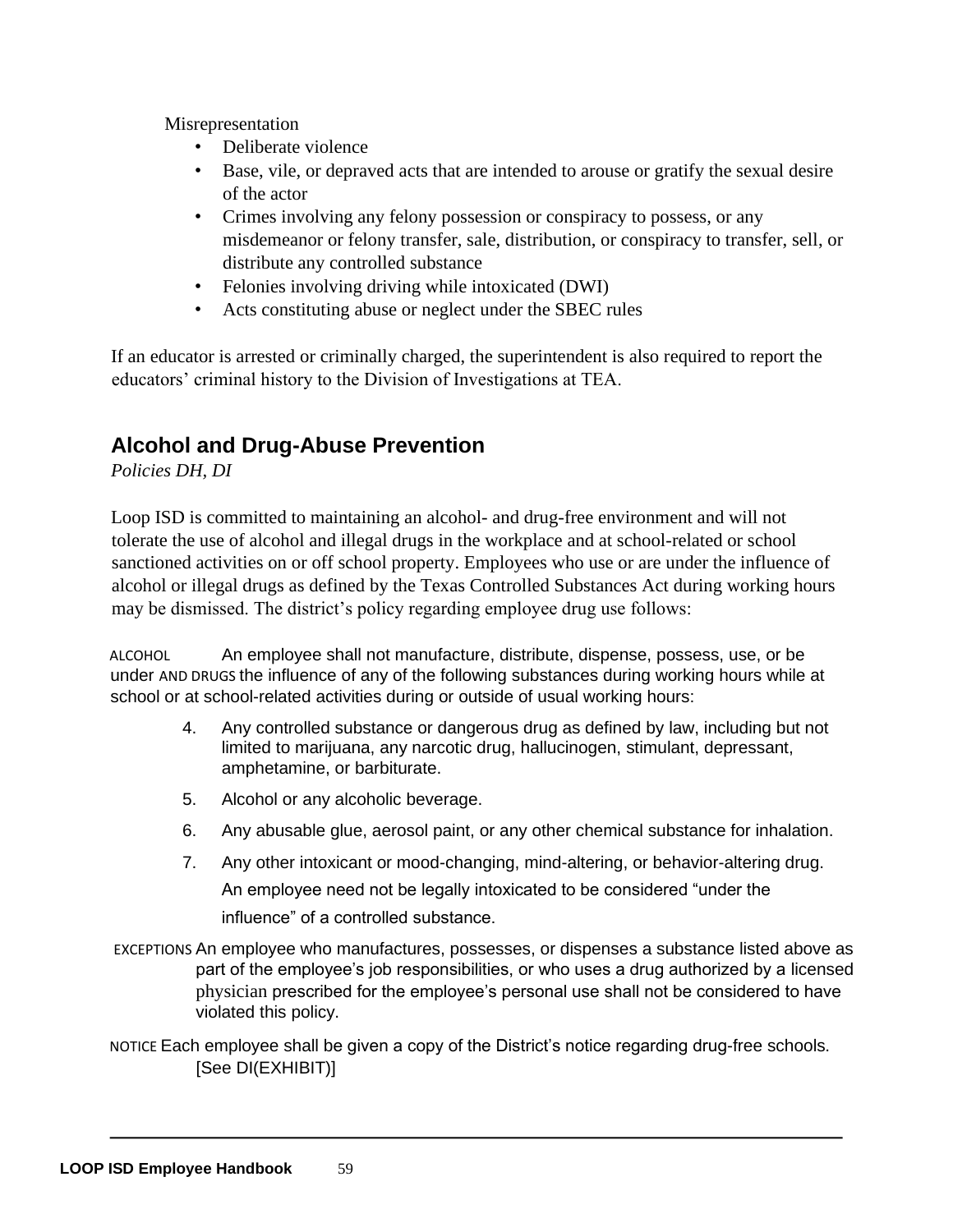A copy of this policy, a purpose of which is to eliminate drug abuse from the workplace, shall be provided to each employee at the beginning of each year or upon employment.

#### DRUG-FREE WORKPLACE NOTICE

The District prohibits the unlawful manufacture, distribution, dispensation, possession, or use of controlled substances, illegal drugs, inhalants, and alcohol in the workplace.

Employees who violate this prohibition shall be subject to disciplinary sanctions. Sanctions may include:

- Referral to drug and alcohol counseling or rehabilitation programs;
- Referral to employee assistance programs;
- Termination from employment with the District; and
- Referral to appropriate law enforcement officials for prosecution. As a condition of employment, an employee shall:
- Abide by the terms of this notice; and
- Notify the Superintendent, in writing, if the employee is convicted for a violation of a criminal drug statute occurring in the workplace. The employee must provide the notice in accordance with DH(LOCAL).

[This notice complies with the requirements of the federal Drug-Free Workplace Act (41 U.S.C. 702).

## **Tobacco Products and E-Cigarette Use**

#### *Policies DH, FNCD GKA*

State law prohibits smoking, using tobacco products, or e-cigarettes on all district-owned property and at school-related or school-sanctioned activities, on or off school property. This includes all buildings, playground areas, parking facilities, and facilities used for athletics and other activities. Drivers of district-owned vehicles are prohibited from smoking, using tobacco products, or e cigarettes while inside the vehicle. Notices stating that smoking is prohibited by law and punishable by a fine are displayed in prominent places in all school buildings.

## **Fraud and Financial Impropriety**

*Policy CAA* 

•

All employees should act with integrity and diligence in duties involving the district's financial resources. The district prohibits fraud and financial impropriety, as defined below. Fraud and financial impropriety include the following:

• Forgery or unauthorized alteration of any document or account belonging to the district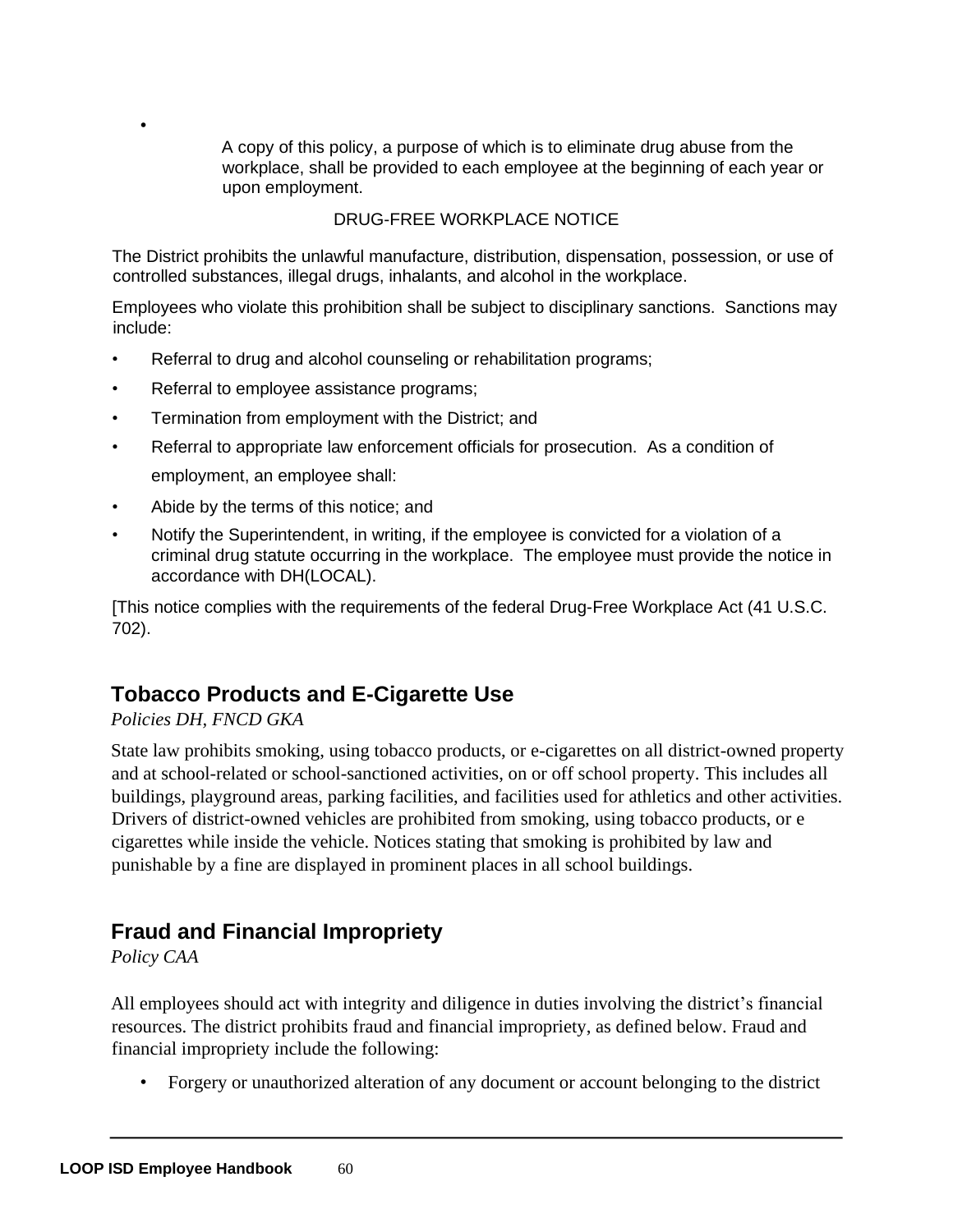- Forgery or unauthorized alteration of a check, bank draft, or any other financial document Misappropriation of funds, securities, supplies, or other district assets including employee time
- Impropriety in the handling of money or reporting of district financial transactions
- Profiteering as a result of insider knowledge of district information or activities
- Unauthorized disclosure of confidential or proprietary information to outside parties
- Unauthorized disclosure of investment activities engaged in or contemplated by the district
- Accepting or seeking anything of material value from contractors, vendors, or other persons providing services or materials to the district, except as otherwise permitted by law or district policy
- Inappropriately destroying, removing, or using records, furniture, fixtures, or equipment
- Failing to provide financial records required by federal, state, or local entities
- Failure to disclose conflicts of interest as required by law or district policy
- Any other dishonest act regarding the finances of the district
- Failure to comply with requirements imposed by law, the awarding agency, or a passthrough entity for state and federal awards

# **Conflict of Interest**

*Policy CB, DBD* 

Employees are required to disclose in writing to the district any situation that creates a potential conflict of interest with proper discharge of assigned duties and responsibilities or creates a potential conflict of interest with the best interests of the district. This includes the following:

- A personal financial interest
- A business interests
- Any other obligation or relationship
- Non-school employment

Employees should contact their supervisor for additional information.

# **Gifts and Favors**

*Policy DBD* 

Employees may not accept gifts or favors that could influence, or be construed to influence, the employee's discharge of assigned duties. The acceptance of a gift, favor, or service by an administrator or teacher that might reasonably tend to influence the selection of textbooks, electronic textbooks, instructional materials or technological equipment may result in prosecution of a Class B misdemeanor offense. This does not include staff development, teacher training, or instructional materials such as maps or worksheets that convey information to students or contribute to the learning process.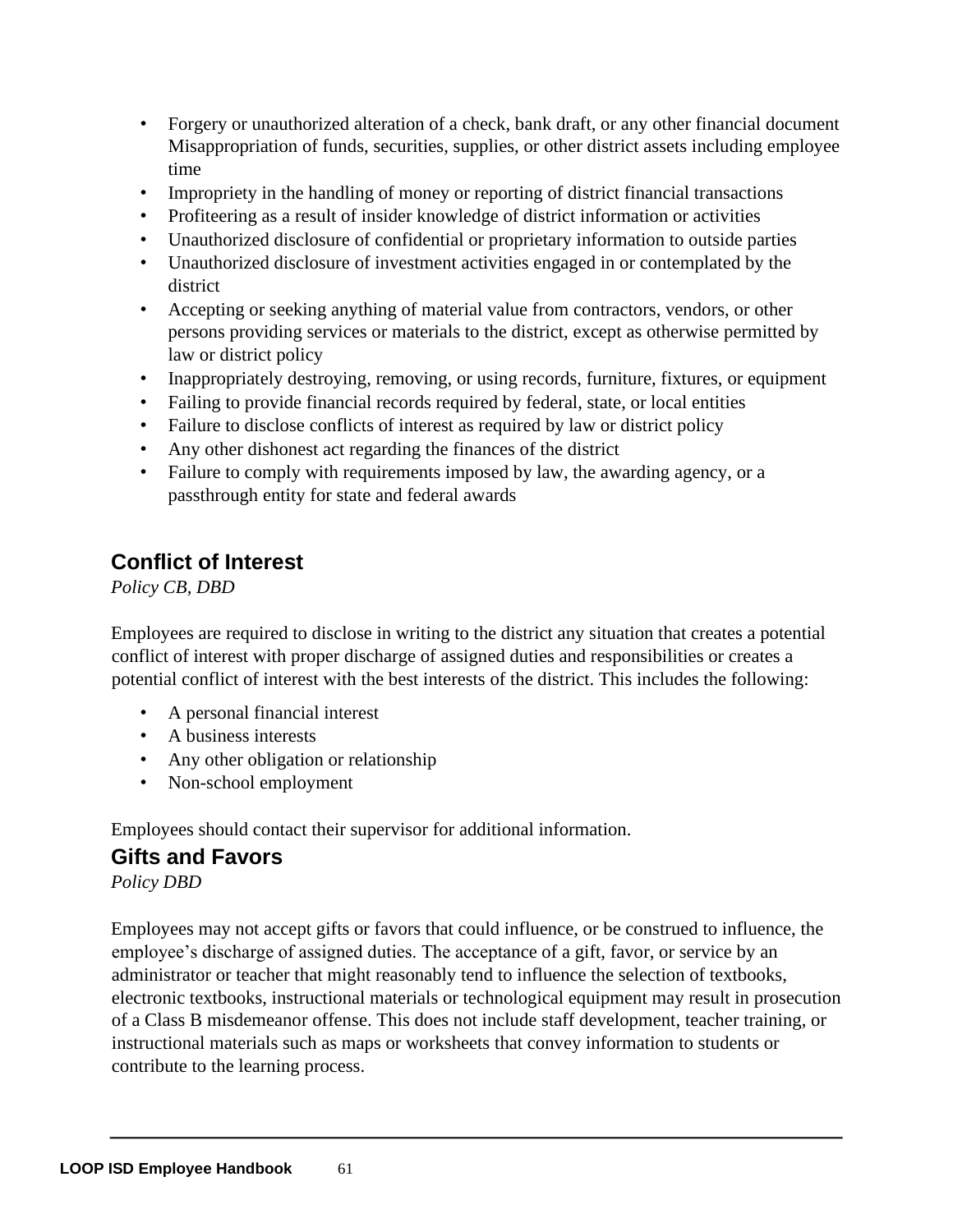#### • **Copyrighted Materials**

*Policy EFE* 

Employees are expected to comply with the provisions of federal copyright law relating to the unauthorized use, reproduction, distribution, performance, or display of copyrighted materials (i.e., printed material, videos, computer data and programs, etc.). Electronic media, including motion pictures and other audiovisual works, are to be used in the classroom for instructional purposes only. Duplication are to be used in the classroom for educational purposes only. Duplication or backup of computer programs and data must be made within the provisions of the purchase agreement.

# **Associations and Political Activities**

*Policy DGA* 

The district will not directly or indirectly discourage employees from participating in political affairs or require any employee to join any group, club, committee, organization, or association. Employees may join or refuse to join any professional association or organization. An individual's employment will not be affected by membership or a decision not to be a member of any employee organization that exists for the purpose of dealing with employers concerning grievances, labor disputes, wages, rates of pay, hours of employment, or conditions of work.

Use of district resources including work time for political activities is prohibited.

# **Charitable Contributions**

*Policy DG* 

The Board or any employee may not directly or indirectly require or coerce an employee to make a contribution to a charitable organization or in response to a fund-raiser. Employees cannot be required to attend a meeting called for the purpose of soliciting charitable contributions. In addition, the Board or any employee may not directly or indirectly require or coerce an employee to refrain from making a contribution to a charitable organization or in response to a fund raiser or attending a meeting called for the purpose of soliciting charitable contributions.

# **Safety**

#### *Policy CK series*

The district has developed and promotes a comprehensive program to ensure the safety of its employees, students, and visitors. The safety program includes guidelines and procedures for responding to emergencies and activities to help reduce the frequency of accidents and injuries.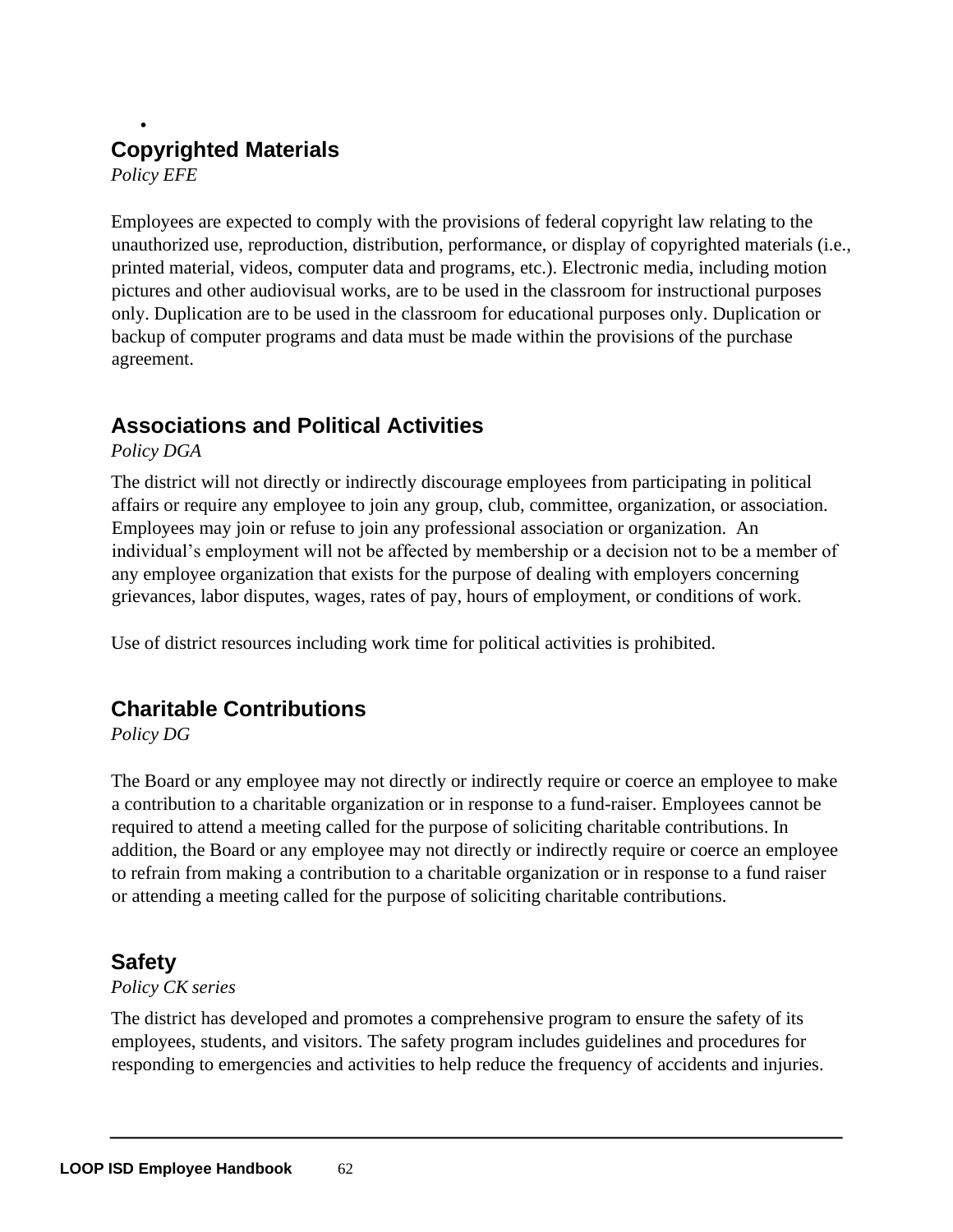To prevent or minimize injuries to employees, coworkers, and students and to protect and conserve district equipment, employees must comply with the following requirements:

- Observe all safety rules.
- Always keep work areas clean and orderly. Immediately report all accidents to their supervisor.
- Operate only equipment or machines for which they have training and authorization.

Employees with questions or concerns relating to safety programs and issues can contact Superintendent.

## **Possession of Firearms and Weapons**

*Policies FNCG, GKA* 

Employees, visitors, and students, including those with a license to carry a handgun, are prohibited from bringing firearms, knives, clubs or other prohibited weapons onto school premises (i.e., building or portion of a building) or any grounds or building where a school sponsored activity takes place. To ensure the safety of all persons, employees who observe or suspect a violation of the district's weapons policy should report it to their supervisor or call Superintendent immediately.

# **Visitors in the Workplace**

*Policy GKC* 

All visitors are expected to enter any district facility through the main entrance and sign in or report to the building's main office. Authorized visitors will receive directions or be escorted to their destination. Employees who observe an unauthorized individual on the district premises should immediately direct him or her to the building office or contact the administrator in charge.

## **Asbestos Management Plan**

*Policy CKA* 

The district is committed to providing a safe environment for employees. An accredited management planner has developed an asbestos management plan for each school. A copy of the district's management plan is kept in the Superintendent's office and is available for inspection during normal business hours.

# **Pest Control Treatment**

*Policies CLB, DI*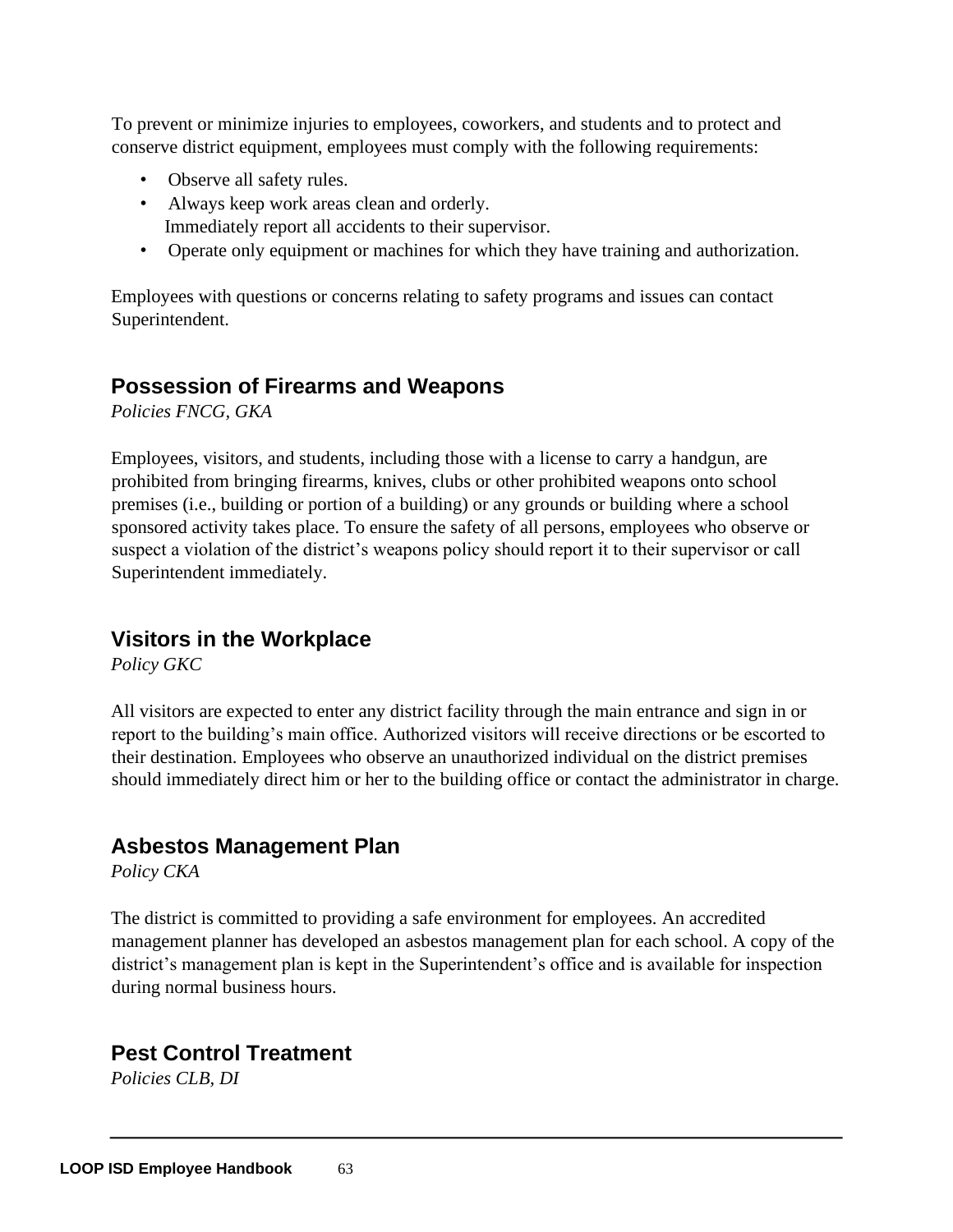Employees are prohibited from applying any pesticide or herbicide without appropriate training and prior approval of the integrated pest management (IPM) coordinator. Any application of pesticide or herbicide must be done in a manner prescribed by law and the district's integrated pest management program.

Notices of planned pest control treatment will be posted in a district building 48 hours before the treatment begins. Notices are generally located on the school's front door window. In addition, individual employees may request in writing to be notified of pesticide applications. An employee who requests individualized notice will be notified by telephone, written or electric means. Pest control information sheets are available from campus principals or facility managers upon request.

•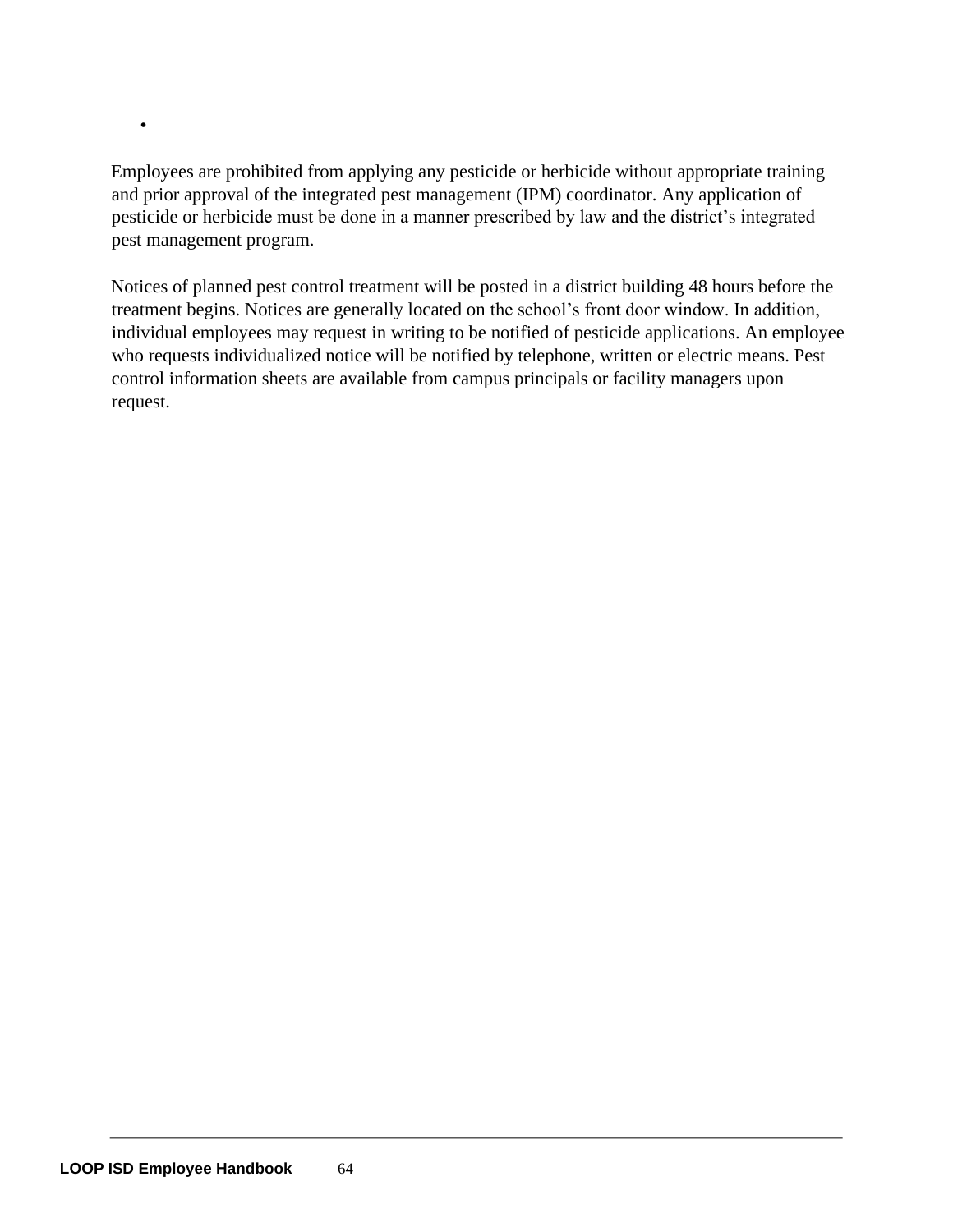#### **Dress Code:**

The dress code and grooming of District employee shall be clean, neat, in a manner appropriate for their assignments, and in accordance with any additional standards established by their supervisors and approved by the superintendent.

 To maintain professional standards, it is recommended that appropriate dress and grooming be exercised, keeping the following guidelines in mind. There is certain dress apparel, which even though it keeps up with the fashion trend, may not be appropriate for employees to wear to work. There is a fine line of distinction that must be recognized and be in place in order to maintain the integrity of the professional position and its responsibilities in providing an environment that is conducive to learning; there should be no doubt who the teacher is. It is strongly recommended that employees not wear attire that is not permitted for students.

Students listen and show respect for a teacher who makes the effort to be well dressed.

Please comply with the following:

- Any extreme styles of dress, jewelry, or hair, which are distracting in the classroom, will not be permitted.
- Blue jeans are permitted everyday if they are dressed up and never down. Blue jeans are to be worn with business casual attire. Holes in the blue jeans are never allowed.
- Women should not wear miniskirts or dresses that are not at least to the midthigh
- Women and men should not wear shorts in the classroom

Professional and modest attire is required for school and all school functions.

#### **Cell Phones:**

Teachers are not to have personal cell phones turned on during class time. Anyone needing to speak to a teacher should call the office.

# **General Procedures**

#### **Bad Weather Closing**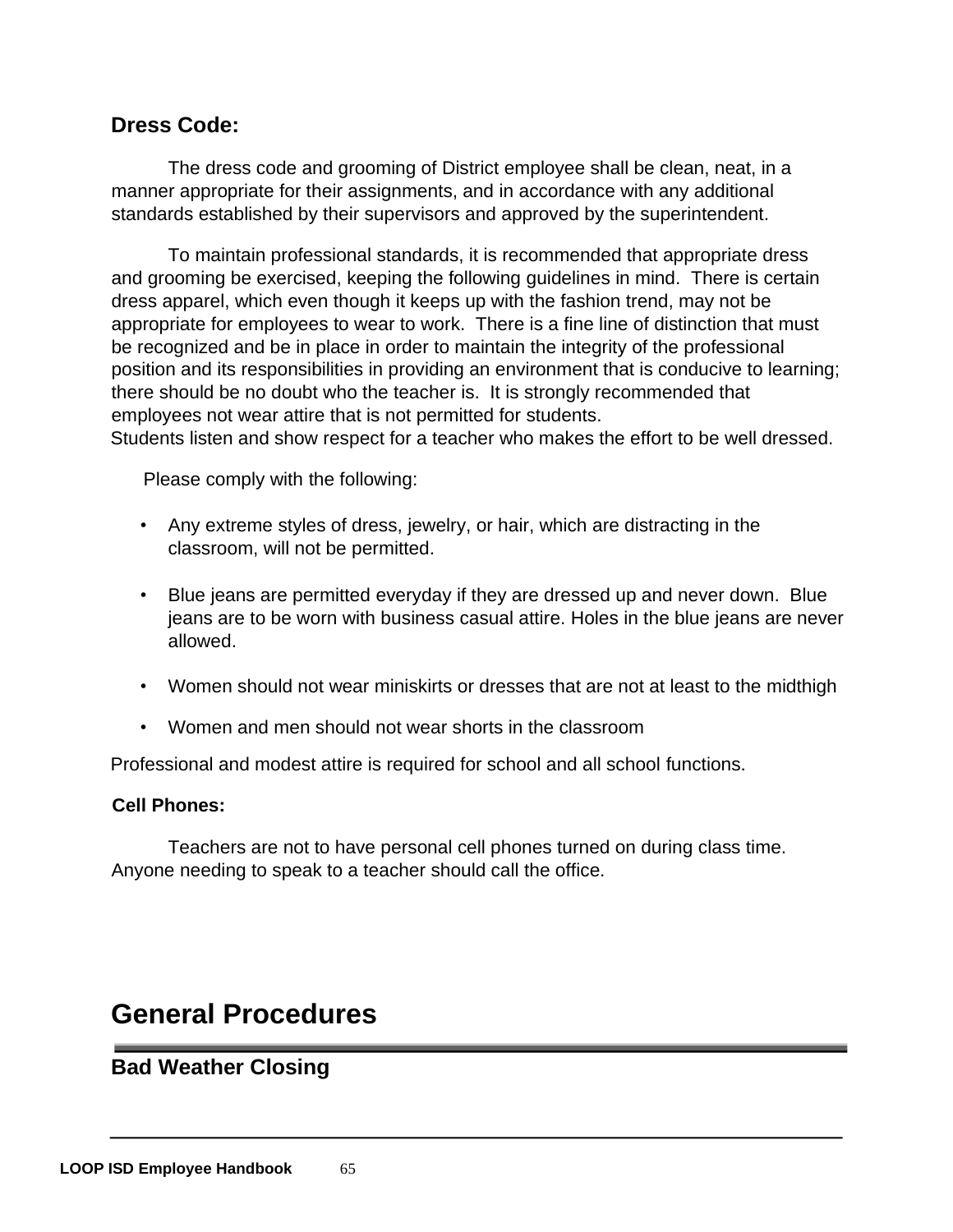The district may close schools because of bad weather or emergency conditions. When such conditions exist, the Superintendent will make the official decision concerning the closing of the district's facilities. When it becomes necessary to open late, to release students early, or to cancel school, district officials will post a notice on the district's website and notify the following radio and television stations:

> *School Reach – Instant Parent Contact Radio Stations – KIKZ (Seminole) KKUB (Brownfield) Television- KCBD Chnl 11, KLBK Chnl 13, KMAC chnl 28 KJTV chnl 34*

## **Emergencies**

*Policies CKC*, *CKD* 

All employees should be familiar with the safety procedures for responding to a medical emergency and the evacuation diagrams posted in their work areas. Emergency drills will be conducted to familiarize employees and students with safety and evacuation procedures. Each campus is equipped with an automatic external defibrillator. Fire extinguishers are located throughout all district buildings. Employees should know the location of these devices and procedures for their use.

#### **Purchasing Procedures**

*Policy CH* 

All requests for purchases must be submitted to the Business Office department on an official district purchase order (PO) form with the appropriate approval signatures. No purchases, charges, or commitments to buy goods or services for the district can be made without a PO number. The district will not reimburse employees or assume responsibility for purchases made without authorization. Employees are not permitted to purchase supplies or equipment for personal use through the district's business office. Contact Business Office for additional information on purchasing procedures.

## **Name and Address Changes**

It is important that employment records be kept up to date. Employees must notify the Business office if there are any changes or corrections to their name, home address, contact telephone number, marital status, emergency contact, or beneficiary. The form to process a change in personal information can be obtained from Business Office.

# **Personnel Records**

*Policy DBA, GBA*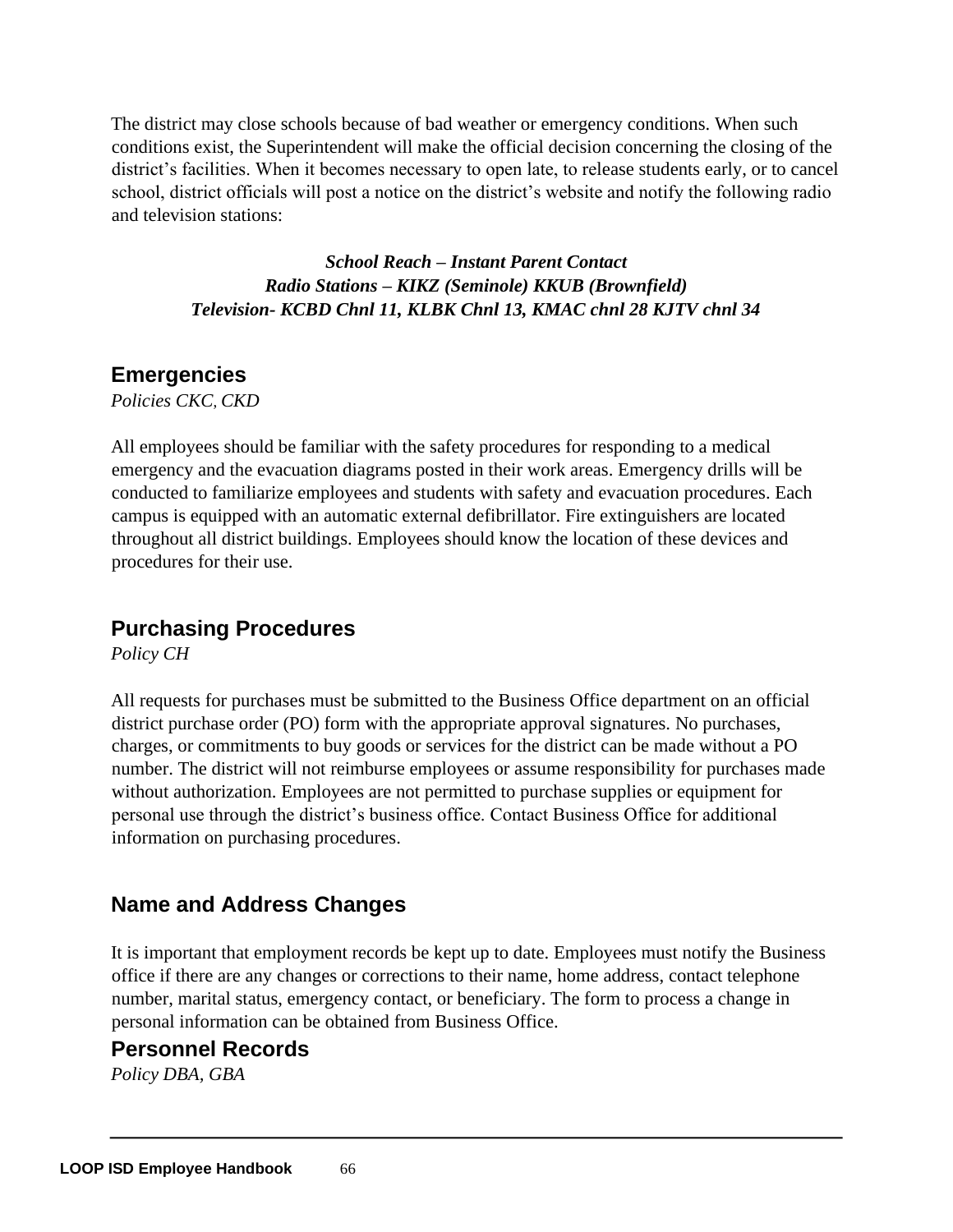Most district records, including personnel records, are public information and must be released upon request. Employees may choose to have the following personal information withheld:

- Address
- Phone number, including personal cell phone number
- Information that reveals whether they have family members
- Personal e-mail address

The choice to not allow public access to this information may be made at any time by submitting a written request to Business Office. New or terminated employees have 14 days after hire or termination to submit a request. Otherwise, personal information will be released to the public.

# **Building Use**

*Policies DGA, GKD* 

Employees who wish to use district facilities after school hours must follow established procedures. The Superintendent is responsible for scheduling the use of facilities after school hours. Contact the Superintendent to request to use school facilities and to obtain information on the fees charged.

# **Termination of Employment**

# **Resignations**

*Policy DFE* 

**Contract Employees.** Contract employees may resign their position without penalty at the end of any school year if written notice is received at least 45 days before the first day of instruction of the following school year. A written notice of resignation should be submitted to the Superintendent. Contract employees may resign at any other time only with the approval of the superintendent or the board of trustees. Resignation without consent may result in disciplinary action by the State Board for Educator Certification (SBEC).

The superintendent will notify SBEC when an employee resigns and reasonable evidence exists to indicate that the employee has engaged in any of the acts listed in *Reports to the Texas Education Agency* on page 24.

**Noncontract Employees.** Noncontract employees may resign their position at any time. A written notice of resignation should be submitted to Superintendent at least two weeks prior to the effective date. Employees are encouraged to include the reasons for leaving in the letter of resignation but are not required to do so.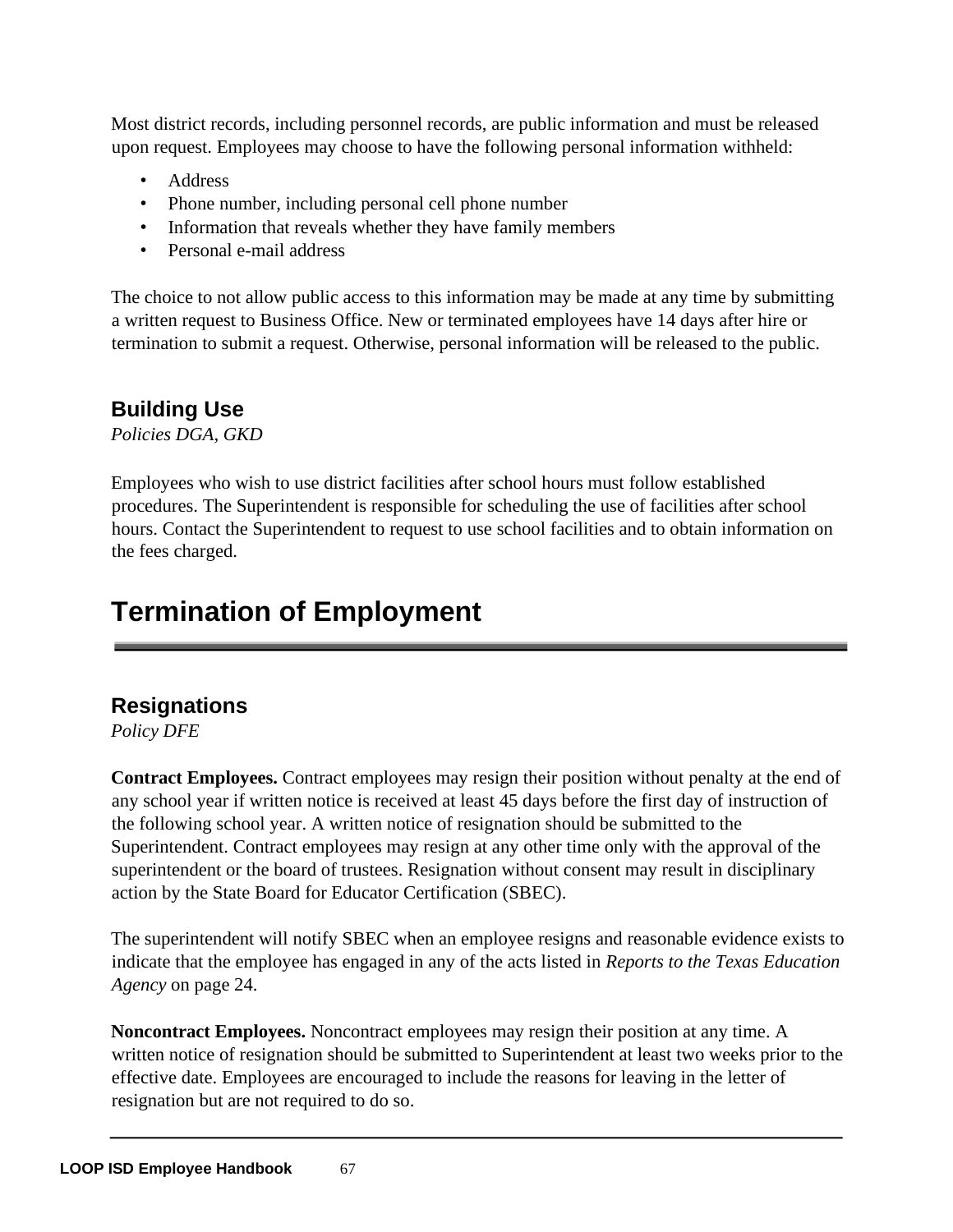## **Dismissal or Nonrenewal of Contract Employees**

*Policies DFAA, DFAB, DFBA, DFBB, DFD, DFF, DFFA, DFFB, DFFC* 

Employees on probationary, term, and continuing contracts can be dismissed during the school year according to the procedures outlined in district policies. Employees on probationary or term contracts can be nonrenewed at the end of the contract term. Contract employees dismissed during the school year, suspended without pay, or subject to a reduction in force are entitled to receive notice of the recommended action, an explanation of the charges against them, and an opportunity for a hearing. The timelines and procedures to be followed when a suspension, termination, or nonrenewal occurs will be provided when a written notice is given to an employee. Advance notification requirements do not apply when a contract employee is dismissed for failing to obtain or maintain appropriate certification or when the employee's certification is revoked for misconduct. Information on the timelines and procedures can be found in the DF series policies that are provided to employees or are available online.

# **Dismissal of Noncontract Employees**

*Policy DCD* 

Noncontract employees are employed at will and may be dismissed without notice, a description of the reasons for dismissal, or a hearing. It is unlawful for the district to dismiss any employee for reasons of race, color, religion, gender, national origin, age, disability, military status, genetic information, any other basis protected by law, or in retaliation for the exercise of certain protected legal rights. Noncontract employees who are dismissed have the right to grieve the termination. The dismissed employee must follow the district process outlined in this handbook when pursuing the grievance. (See *Complaints and Grievances*, page 29.)

## **Exit Interviews and Procedures**

*Policies DC and CY* 

Exit interviews will be scheduled for all employees leaving the district. Information on the continuation of benefits, release of information, and procedures for requesting references will be provided at this time. Separating employees are asked to provide the district with a forwarding address and phone number and complete a questionnaire that provides the district with feedback on his or her employment experience. All district keys, books, property including intellectual property, and equipment must be returned upon separation from employment.

# **Reports to Texas Education Agency**

*Policy DF, DHB*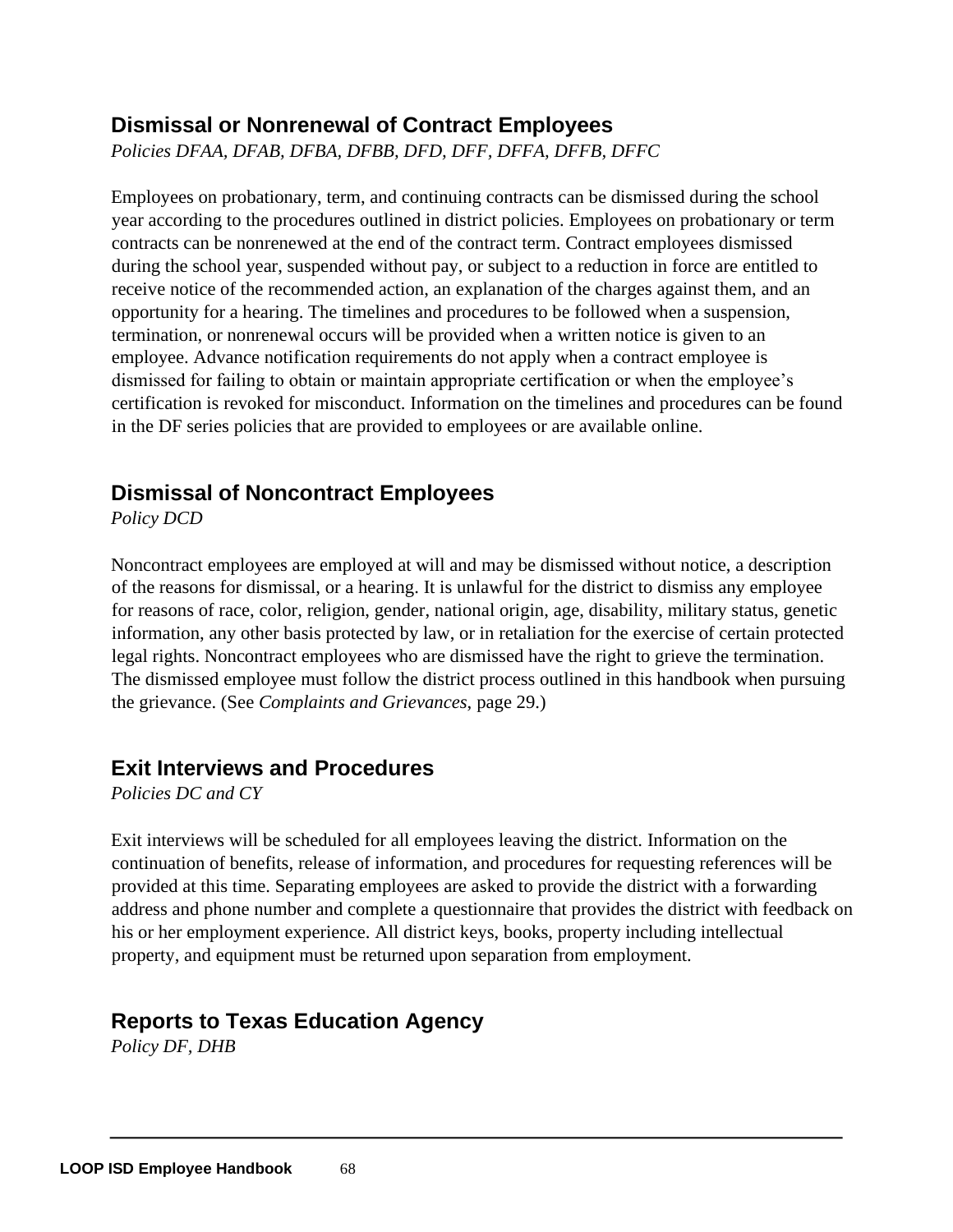The dismissal of a certified employee must be reported to the Division of Investigations at TEA whenever the termination is based on evidence that the employee was involved in any of the following:

- Any form of sexual or physical abuse of a minor or any other unlawful conduct with a student or a minor
- Soliciting or engaging in sexual conduct or a romantic relationship with a student or minor
- The possession, transfer, sale, or distribution of a controlled substance
- The illegal transfer, appropriation, or expenditure of district or school property or funds
- An attempt by fraudulent or unauthorized means to obtain or alter any certificate or permit for the purpose of promotion or additional compensation
- Committing a criminal offense or any part of a criminal offense on district property or at a school-sponsored event

The superintendent is also required to notify TEA when a certified employee resigns and there is evidence that the educator engaged in the conduct listed above.

The reporting requirements above are in addition to the superintendent's ongoing duty to notify TEA when a certified employee has a reported criminal history. "Reported criminal history" means any formal criminal justice system charges and dispositions including arrests, detentions, indictments, criminal information, convictions, deferred adjudications, and probations in any state or federal jurisdiction.

# **Reports Concerning Court-Ordered Withholding**

The district is required to report the termination of employees that are under court order or writ of withholding for child support or spousal maintenance to the court and the individual receiving the support (Texas Family Code §§8.210, 158.211). Notice of the following must be sent to the court and support recipient:

- Termination of employment not later than the seventh day after the date of termination
- Employee's last known address
- Name and address of the employee's new employer, if known

# **Student Issues**

# **Equal Educational Opportunities**

*Policies FB, FFH* 

Loop ISD does not discriminate on the basis of race, color, religion, national origin, gender, or disability in providing education services, activities, and programs, including vocational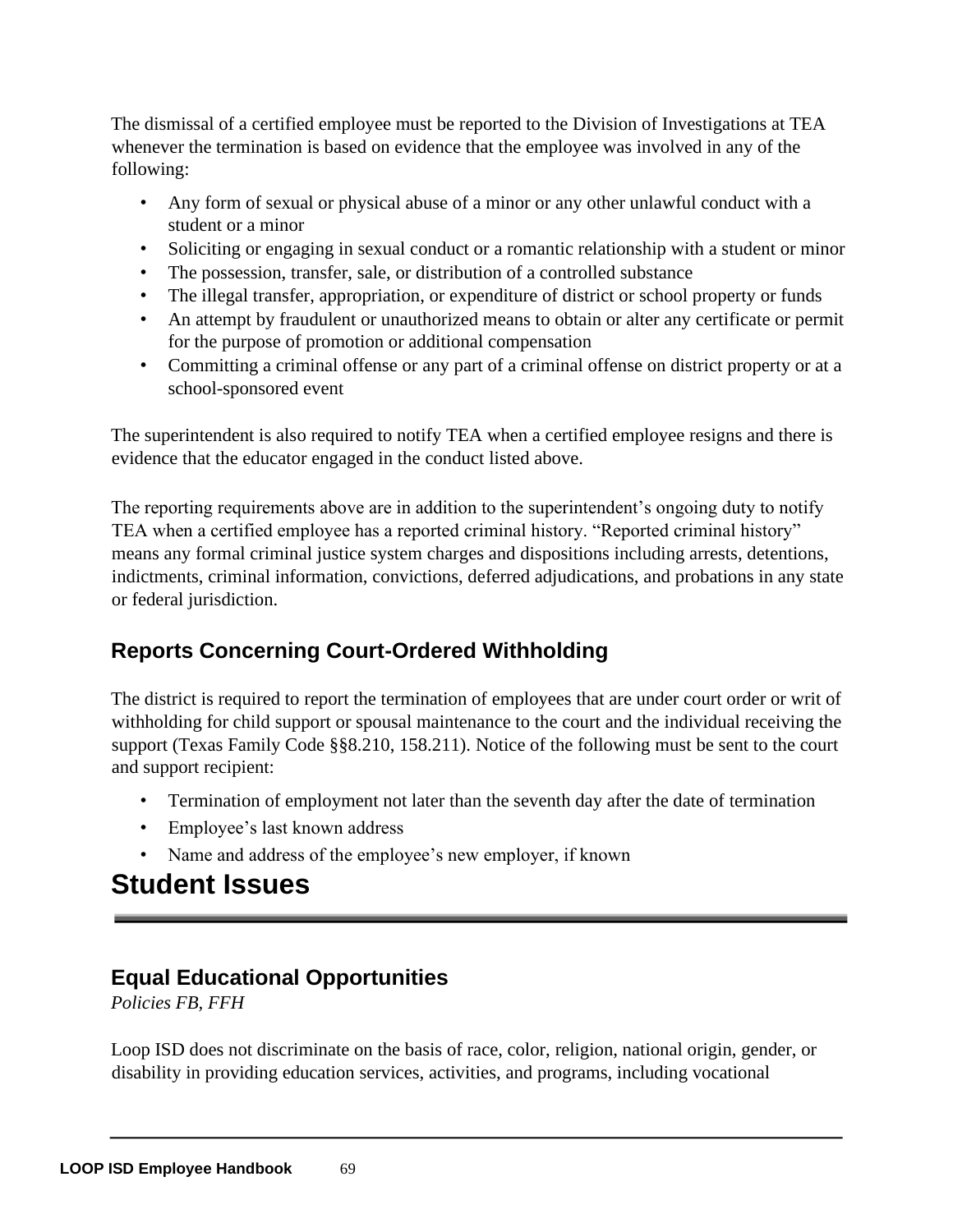programs, in accordance with Title VI of the Civil Rights Act of 1964, as amended; Title IX of the Educational Amendments of 1972; and Section 504 of the Rehabilitation Act of 1973, as amended.

Questions or concerns about discrimination of students based on any of the reasons listed above should be directed to Superintendent.

#### **Student Records**

*Policy FL* 

Student records are confidential and are protected from unauthorized inspection or use. Employees should take precautions to maintain the confidentiality of all student records. The following people are the only people who have general access to a student's records:

- Parents: Married, separated, or divorced unless parental rights have been legally terminated and the school has been given a copy of the court order terminating parental rights
- The student: The rights of parents transfer to a student who turns 18 or is enrolled in an institution of post-secondary education. A district is not prohibited from granting the student access to the student's records before this time. • School officials with legitimate educational interests

The student handbook provides parents and students with detailed information on student records. Parents or students who want to review student records should be directed to the Principal for assistance.

# **Parent and Student Complaints**

*Policy FNG* 

To hear and resolve parent and student complaints in a timely manner and at the lowest administrative level possible, the board has adopted orderly processes for handling complaints on different issues. Any campus office or the superintendent's office can provide parents and students with information on filing a complaint.

Parents are encouraged to discuss problems or complaints with the teacher or the appropriate administrator at any time. Parents and students with complaints that cannot be resolved to their satisfaction should be directed to the campus principal. The formal complaint process provides parents and students with an opportunity to be heard up to the highest level of management if they are dissatisfied with a principal's response.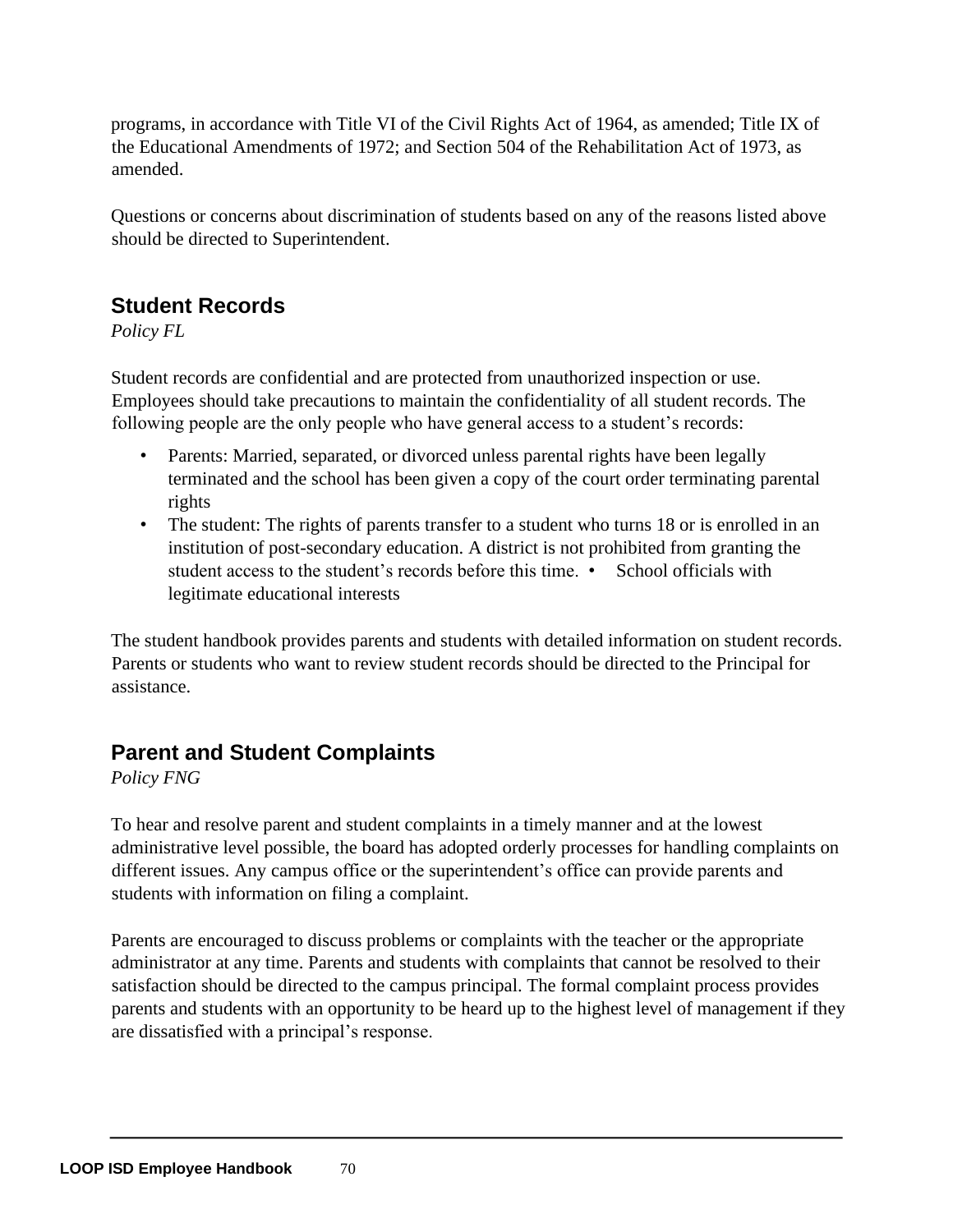# **Administering Medication to Students**

*Policy FFAC* 

Only designated employees may administer prescription medication, nonprescription medication, and herbal or dietary supplements to students. Exceptions apply to the self-administration of asthma medication, medication for anaphylaxis (e.g., EpiPen<sup> $\P$ </sup>, and medication for diabetes management, if the medication is self-administered in accordance with district policy and procedures. A student who must take any other medication during the school day must bring a written request from his or her parent and the medicine in its original, properly labeled container. Contact the principal or school nurse for information on procedures that must be followed when administering medication to students.

# **Dietary Supplements**

*Policies DH, FFAC* 

District employees are prohibited by state law from knowingly selling, marketing, or distributing a dietary supplement that contains performance-enhancing compounds to a student with whom the employee has contact as part of his or her school district duties. In addition, employees may not knowingly endorse or suggest the ingestion, intranasal application, or inhalation of a performance-enhancing dietary supplement to any student.

# **Psychotropic Drugs**

*Policy FFAC* 

A psychotropic drug is a substance used in the diagnosis, treatment, or prevention of a disease or as a component of a medication. It is intended to have an altering effect on perception, emotion, or behavior and is commonly described as a mood- or behavior-altering substance.

District employees are prohibited by state law from doing the following:

- Recommending that a student use a psychotropic drug
- Suggesting a particular diagnosis
- Excluding from class or school-related activity a student whose parent refuses to consent to a psychiatric evaluation or to authorize the administration of a psychotropic drug to a student

# **Student Conduct and Discipline**

*Policies in the FN series and FO series* 

Students are expected to follow the classroom rules, campus rules, and rules listed in the Student Handbook and Student Code of Conduct. Teachers and administrators are responsible for taking disciplinary action based on a range of discipline management strategies that have been adopted by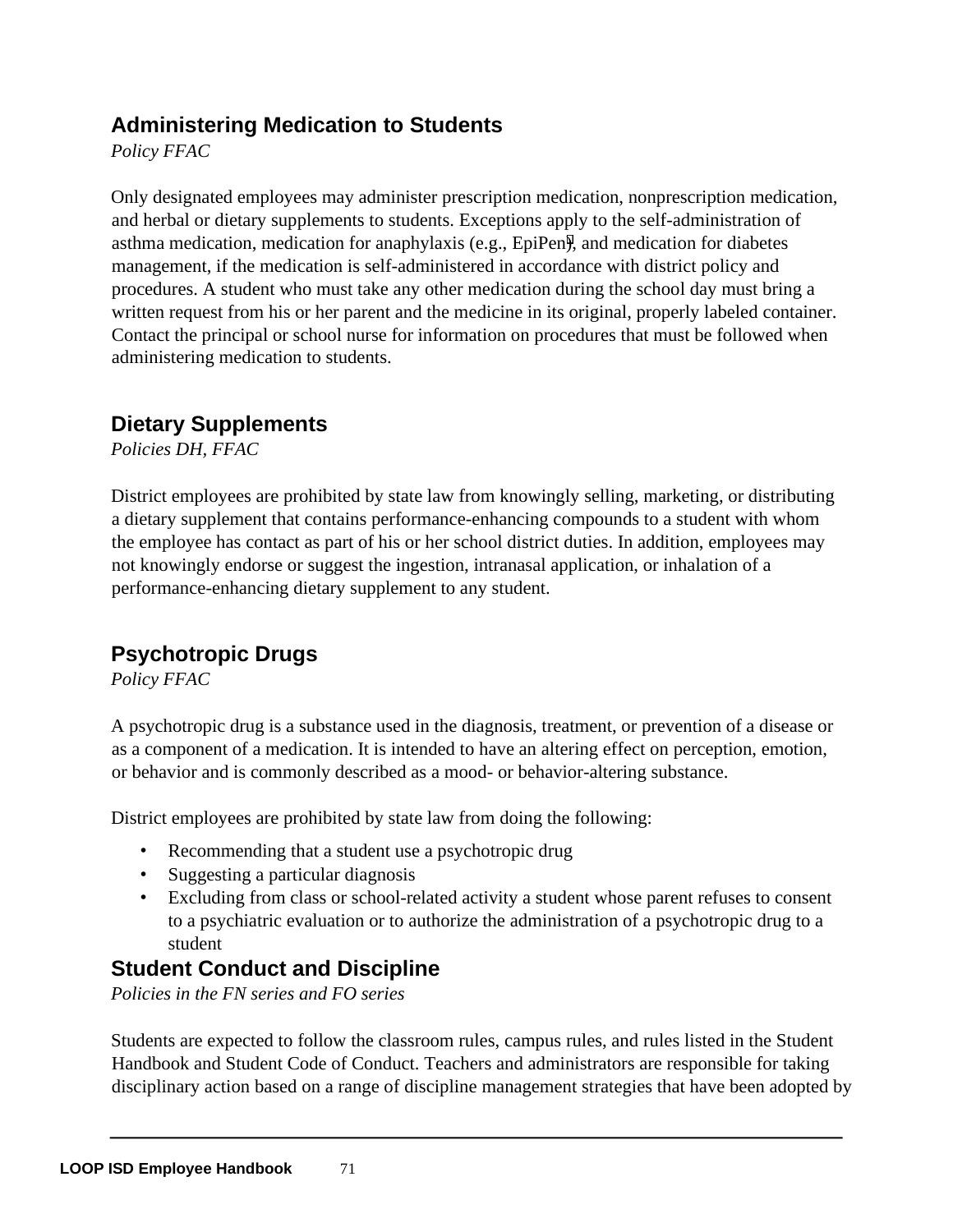the district. Other employees that have concerns about a student's conduct should contact the classroom teacher or campus principal.

## **Student Attendance**

*Policy FEB* 

Teachers and staff should be familiar with the district's policies and procedures for attendance accounting. These procedures require minor students to have parental consent before they are allowed to leave campus. When absent from school, the student upon returning to school, must bring a note signed by the parent that describes the reason for the absence. These requirements are addressed in campus training and in the student handbook. Contact the campus principal for additional information.

# **Bullying**

*Policy FFI*

All employees are required to report student complaints of bullying to Principal. The district's policy includes definitions and procedures for reporting and investigating bullying of students and is reprinted below:

*Note:* This policy addresses bullying of District students. For provisions regarding discrimination and harassment involving District students, see FFH. Note that FFI shall be used in conjunction with FFH for certain prohibited conduct. For reporting requirements related to child abuse and neglect, see FFG.

BULLYING PROHIBITED The District prohibits bullying as defined by this policy. Retaliation against anyone involved in the complaint process is a violation of District policy and is prohibited.

Definition

Bullying occurs when a student or group of students engages in written or verbal expression, expression through electronic means, or physical conduct that occurs on school property, at a school-sponsored or school-related activity, or in a vehicle operated by the District and that:

8. Has the effect or will have the effect of physically harming a student, damaging a student's property, or placing a student in reasonable fear of harm to the student's person or of damage to the student's property; or

9. Is sufficiently severe, persistent, and pervasive enough that the action or threat creates an intimidating, threatening, or abusive educational environment for a student. This conduct is considered bullying if it:

1. Exploits an imbalance of power between the student perpetrator and the student victim through written or verbal expression or physical conduct; and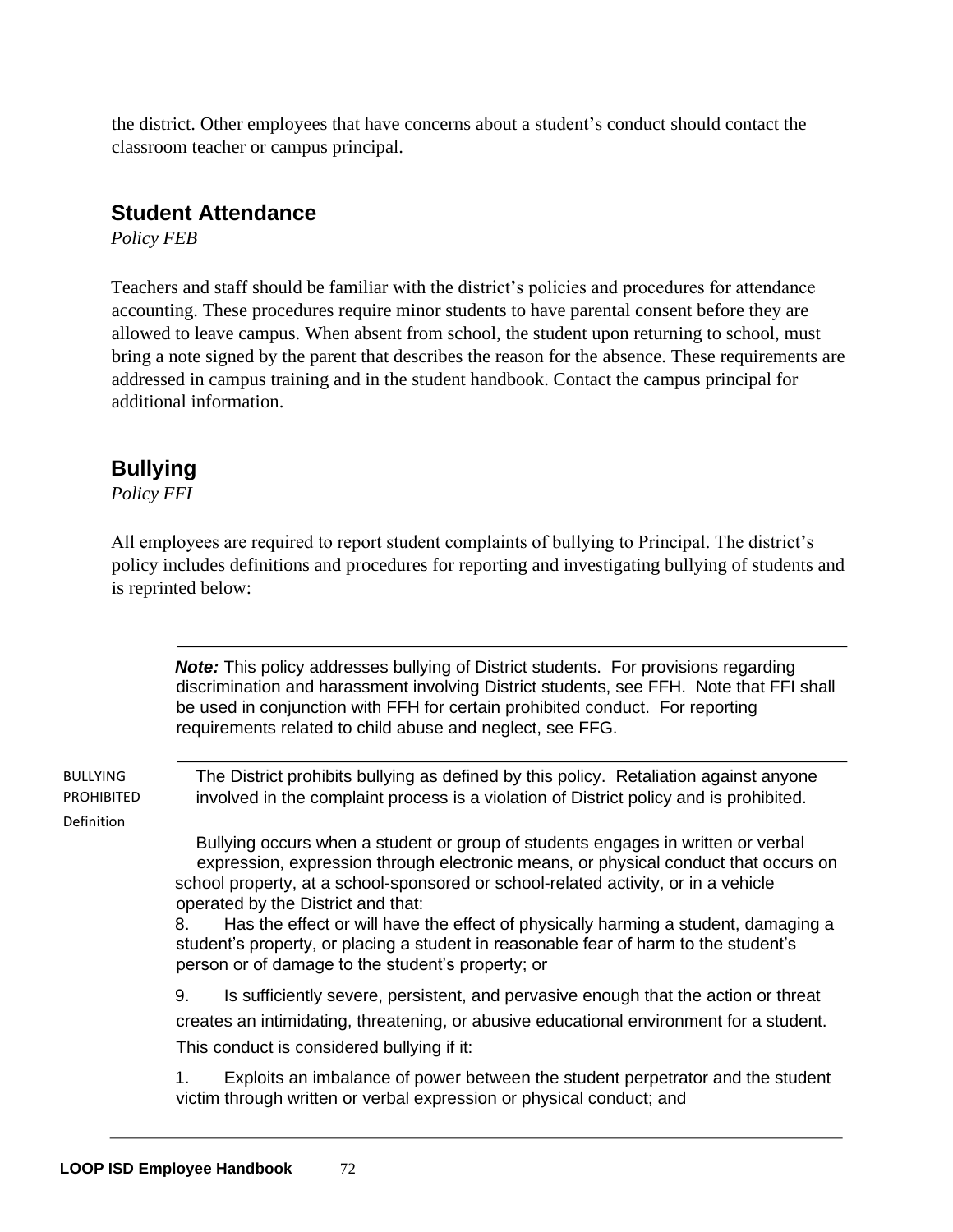|                                                         | Interferes with a student's education or substantially disrupts the operation of a<br>2.<br>school.                                                                                                                                                                                                                                                                                                                                                                                                     |
|---------------------------------------------------------|---------------------------------------------------------------------------------------------------------------------------------------------------------------------------------------------------------------------------------------------------------------------------------------------------------------------------------------------------------------------------------------------------------------------------------------------------------------------------------------------------------|
| examples                                                | Bullying of a student may include hazing, threats, taunting, teasing, confinement,<br>assault, demands for money, destruction of property, theft of valued possessions,<br>name calling, rumor spreading, or ostracism.                                                                                                                                                                                                                                                                                 |
| <b>RETALIATION</b>                                      | The District prohibits retaliation by a student or District employee against any person<br>who in good faith makes a report of bullying, serves as a witness, or participates in<br>an investigation.                                                                                                                                                                                                                                                                                                   |
| examples                                                | Examples of retaliation may include threats, rumor spreading, ostracism, assault,<br>destruction of property, unjustified punishments, or unwarranted grade reductions.<br>Unlawful retaliation does not include petty slights or annoyances.                                                                                                                                                                                                                                                           |
| <b>FALSE CLAIM</b>                                      | A student who intentionally makes a false claim, offers false statements, or refuses to<br>cooperate with a District investigation regarding bullying shall be subject to<br>appropriate disciplinary action.                                                                                                                                                                                                                                                                                           |
| <b>TIMELY</b><br><b>REPORTING</b>                       | Reports of bullying shall be made as soon as possible after the alleged act or<br>knowledge of the alleged act. A failure to immediately report may impair the District's<br>ability to investigate and address the prohibited conduct.                                                                                                                                                                                                                                                                 |
| <b>REPORTING</b><br><b>PROCEDURES</b><br><b>STUDENT</b> | To obtain assistance and intervention, any student who believes that he or she has<br>experienced bullying or believes that another student has experienced bullying<br>should immediately report the alleged acts to a teacher, counselor, or other District<br>employee.                                                                                                                                                                                                                              |
| <b>REPORT</b><br><b>EMPLOYEE</b><br><b>REPORT</b>       | Any District employee who suspects or receives notice that a student or group of<br>students has or may have experienced bullying shall immediately notify the<br>Superintendent or designee.                                                                                                                                                                                                                                                                                                           |
| Report format                                           | A report may be made orally or in writing. The Superintendent or designee shall<br>reduce any oral reports to written form.                                                                                                                                                                                                                                                                                                                                                                             |
|                                                         | The Superintendent or designee shall determine whether the<br><b>PROHIBITED</b>                                                                                                                                                                                                                                                                                                                                                                                                                         |
|                                                         | allegations in the report, if proven, would constitute prohibited conduct<br>CONDUCT<br>as defined by policy FFH, including dating violence and harassment<br>or discrimination on the basis of race, color, religion,                                                                                                                                                                                                                                                                                  |
|                                                         | gender, national origin, or disability. If so, the District shall proceed under policy FFH. If<br>the allegations could constitute both prohibited conduct and bullying, the investigation<br>under FFH shall include a determination on each type of conduct.                                                                                                                                                                                                                                          |
| INVESTIGATION                                           | The Superintendent or designee shall conduct an appropriate investigation based on                                                                                                                                                                                                                                                                                                                                                                                                                      |
| OF REPORT<br>investigation.                             | the allegations in the report. The Superintendent or designee shall promptly take interim<br>action calculated to prevent bullying during the course of an investigation, if appropriate.<br>CONCLUDING Absent extenuating circumstances, the investigation should be completed within ten THE<br>District business days from the date of the initial report alleging bullying; however, INVESTIGATION<br>the Superintendent or designee shall take additional time if necessary to complete a thorough |
|                                                         |                                                                                                                                                                                                                                                                                                                                                                                                                                                                                                         |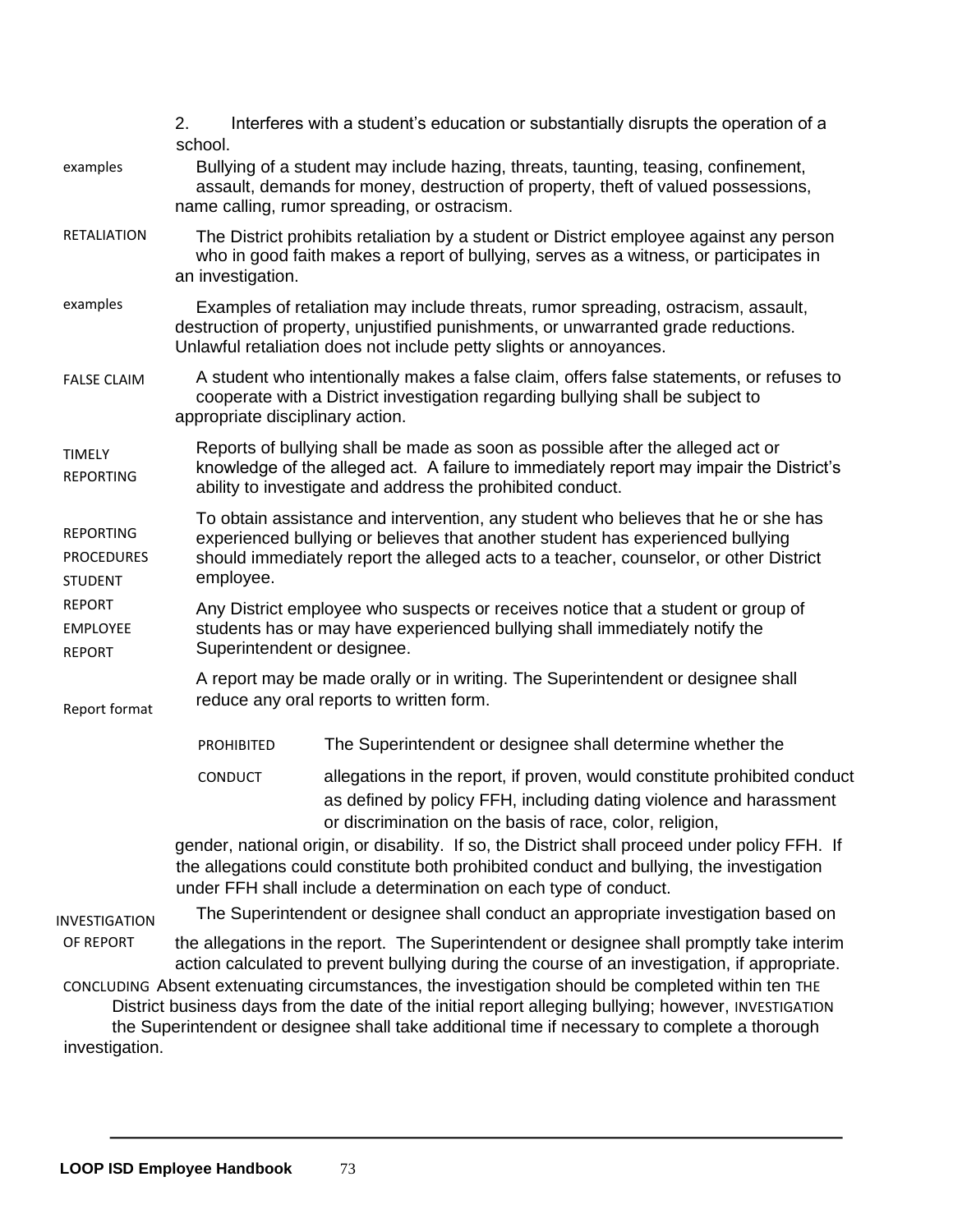The Superintendent or designee shall prepare a final, written report of the investigation. The report shall include a determination of whether bullying occurred, and if so, whether the victim used reasonable self-defense.

- NOTICE TO If an incident of bullying is confirmed, the Superintendent or designee shall promptly PARENTS notify the parents of the victim and of the student who engaged in bullying.
- DISTRICT ACTION If the results of an investigation indicate that bullying occurred, the District shall Bullying promptly respond by taking appropriate disciplinary action in accordance with the District's Student Code of Conduct and may take corrective action reasonably calculated to address the conduct.
- DISCIPLINE A student who is a victim of bullying and who used reasonable self-defense in response to the bullying shall not be subject to disciplinary action.

The discipline of a student with a disability is subject to applicable state and federal law in addition to the Student Code of Conduct.

CORRECTIVE Examples of corrective action may include a training program for the individuals ACTION involved in the complaint, a comprehensive education program for the school community, followup inquiries to determine if any new incidents or any instances of retaliation have occurred, involving parents and students in efforts to identify problems and improve the school climate, increasing staff monitoring of areas where bullying has occurred, and reaffirming the District's policy against bullying. TRANSFERS The Superintendent or designee shall refer to FDB for transfer provisions. COUNSELING The Superintendent or designee shall notify the victim, the student who engaged in bullying, and any students who witnessed the bullying of available counseling options.

| Improper<br>conduct        | If the investigation reveals improper conduct that did not rise to the level of prohibited<br>conduct or bullying, the District may take action in accordance with the Student Code<br>of Conduct or any other appropriate corrective action. |
|----------------------------|-----------------------------------------------------------------------------------------------------------------------------------------------------------------------------------------------------------------------------------------------|
| <b>CONFIDENTIALIT</b><br>Y | To the greatest extent possible, the District shall respect the privacy of the<br>complainant, persons against whom a report is filed, and witnesses. Limited<br>disclosures may be necessary in order to conduct a thorough investigation.   |
| APPEAL                     | A student who is dissatisfied with the outcome of the investigation may appeal<br>through FNG(LOCAL), beginning at the appropriate level. Retention of                                                                                        |
| <b>RECORDS</b>             | records shall be in accordance with CPC(LOCAL).                                                                                                                                                                                               |
| <b>RETENTION</b>           | This policy and any accompanying procedures shall be distributed annually in the                                                                                                                                                              |
| <b>ACCESS TO</b>           | employee and student handbooks. Copies of the policy and procedures shall be                                                                                                                                                                  |
| POLICY AND                 | posted on the District's Web site, to the extent practicable, and shall be readily                                                                                                                                                            |
| <b>PROCEDURES</b>          | available at each campus and the District's administrative offices.                                                                                                                                                                           |

## **Hazing**

*Policy FNCC* 

Students must have prior approval from the principal or designee for any type of "initiation rites" of a school club or organization. While most initiation rites are permissible, engaging in or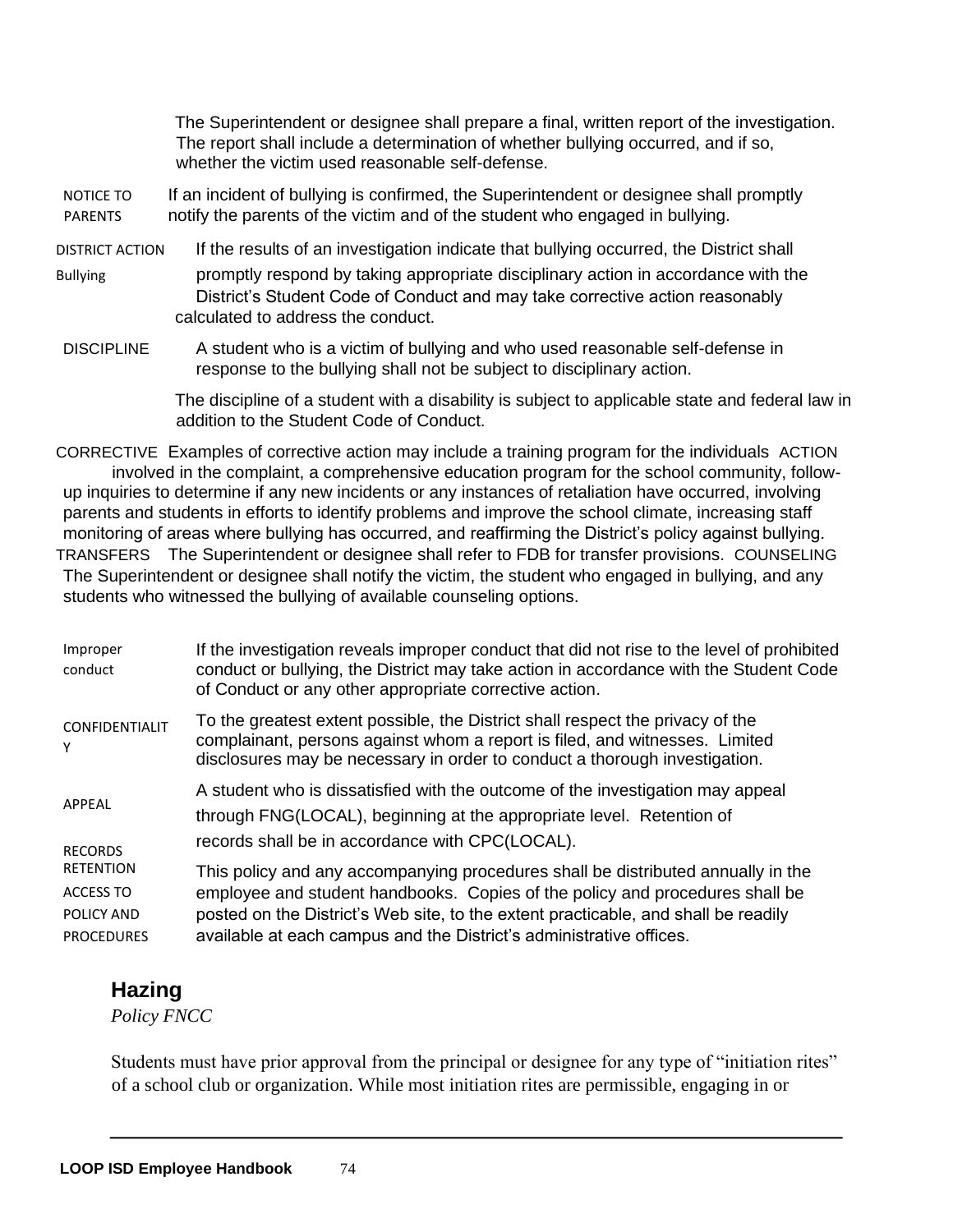permitting "hazing" is a criminal offense. Any teacher, administrator, or employee who observes a student engaged in any form of hazing, who has reason to know or suspect that a student intends to engage in hazing or has engaged in hazing must report that fact or suspicion to the designated campus administrator.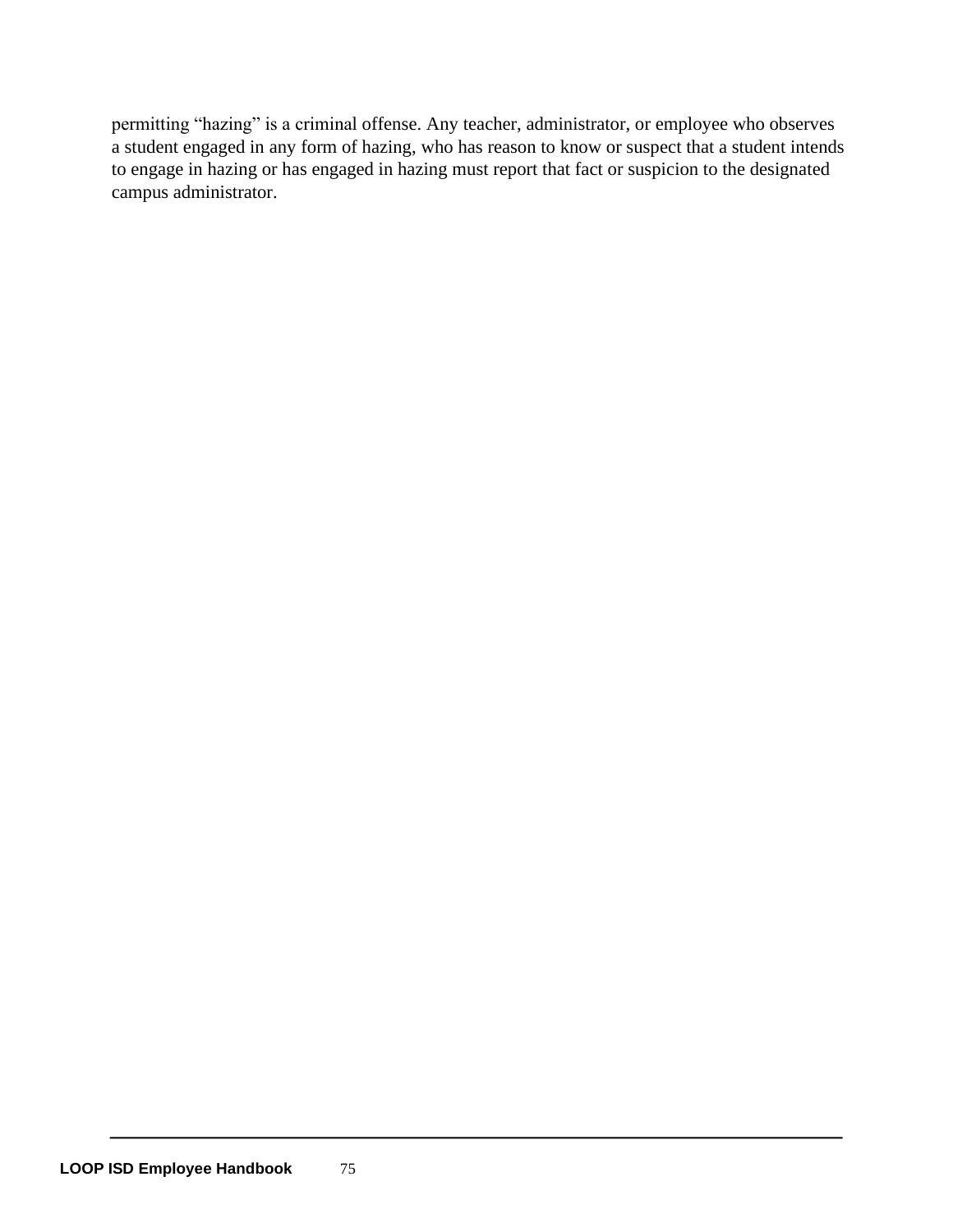## **Index**

Child abuse reporting, 51 sexual, 52

Administering medication, 71 Administration, 7 Alcohol and drug abuse prevention, 58 testing, 11 Arrests and convictions, 57 Asbestos management plan, 62 Assault leave, 26 Associations and political activities, 61 At-will employment, 9 Automatic payroll deposits, 16 Background checks, 57 Bad weather closing, 65 Benefits cafeteria plan, 18 health insurance, 17 leave, 20 retirement, 18 supplemental insurance, 17 workers' compensation, 18, 25 Bereavement leave, 26 Board of Trustees information, 6 meeting schedule, 7 members, 6 Breaks, 13 Breast milk, 13 Building use, 66 Bullying, 72 Cafeteria plan benefits, 18 Certification health and safety training, 12 parent notification, 13 Change of address, 65 Charitable contributions, 61

Code of ethics, 34 Compensation, 15 Complaints employee, 29 parent and student, 70 Compliance coordinators, 8, 49 Conduct and welfare, 34 Conflict of interest, 60 Contract employment, 10 noncertified employees, 10 nonrenewal, 67 Copyright materials, 42 Court appearances, 26 Court-ordered withholding, 69 Crime reporting, 52 Criminal history, 57 Dietary supplements, 71 Directories helpful contacts, 8 school, 8 Discrimination employee, 70 student, 72 Dismissal contract employees, 67 noncontract employees, 67 District communications, 28 description, 7 information, 7 map, 7 mission statement, 7 Drug abuse prevention, 59 psychotropic, 71 testing, 11 E-cigarettes, 59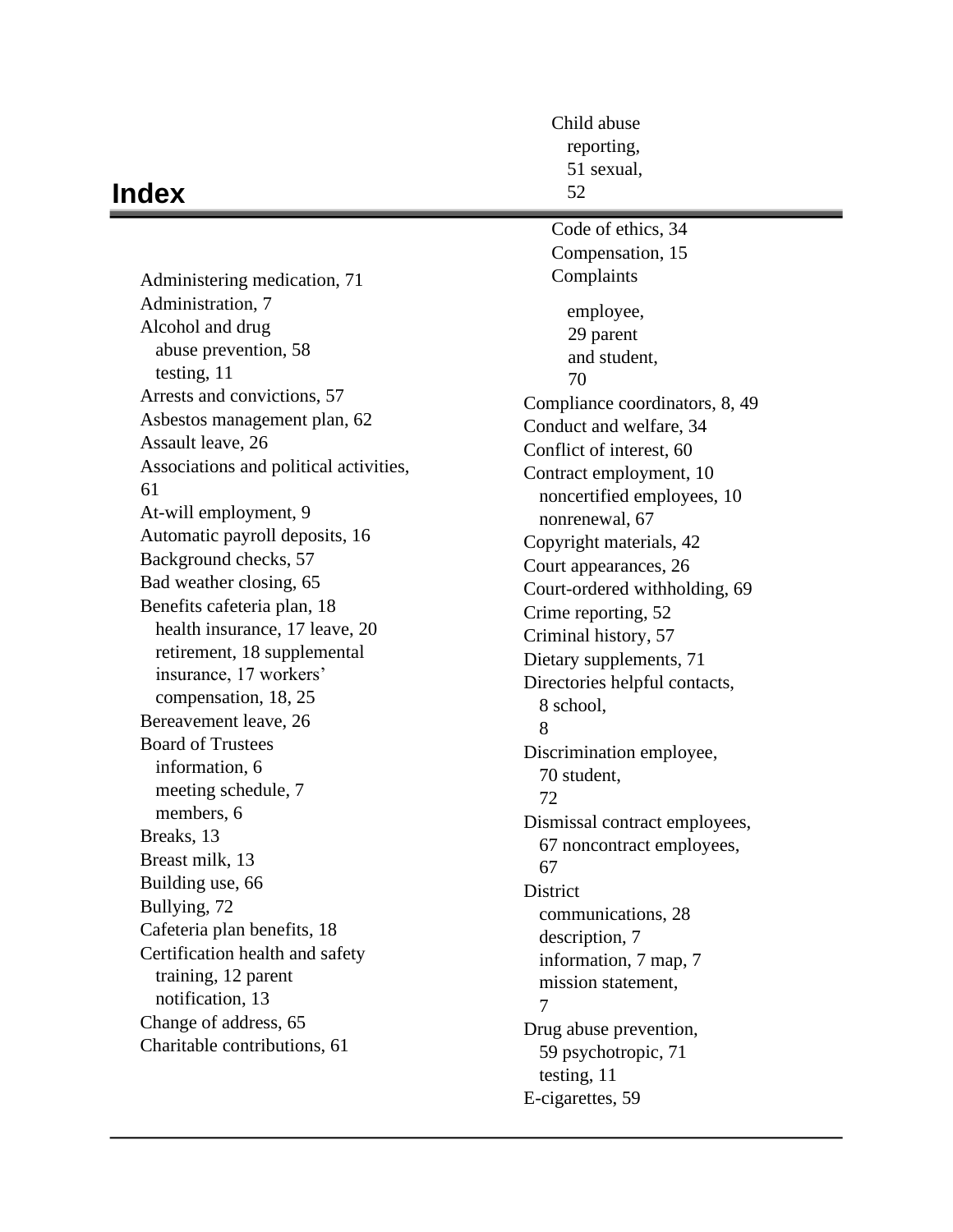Electronic communications, 53,56 Emergencies, 62

## **LOOP ISD Employee Handbook** 77

Employment after retirement, 9 Employee conduct and welfare, 34 involvement, 14 recognition, 28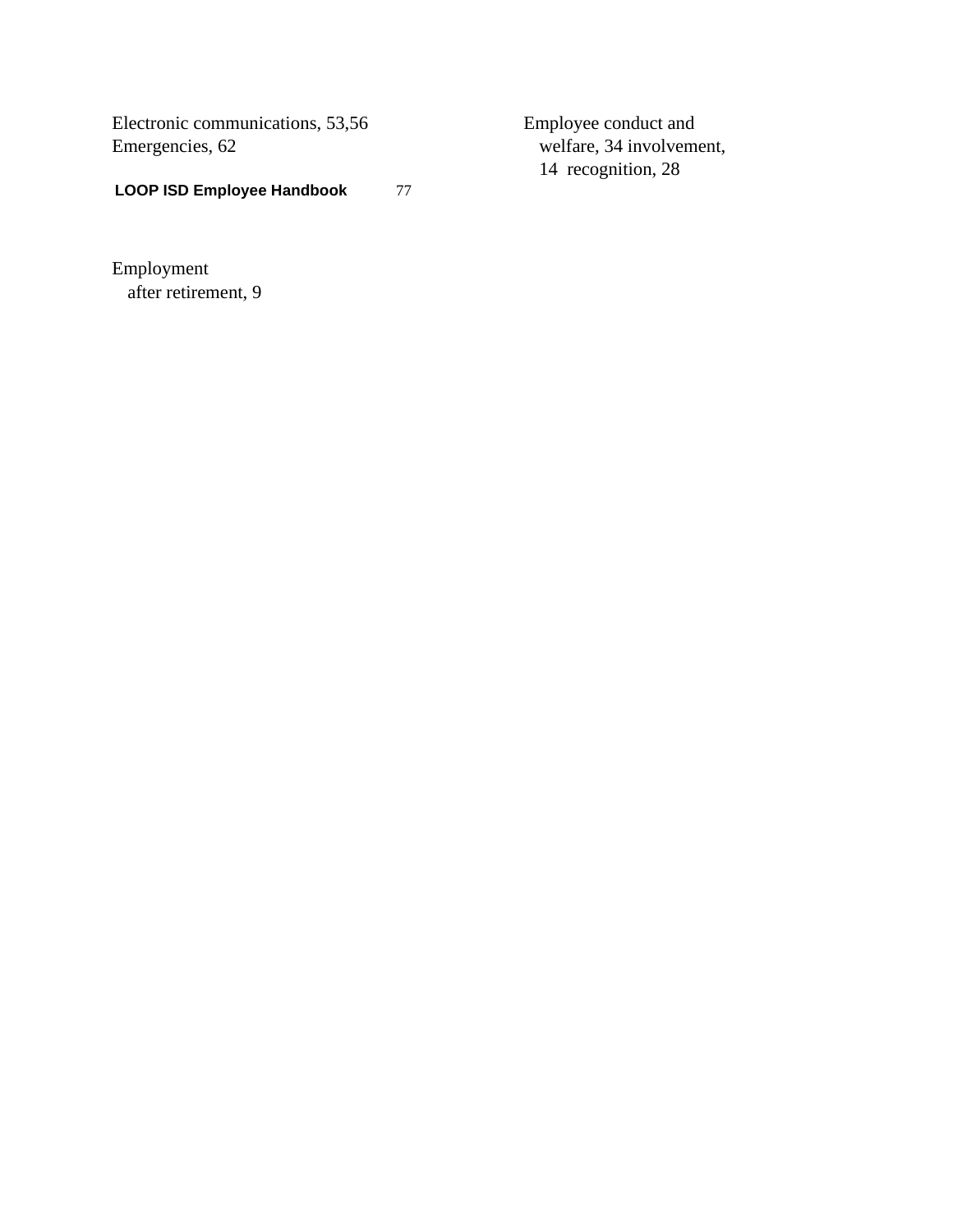at-will, 10 contract, 10 noncontract, 10 outside, 14 Equal opportunity educational, 70 employment, 9 Exit interviews, 68 Family and medical leave, 22 Firearms, 62 Fraud, 60 General procedures, 65 Gifts and favors, 61 Grievances, 29 Harassment, 37 Hazing, 74 Health insurance, 17 Health safety training, 12 Helpful contacts, 9 Insurance health, 17 supplemental, 17 unemployment, 18 Internet use, 53,56 Job vacancy announcements, 9 Jury duty, 26 Leave assault, 24 bank, 22 bereavement, 26 court appearances, 26 discretionary, 21 family and medical, 22 jury duty, 26 local, 20 medical certification, 20 military, 21 nondiscretionary, 21 personal, 21 pool, 22 proration, 21 sick, 21 temporary disability, 25 workers' compensation, 25 Maltreatment of children, 52 Medications, 71 Military leave, 21

Mission statement, 7

## **LOOP ISD Employee Handbook**

Name and address changes, 65 No Child Left Behind Act, 13 Nonrenewals, 67 Nursing mothers, 13 Outside employment, 14 Overtime, 16 Parent and student complaints, 70 Parent notification, 13 Paychecks, 15 Payroll automatic deposits, 16 deductions, 16 schedule, 15 Performance evaluation, 14 Personal leave, 21 Personnel records, 66 Pest control treatment, 61 Political activities, 61 Possession of firearms and weapons, 62 Psychotropic drugs, 71 Purchasing procedures, 65 Qualifying exigency, 24 Reassignments, 12 Resignations, 67 contract employees, 67 noncontract employees, 67 Retaliation, 37 Retirement benefits, 19 employment after, 8 Safety, 62 Salaries, 15 School calendar, 8 closing, 65 directory, 8 Searches, 11 Sexual harassment, 37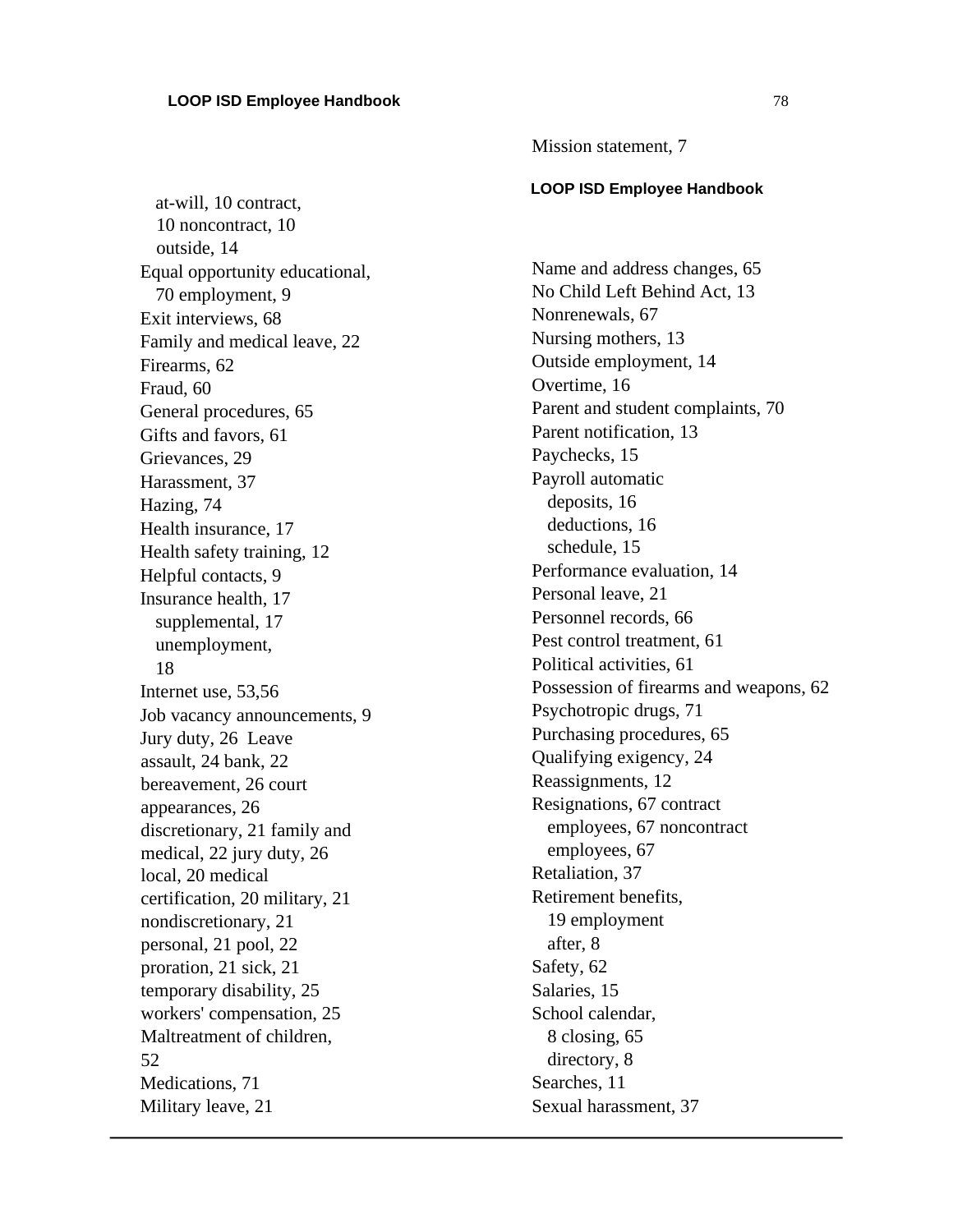Sick leave, 21 Staff development, 14 Standards of conduct, 34

77